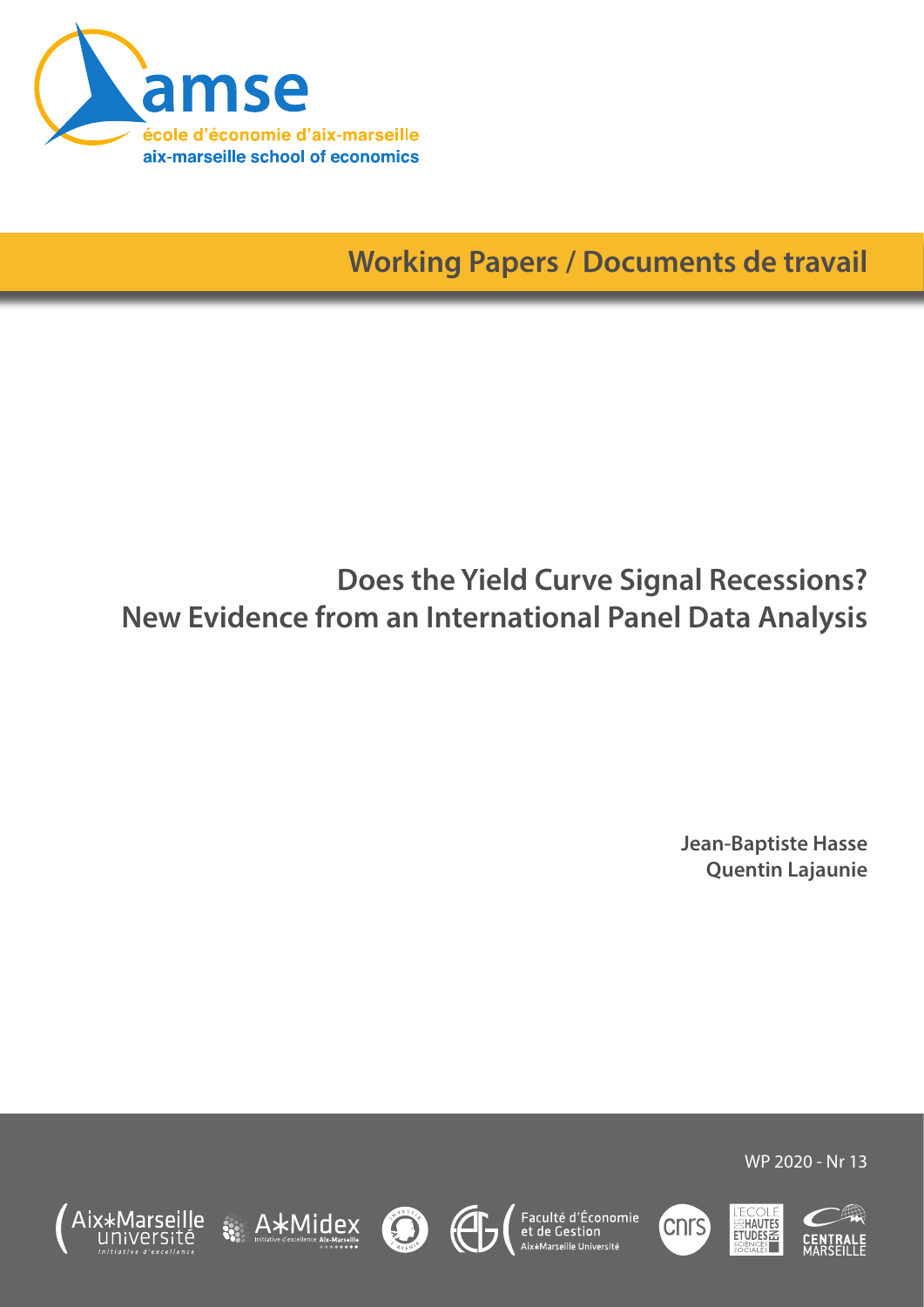## Does the Yield Curve Signal Recessions? New Evidence from an International Panel Data Analysis. *?*

Jean-Baptiste Hasse<sup>a</sup>, Quentin Lajaunie<sup>b</sup>

*<sup>a</sup>Aix-Marseille Univ., CNRS, EHESS, Centrale Marseille, AMSE, Marseille, France <sup>b</sup>Paris Dauphine University, PSL Research University, France*

#### **Abstract**

In this paper, we reexamine the predictive power of the yield spread across countries and over time. Using a dynamic panel/dichotomous model framework and a unique dataset covering 13 OECD countries over a period of 45 years, we empirically show that the yield spread signals recessions. This result is robust to different econometric specifications, controlling for recession risk factors and time sampling. Using a new cluster analysis methodology, we present empirical evidence of a partial homogeneity of the predictive power of the yield spread. Our results provide a valuable framework for monitoring economic cycles.

*Keywords: Yield Spread; Recession; Panel Binary Model; Cluster Analysis.*

*JEL Classification: C23; C25; E37; E43; E52; E58.*

*<sup>?</sup>*The authors thank Bertrand Candelon, Yin-Wong Cheung, Elena Ivona Dumitrescu, Laurent Ferrara and Yannick Le Pen for helpful comments. This research was performed as part of a research program titled "Risk Management, Investment Strategies and Financial Stability" under the aegis of the Europlace Institute of Finance, a joint initiative with insti7. The usual disclaimer applies.

*Email addresses:* jb-hasse@hotmail.fr (Jean-Baptiste Hasse), quentin.lajaunie@dauphine.fr (Quentin Lajaunie)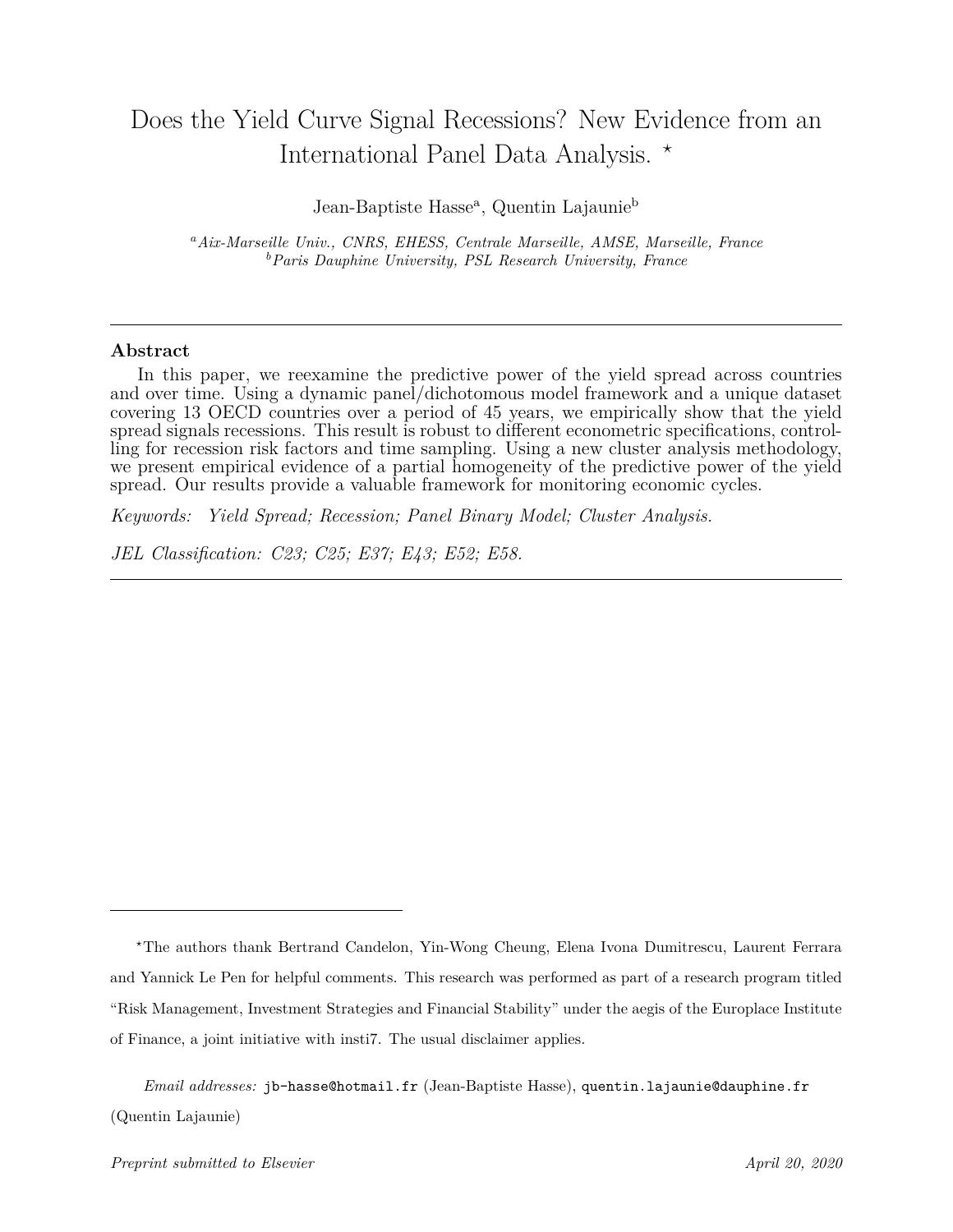#### **1. Introduction**

In this paper, we reexamine the predictive power of the yield spread in a unique dataset covering 13 OECD countries over a period of 45 years. Using a dichotomous panel model, we estimate the relationship between yield spreads and future recessions, controlling for monetary policy stance and seven other recession risk factors selected from the recent literature. Our results, robust to different econometric specifications and time sampling, confirm that yield spreads signal recessions. In a further analysis, we investigate the homogeneity of the panel-based estimates via a new cluster analysis procedure. A few clusters of countries emerge, and ten countries out of thirteen are concentrated in two clusters only. Such clustering analysis indicates a partial homogeneity of the predictive power of the yield spread across countries. Furthermore, the predictive power of the yield curve appears to be unrelated to central bank policy rates, while cluster distribution could be linked to monetary policy frameworks (inflation targeting or alternative policy frameworks). Both empirical results are of major interest to policymakers who need to anticipate future economic conditions. Indeed, the relationship between the term spread and future recessions is a well-known stylized fact in economics; the yield curve has been monitored to detect recession signs for several decades (Wheelock and Wohar, 2009). However, two issues have recently been raised following the global financial crisis, namely, the homogeneity and the stability of the predictive power of the yield spread across countries and over time. On the one hand, the predictive power of the term spread appears to have declined since the early 1990s: monetary policy changes, the long-term interest rate conundrum and the zero lower bound have been identified as potential roots of this new regime (Chauvet and Potter, 2005). On the other hand, little is known about the predictive power of the yield spread outside the US. Indeed, most of the literature focuses on the US, while only a few authors extend empirical studies to several countries (Bernard and Gerlach, 1998; Ahrens, 2002; Moneta, 2005; Chinn and Kucko, 2015).

Concerns about stability and homogeneity of the predictive power of the yield curve have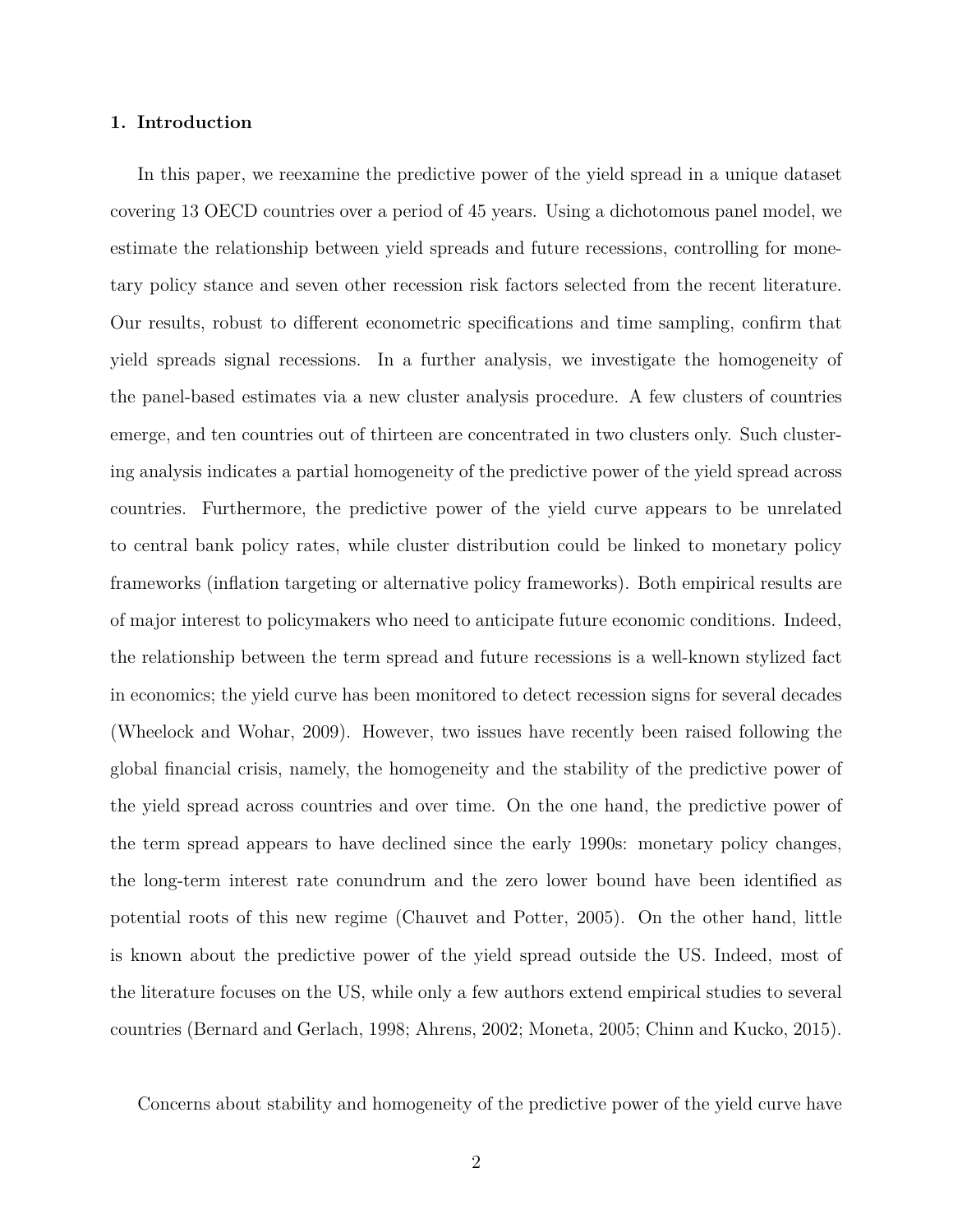led to questions regarding the economic roots of the relationship between interest rates' spread and business cycles. The term spread's evolution has long been linked to business cycles and thus has been used as a valuable tool for monitoring such cycles. The cyclical behavior of the yield spread was first documented by Kessel (1965), who investigated the common variation of the term structure of interest rates and business cycles. Specifically, he showed that the yield spread tended to decline immediately before a recession. Similarly, Fama (1986) noted that the shape of the yield curve changed relative to expansion or recession periods. The author argued that this relationship could be consistent with the liquidity preference hypothesis and could be explained in an intertemporal CAPM framework. Considering the Fisher's expectation hypothesis for the term structure of interest rates, $<sup>1</sup>$  Harvey</sup> (1988) provided analytical evidence that the yield spread was related to future consumption growth. Using the consumption CAPM (CCAPM) framework, the author empirically tested if expected Treasury bill returns contained information about expected consumption growth. The results indicated that the yield spread had more explanatory power than lagged consumption growth and lagged stock returns. This result supported the idea that investors' expectations of future expansion or recession could impact the shape of the yield curve. Indeed, CCAPM implies that a cyclical consumption growth should induce a cyclical movement in expected returns. Hence, in this framework the predictive power of the yield spread could originate from agents' anticipation of future recessions. More recently, Estrella (2005) built an analytical rational expectations model to investigate the theoretical roots of the usefulness of the yield curve as a predictor of output growth. The analytical results indicated that the yield curve in predictive relationships was a function of parameters of the monetary policy rule. Thus, the predictive power of the yield curve could not be said to be structural. Specifically, the predictor depended on the form of the monetary policy reaction function, which in turn might depend on explicit policy objectives.

<sup>&</sup>lt;sup>1</sup>See Dimand and Betancourt (2012) for a historical perspective.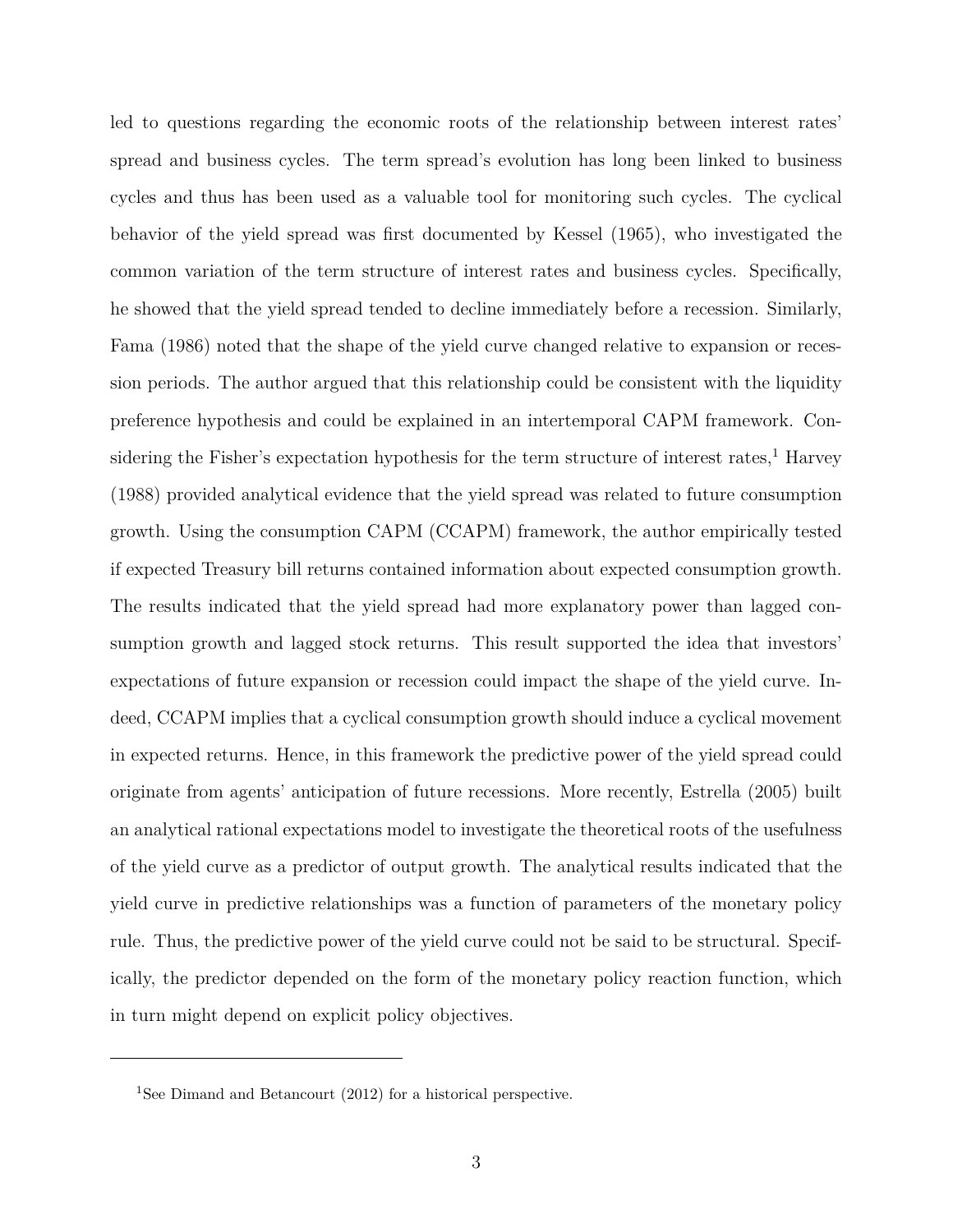Apart from the above theoretical studies, the vast majority of the literature focuses on assessing the empirical relationship between the term spread and the probability of future recessions. Seminal studies of Estrella and Hardouvelis (1991) and Kauppi and Saikkonen (2008) have enhanced the use of dichotomous models (probit and logit models) in a univariate framework. This empirical literature is mainly focused on the US, even if a few papers use data for other countries. Consequently, univariate and bivariate analyses are the most frequently used frameworks. Our contribution is a reexamination of the predictive power of the yield curve in an international panel data analysis. Specifically, this paper addresses two econometric challenges: (i) moving from a univariate/bivariate binary model analysis to a dynamic binary balanced panel framework, and (ii) proposing an innovative clustering method adapted to our new framework. Finally, our contribution to the literature is threefold: (i) introducing a unique database including a set of eight country-level recession risk factors, and covering 13 industrialized countries over 45 years at a monthly frequency, (ii) confirming the predictive power of the yield curve in an international panel data framework, and (iii) investigating the potential homogeneity of this predictive power across countries.

The rest of this paper is organized as follows. In Section 2, we present a review of the literature on the predictive power of the yield curve across countries and over time. In Section 3, we introduce a modeling framework to move from the univariate binary model analysis of Kauppi and Saikkonen (2008) to a dynamic panel/dichotomous model framework. Moreover, this framework is accompanied by a proposed methodological extension to the recent literature on clustering analysis (e.g., Zhang, Wang and Zhu, 2019). In Section 4, we discuss the empirical results of our international panel data and clustering analysis. Finally, we summarize the usefulness of our new framework for policymakers and economic forecasters and highlight policy implications with respect to the role of monetary policy in the predictive power of the yield spread.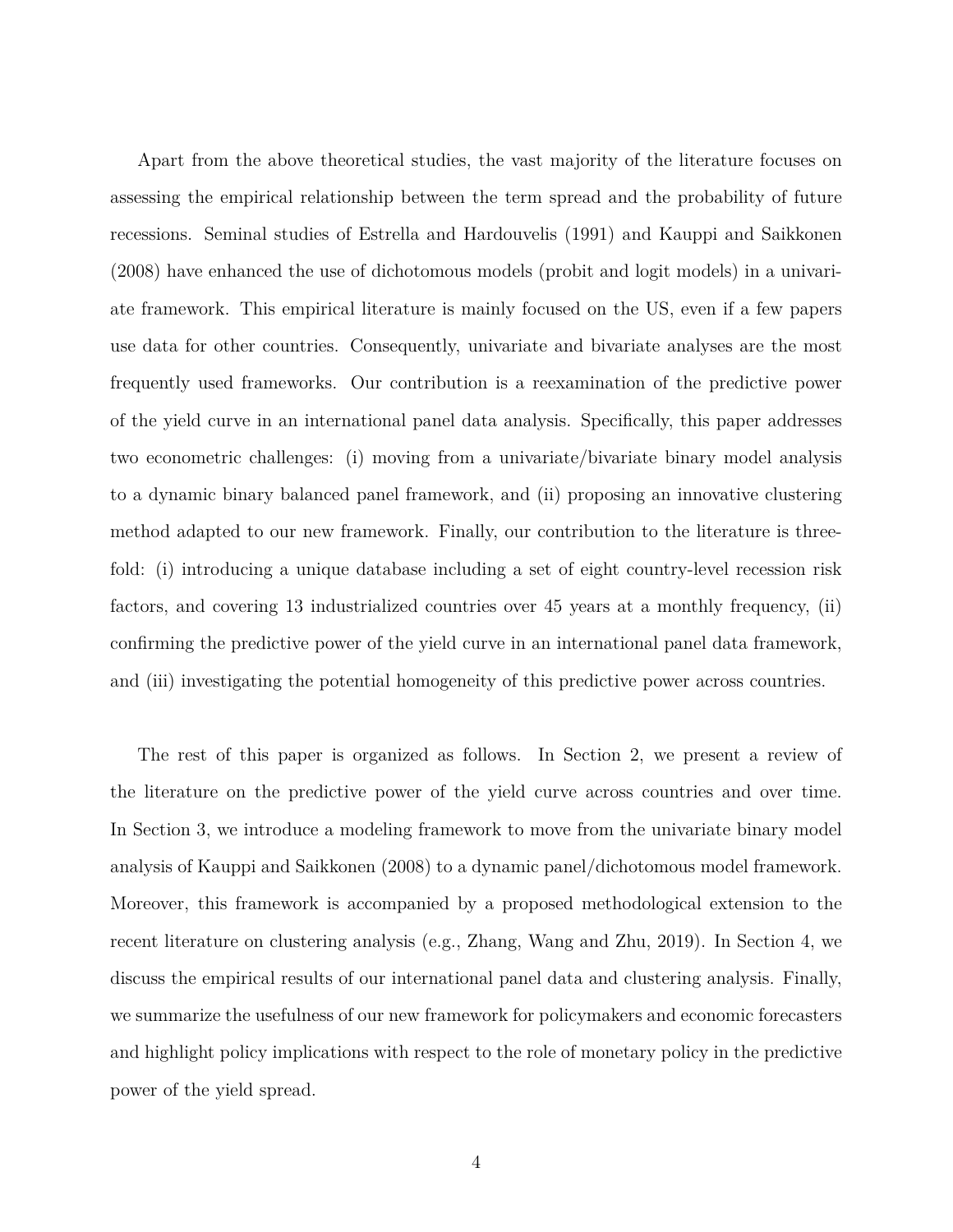#### **2. Literature**

#### *2.1. Using the yield curve to forecast recessions*

In the 1990s, early empirical studies investigated the relationship between the yield curve and future recessions using binary response models in a univariate framework. Among those studies, the seminal paper of Estrella and Hardouvelis (1991) introduced the use of probit models to forecast recessions. Focusing on the US, the authors showed that the yield spread had a greater predictive power than did the index of leading indicators and survey forecasts. Subsequently, Bernard and Gerlach (1998) and Estrella and Mishkin (1998) extended their findings by analyzing the yield curves in several countries. Similarly, Moneta (2005) focused on European countries to compare the predictive power of several yield spreads of different maturities. The results indicated that the "10 y minus 3 m" yield spread appeared to be the most useful indicator for predicting recession in the medium and long term (two quarters and eight quarters, respectively). In this strand of research, a consensus has emerged that binary response models based on the shape of the yield curve are useful tools for predicting recessions in the US. Specifically, probit models (Dotsey, 1998; Estrella, Rodrigues and Schich, 2003; Wright, 2006; Rosenberg and Maurer, 2008) and logit models (Sensier et al., 2004; Moneta, 2005) have all been used in the static and univariate setting.<sup>2</sup> The introduction of a dynamic approach by Kauppi and Saikkonen (2008) confirmed the usefulness of the yield spread in forecasting recessions (see also Duarte, Venetis and Paya, 2005; Nyberg, 2010; Ng, 2012, and other studies). The empirical results of the researchers' econometric specification provided additional evidence of usefulness of the yield spread for forecasting recessions in the US.

While a proper econometric specification is important, the choice of control variables is also crucial. Exploring this, Wright (2006) shows that using both the level of central banks' rates and term spreads can result in better predictive performance than can using term

<sup>&</sup>lt;sup>2</sup>Wright (2006) and King, Levin and Perli (2007) are two exceptions, as they use a bivariate approach.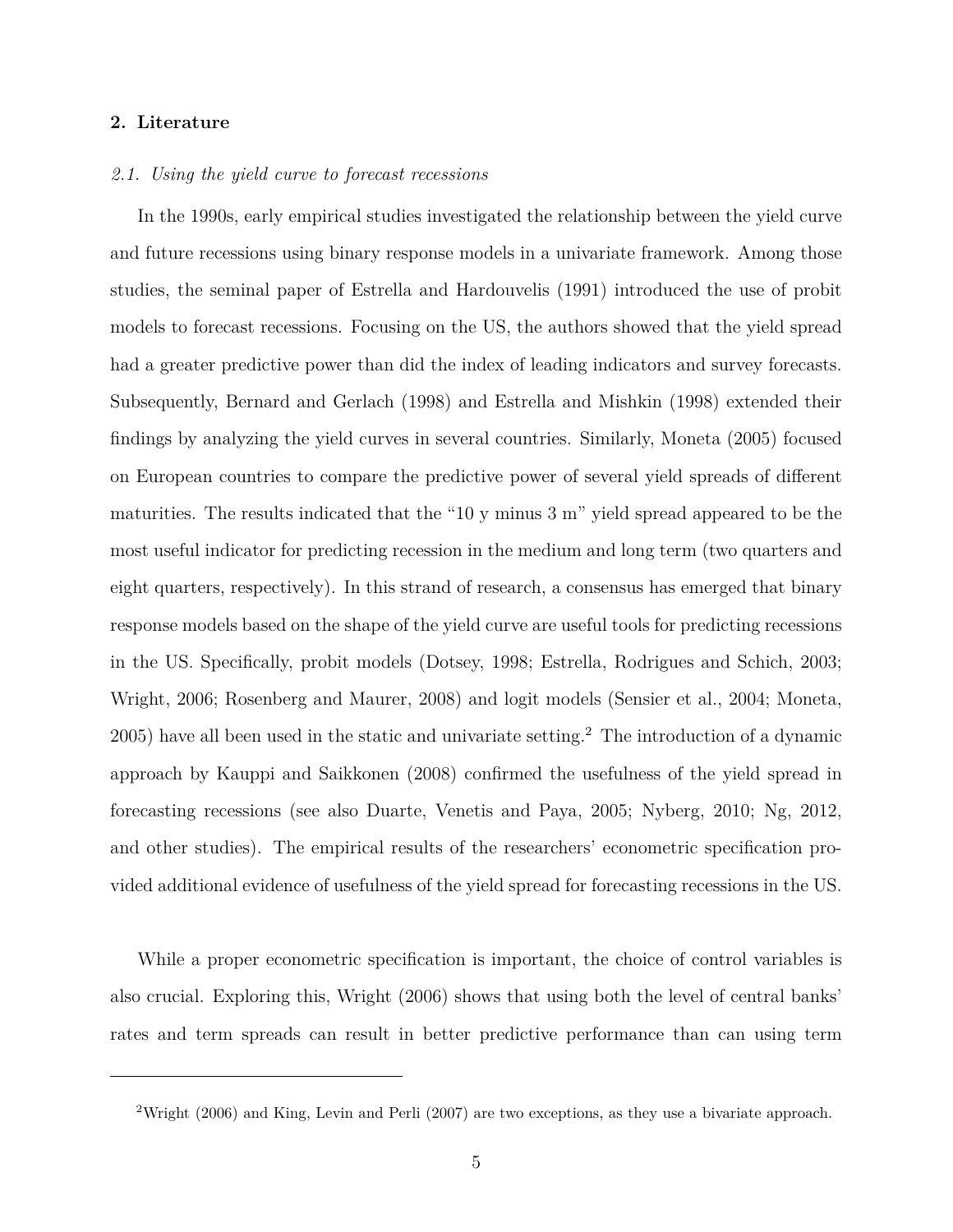spreads alone. Indeed, this variable can be used to disentangle the origins of yield spread variations that could be related to variations of short- and/or long-term yields.<sup>3</sup> Furthermore, the author argues that term premiums should not be neglected, as they could have an impact on the shape of the yield curve; however, Rosenberg and Maurer (2008) provide evidence to the contrary. Specifically, the latter authors empirically show that taking term premiums into account does not lead to better recession forecasts. According to them, the expectation component of the yield spread indeed signals recession, but the term premium is uninformative. Other macroeconomic variables have predictive power and can improve recession forecasting accuracy. First, Nyberg (2010) provides some empirical evidence of the usefulness of stock market returns and the foreign term spread. These additional variables can capture the monetary policy stance but cannot be indicators of other potential risk factors for recessions. A subsequent study by Ng (2012) extends previous analyses by incorporating a more complete set of recession risk factors (financial market expectations of a gloomy economic outlook, credit or liquidity risks in the general economy, the risks of negative wealth effects resulting from the bursting of asset price bubbles, and signs of deteriorating macroeconomic fundamentals).<sup>4</sup> In a more recent study, Park, Simar and Zelenyuk (2018) replicate the results of Kauppi and Saikkonen (2008) obtained with a parametric linear dynamic probit model. Extending the data up to 2017, the researchers validate the results using both parametric and nonparametric validation approaches. To improve probit models' fitting in the US, other variables have also been suggested, such as sentiment (Christiansen,

<sup>&</sup>lt;sup>3</sup>Specifically, the author argues that considering the yield spread only leads to the conclusion that an increasing (respectively, decreasing) short-term yield has an effect on recession probability similar to that of a decreasing (respectively, increasing) long-term yield.

<sup>&</sup>lt;sup>4</sup>The authors use macroeconomic and financial indicators to proxy the four risk factors: the yield spread, the TED spread (the interest rate differential between 3-month LIBOR and 3-month T-bills), the equity price index, the housing price index, and a macro-leading index.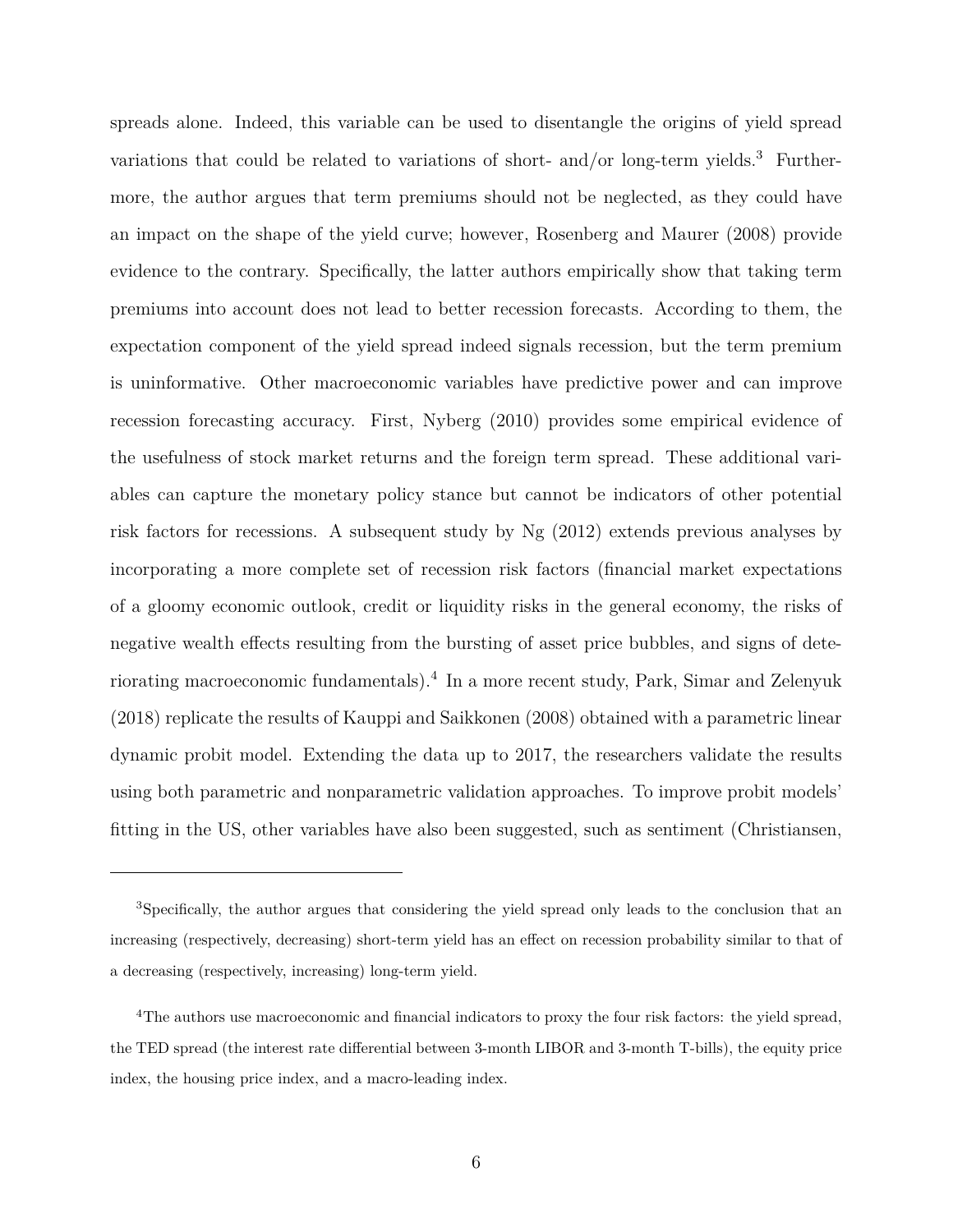Eriksen and Moller, 2014), credit (Ponka, 2017), liquidity (Ng, 2012), money supply variables (Hwang, 2019), volatility index (VIX) (Adrian, Estrella and Shin, 2010) and economic policy uncertainty (Karnizova and Li, 2014).

#### *2.2. Predictive power of the yield curve across countries and over time*

The economists' consensus based on a large body of empirical evidence is that binary response models perform well in forecasting future probabilities of recessions. However, the future predictive power of the yield curve remains fragile, as it is not structural but related to monetary policy (Estrella, 2005). Specifically, the predictive power of the yield spread is a function of parameters of the monetary policy rule. Such parameters are based on policy objectives (money supply targeting, inflation targeting or price level targeting) that could change over time and across monetary areas. Thus, the relevance of generalizing the use of yield spreads in forecasting recessions relies on both stability and homogeneity of their relationship.

On the one hand, the literature has been enriched with several empirical papers investigating the effects of structural breaks in monetary policy. Including a Markov-switching coefficient variation in the probit model, Dueker (1997) and Ahrens (2002) both reject the linearity hypothesis. Both authors observe significant regimes, and, in particular, the results of Ahrens (2002) indicate that the two estimated regimes are associated with expansions and recessionary periods, respectively. However, the results of Estrella, Rodrigues and Schich (2003) and Wright (2006) indicate that binary models of expansion-recession provide more stable estimates than does a continuous model of GDP growth. In a dynamic probit model framework, Chauvet and Potter (2002; 2005) and Bellego and Ferrara (2009) show that timevarying probit models improve in-sample fitting. However, following the modeling framework of Kauppi and Saikkonen (2008), Kauppi (2008), Ng (2012) and more recently Hwang (2019) provide the opposite evidence (see Rudebusch and Williams, 2009 for a discussion of the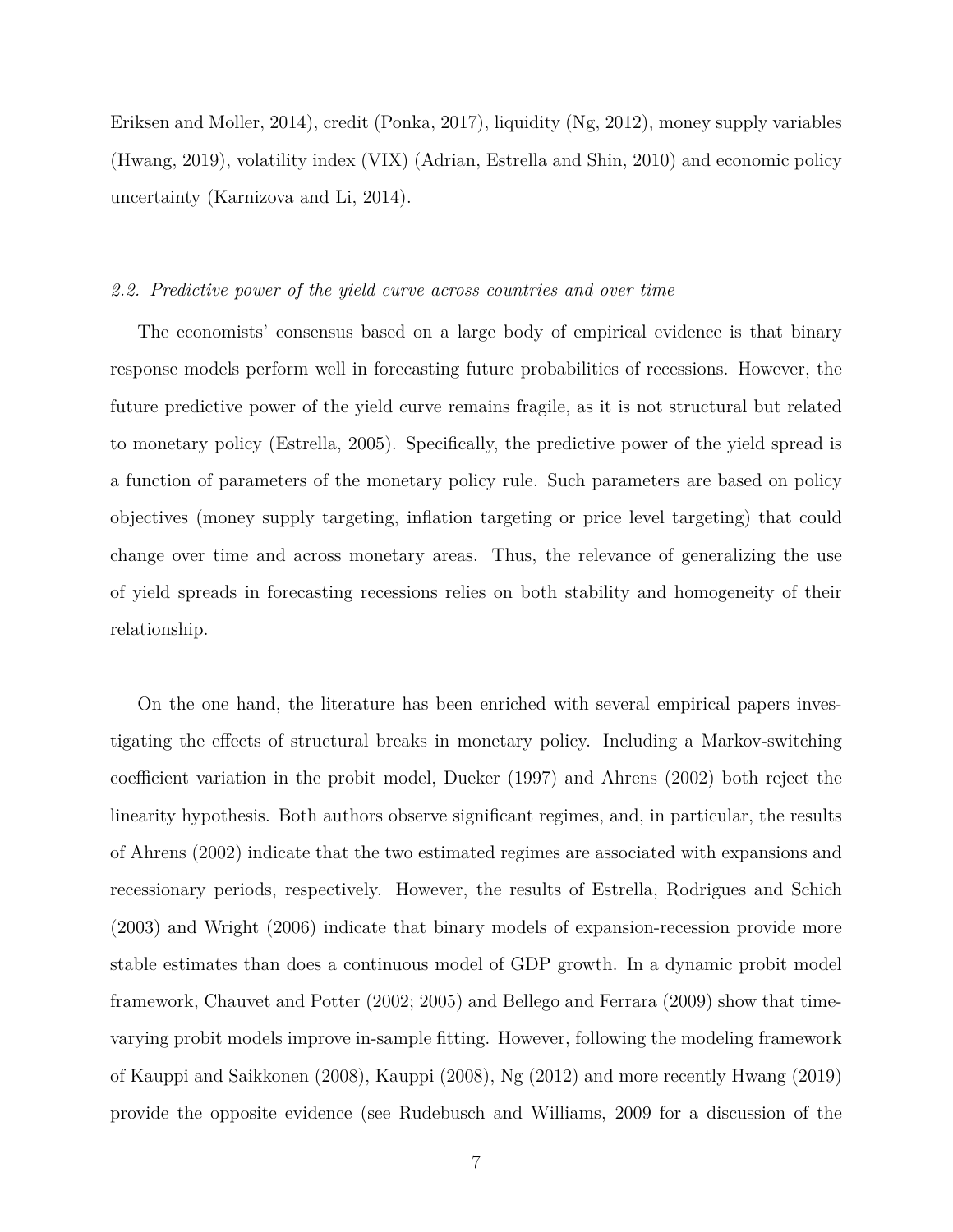puzzle of the enduring predictive power of the yield spread).

On the other hand, while the early literature focused on the US, more recent empirical studies have investigated the predictive power of the yield curve in an international framework. The objective is to assess the homogeneity of the relationship between the yield spread and probability of recessions across countries. For instance, Bernard and Gerlach (1998) and Ahrens (2002) perform the first international analyses. Their respective data samples cover eight countries among Belgium, Canada, France, Germany, Italy, Japan, the Netherlands, the UK and the US. The authors' cross-country analyses highlight that the yield curve predicts future recessions in all countries. However, the authors point out that its information content differs from one country to another. For instance, the predictive power of the yield curve is greater in Canada, Germany and the US than in Japan, Italy or the Netherlands. To a lesser extent, Estralla, Rodrigues and Schich (2003) and Sensier et al. (2004) focus on the US and several European countries and observe that the overall patterns in countries in the chosen set are similar. Duarte, Venetis and Paya (2005) and Moneta (2005) focus on the Euro area and obtain results that confirm the usefulness of the yield spread in predicting the likelihood of a future recession in the Euro area (see also Estrella and Mishkin (1997)). Moneta's results also emphasize that the German and French yield spreads are the most significant signals of recession in the Euro area and that country-level data provides better forecasting performance than does aggregated data. Chinn and Kucko (2015) have recently built the largest database covering nine countries (Canada, France, Germany, Italy, Japan, the Netherlands, Sweden, the UK and the US) over the period of 1970-2013. The results of the researchers' review of the predictive power of the yield curve indicate that probit models are a relatively good fit for the United States, Germany and Canada over the entire dataset, while the remaining models largely failed to anticipate the recessions of the 2000s. The models for Japan and Italy did not predict recessions well. While the literature is dominated by univariate time series analyses, a few papers deviate from this approach. For instance,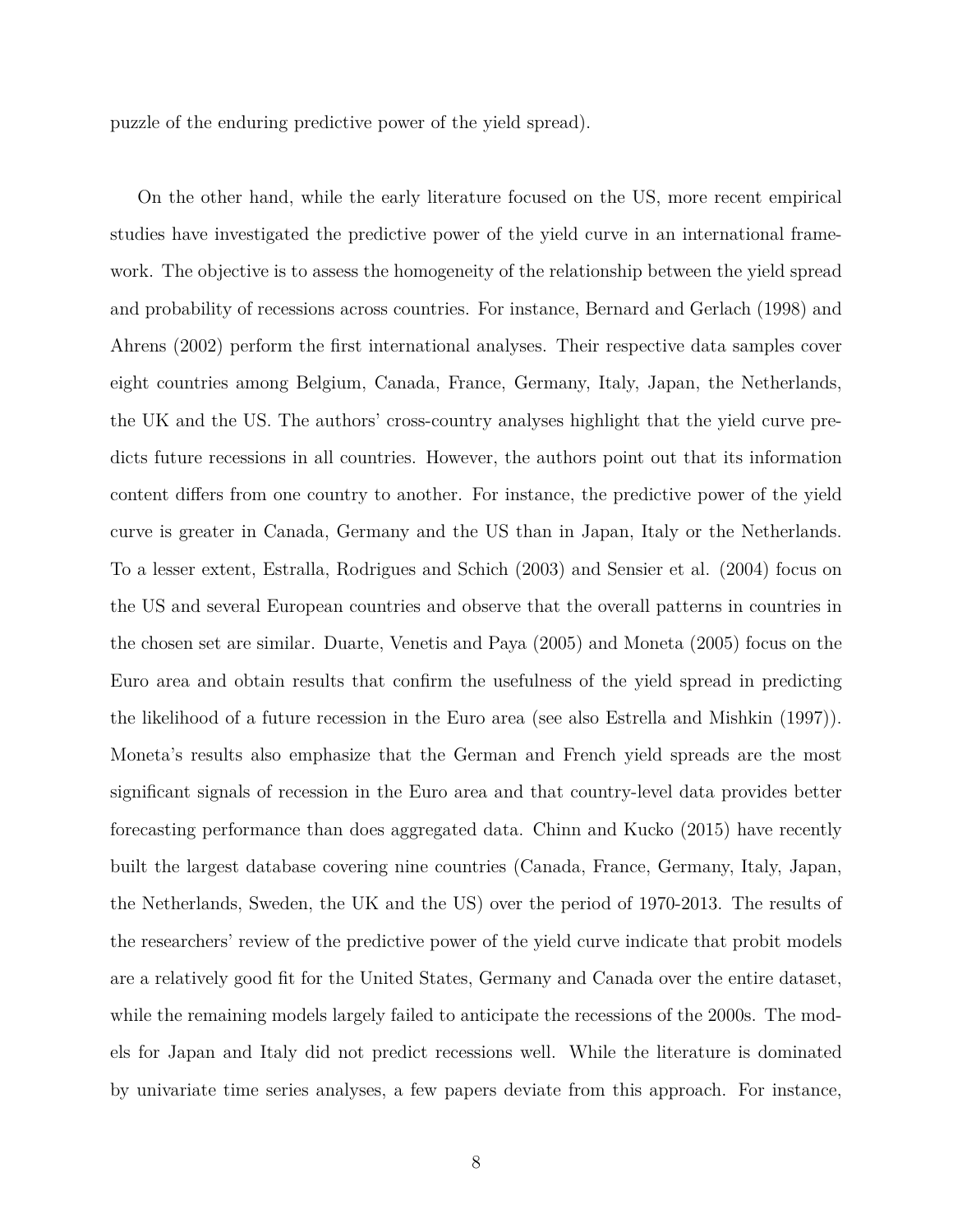Wright (2006) and King, Levin, and Perli (2007) use a bivariate time series approach to show that adding federal funds rates and credit spreads, respectively, as macroeconomic variables improves probit models' estimations in the US. Interestingly, the attempt of Ozturk and Pereira (2013) to reexamine the predictive power of the yield curve using a panel approach is, as far as we know, the first empirical study trying to compare the empirical results of probit models in an international framework. However, the researchers' results are weakened by several drawbacks pertaining to econometric and data issues.<sup>5</sup>

#### **3. Using a yield spread to predict recessions**

#### *3.1. Model*

A dichotomous model enables us to regress a binary dependent variable on continuous independent variables. In this paper, we aim to estimate the probability at time  $t-1$  that the economy will fall into recession at time *t*. The state of the economy is represented by a discrete variable *y<sup>t</sup>* taking the value of 1 if the economy is in recession at time *t*, and equal to 0 otherwise. This dependent variable is estimated from various explanatory variables. The latter represent the state in which the economy will be at time *t* and make it possible to calculate the value  $\pi_t$  of an index. A binary financial analysis can be written as

$$
y_t = \begin{cases} 1 & \text{if } \pi_t > 0 \\ 0 & \text{if } \pi_t \le 0 \end{cases}
$$
 (1)

Estrella and Hardouvelis (1991), Estrella and Miskin (1996, 1997, 1998) and Bernard and

<sup>5</sup>Unfortunately, the empirical study of Ozturk and Pereira (2013) is based on unbalanced panel data; the researchers use a static binary model only, and their results are subject to statistical biases. Their modeling approach could have been dramatically improved using econometric specifications introduced in Kauppi and Saikkonen (2008) (i.e., using a dynamic dichotomous model with a lagged binary variable, a lagged index variable or both). Additionally, their estimations could have been adjusted for cross-sectional dependence using the correction of Driscoll and Kraay (1998).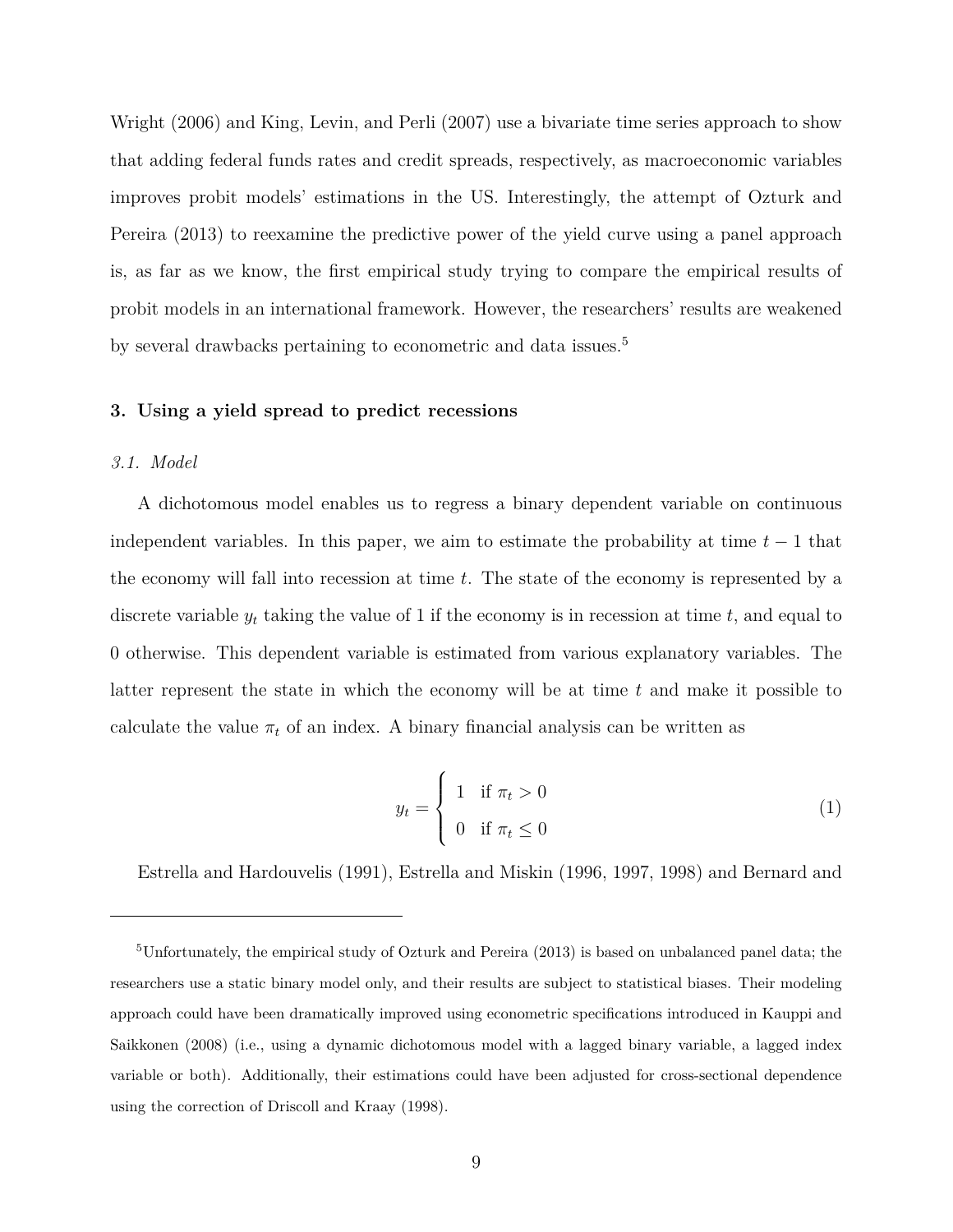Gerlach (1998) were the first to estimate the probability that a recession occurs at time *t* with a simple probit model, using the spread between the three-month and ten-year yields and macroeconomic variables to improve the quality of the regression. The model takes the following form:

$$
Pr_{t-1}(y_t = 1) = F(\pi_t) = F(x_{t-1}\beta) \text{ for } t = 1, 2, ..., T,
$$
\n(2)

where  $T$  represents the number of time series observations. Dependent variable  $y_t$  is a  $[t-1]$  vector,  $x_{t-1}$  is a  $[(t-1) \times k]$  matrix that represents explanatory variables, k is the number of explanatory variables,  $\beta$  is a [k] vector that contains the set of estimated coefficients, and  $F(.)$  is a transformation function.<sup>6</sup>

Chauvet and Potter (2005) proposed an improvement in estimating this relationship, adding a latent continuous stochastic process and a coefficient associated with the error term. This explanatory variable has two important purposes. First, as a new source of information, it can improve the quality of the estimation. However, it also allows a timevarying parameter by taking into account the dependence on the latent variable. Kauppi and Saikkonen (2008) added a lagged dependent variable. Indeed, if a country is in recession at time *t*, because of persistence of the crisis, the probability of the country staying in recession during the following period must be impacted accordingly. Then, a dynamic dichotomous model takes the following form:

$$
Pr_{t-1}(y_t = 1) = F(\pi_t) = F(x_{t-1}\beta + y_{t-1}\alpha + \pi_{t-1}\delta)), \text{ for } t = 1, 2, ..., T,
$$
 (3)

The parameters are the same as those defined in equation (2). The innovation of Chauvet and Potter (2005) and Kauppi and Saikkonen (2008) consists of the addition of two variables

 ${}^{6}F(.)$  is a Gaussian c.d.f for the probit model and a logistic c.d.f. for the logit model.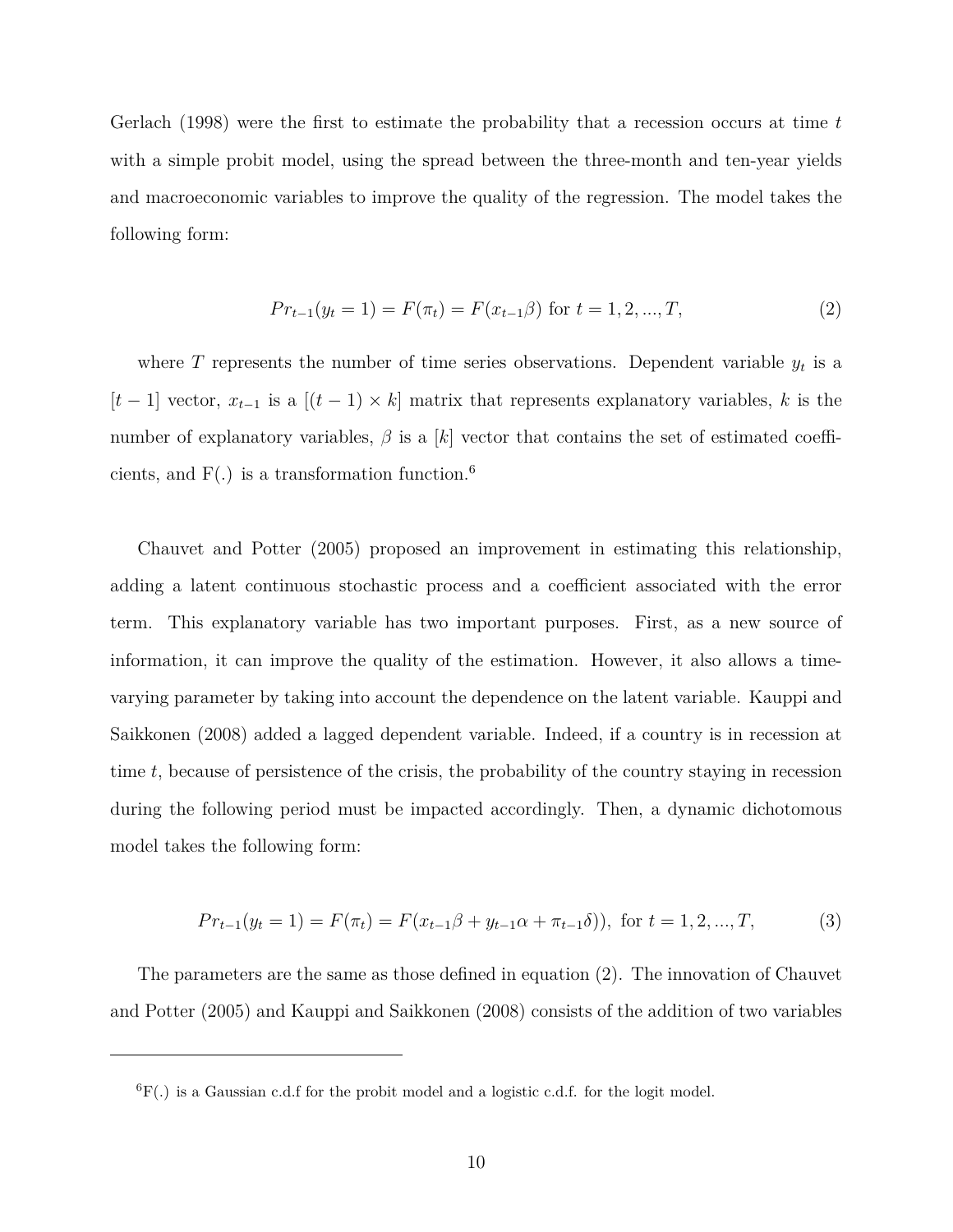– the lagged index variable *πt*−<sup>1</sup> and the lagged dependent variable *yt*−<sup>1</sup> – with their associated coefficients  $\delta$  and  $\alpha$ .

Bernard and Gerlach (1998) studied the possibility of using the yield curve to predict future economic activity in 8 countries. More recently, Chinn and Kucko (2015) reexamined this evidence using a dataset covering 9 countries. The above papers estimated this relationship for each country separately from the others. Instead, a panel approach is preferred that would estimate the impact of an explanatory variable on a set of countries. Moreover, a panel regression allows increasing the number of observations available to improve the estimation capacity. Candelon, Dumitrescu and Hurlin (2014) proposed extending the model of Kauppi and Saikkonen (2008) to panel data. This model is written as follows:

$$
Pr_{t-1}(y_{i,t} = 1) = F(\pi_{i,t}) = F(\beta' x_{i,t-1} + \alpha y_{i,t-1} + \delta \pi_{i,t-1}) + \eta_i),
$$
  
for  $t = 1, 2, ..., T$ , and  $i = 1, 2, ..., N$ , (4)

where N is the number of countries in the panel, and  $\eta_i$  is a country fixed effect for the control of unobserved heterogeneity and potential bias.

The first innovation of this paper consists of an extension of approaches of Bernard and Gerlach (1998) and Chinn and Kucko (2015) with a dynamic logit panel model.<sup>7</sup> As far as we know, a balanced panel framework has never been used to study the relationship between yield spreads and recessions.<sup>8</sup> Here, we propose extending such studies by evaluating a set

<sup>8</sup>Ozturk and Pereira (2013) studied the power of the yield curve to predict recessions for 32 countries

<sup>&</sup>lt;sup>7</sup>The logistic c.d.f. is preferred to a Gaussian c.d.f, as it is more appropriate for the study of extreme events such as crises.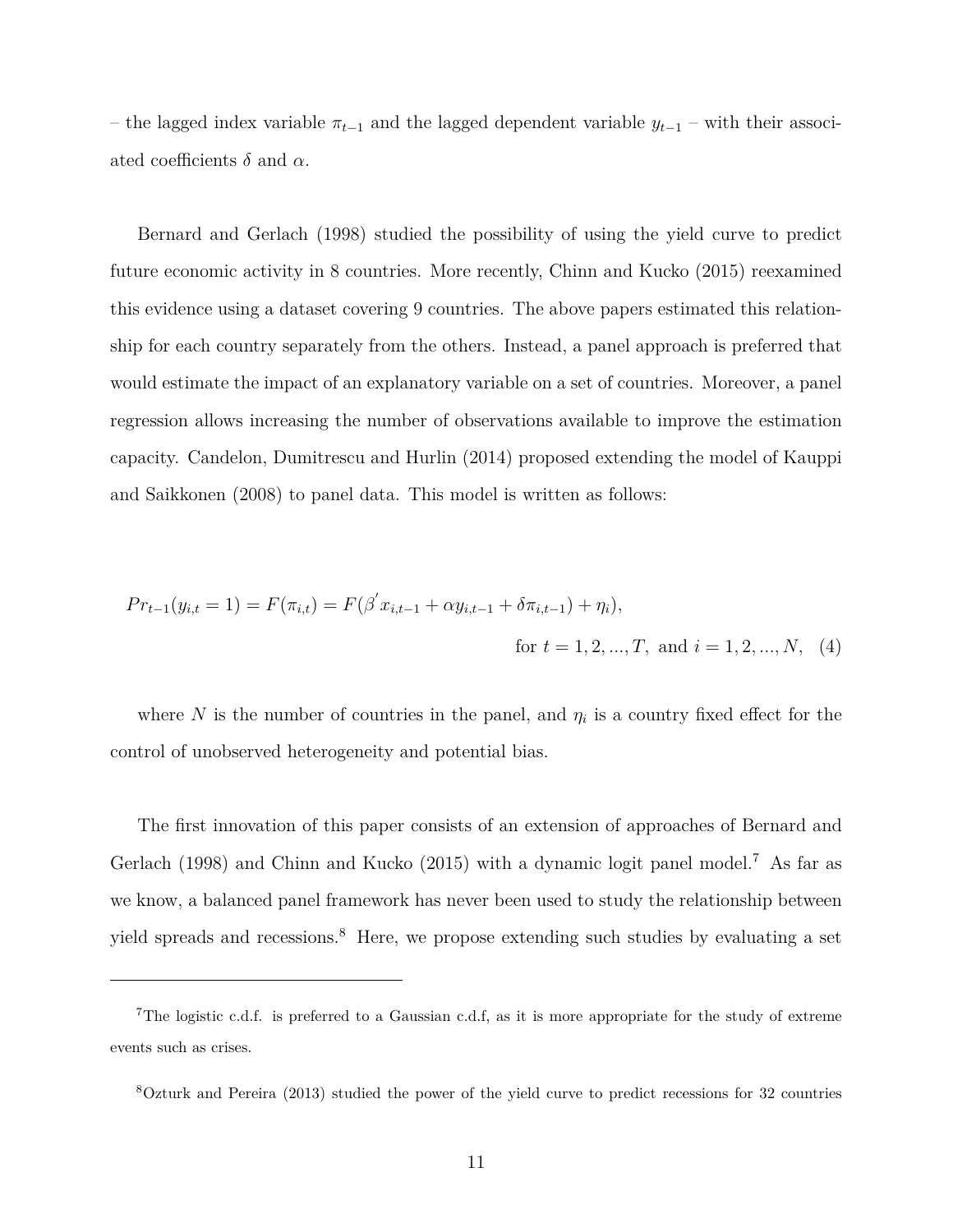of 13 countries over the period of 1975-2019, following the methodology proposed recently by Candelon, Dumitrescu and Hurlin (2014). Furthermore, we follow Kauppi and Saikkonen (2008), and we estimate four dichotomous models. The first model is a static logit model with two restrictions:  $\alpha = \delta = 0$  (Model 1). In this case, only the exogenous macroeconomic variables affect the future occurrence of a crisis. The second and third models are dynamic and include either a lagged value of the binary variable  $y_{t-1}$  with a restriction on  $\delta = 0$ (Model 2) or a lagged index  $\pi_{t-1}$  with a restriction on  $\alpha = 0$  (Model 3). Finally, the last dynamic model combines the two preceding cases and includes both a lagged binary variable  $y_{t-1}$  and a lagged index  $\pi_{t-1}$  (Model 4). The model that minimizes the Bayesian information criterion (BIC) is chosen as the best model.

Candelon, Dumitrescu and Hurlin (2014) show that the four different alternatives of the model presented in equation 4 can be estimated under the same exact maximum likelihood (EML) framework. The log-likelihood function has the following general form:

$$
LogL(\theta, \eta_i) = \sum_{i=1}^{N} LogL_i(\theta, \eta_i)
$$
\n(5)

$$
= \sum_{i=1}^{N} \sum_{t=1}^{T} [y_{i,t} \log(F(\pi_{i,t}(\theta, \eta_i))) + (1 - y_{it}) \log(1 - F(\pi_{i,t}(\theta, \eta_i)))],
$$
(6)

However, the panel approach may have some constraints. The assumption of heterogeneity of fixed effects and homogeneity of coefficients can be too restrictive. Berg, Candelon and Urbain (2008) explained that pooling all available countries into one panel model might not be the best approach. In the last few years, heterogeneous panels have been the main focus of attention in the literature. Many studies test slope homogeneity and poolability in the panel data. Within this framework, Blomquist and Westerlund (2013) have extended the

with a static and unbalanced panel dichotomous approach.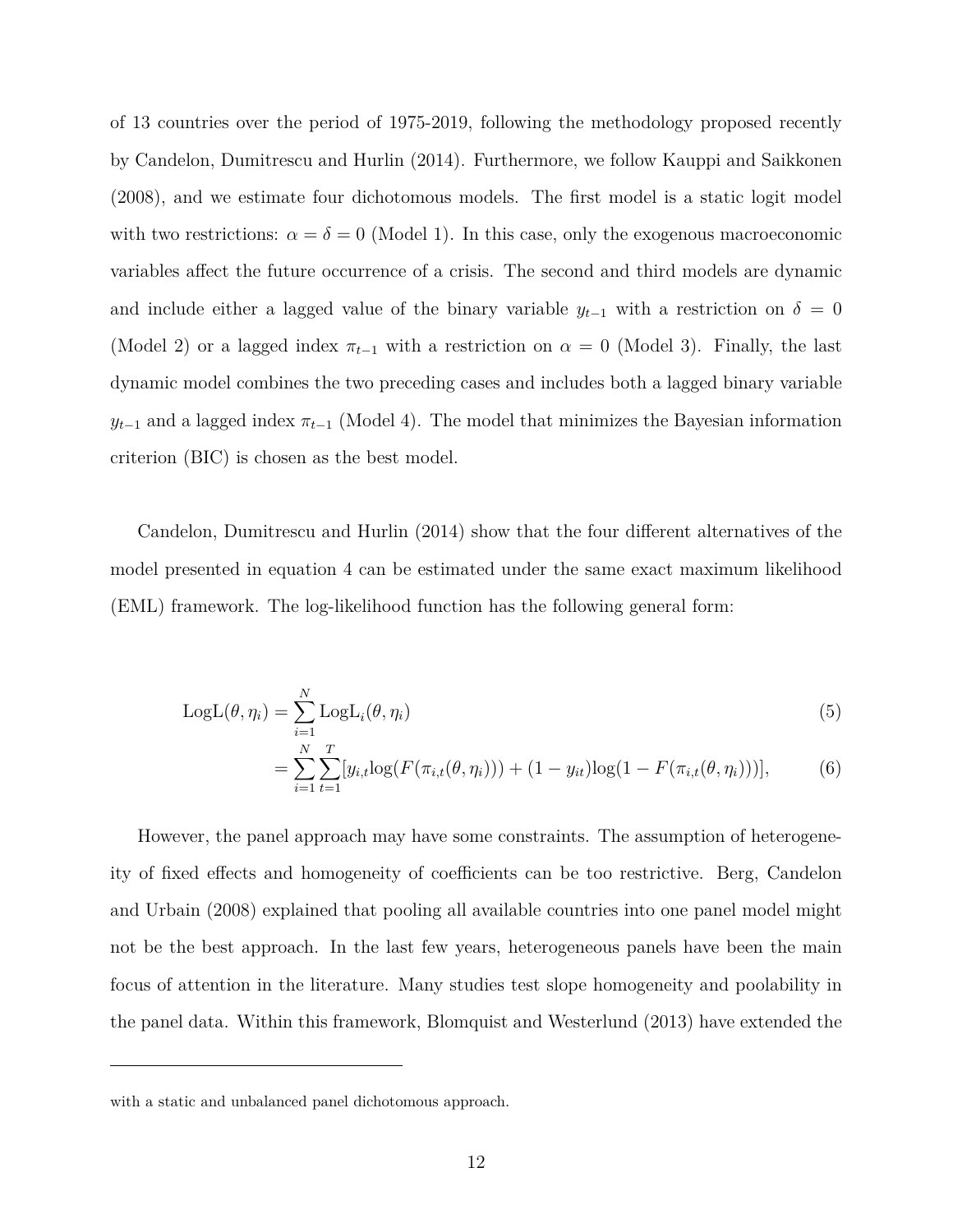test of Pesaran and Yamagata (2008). However, their test does not deal with the practically relevant case of cross-sectional dependence and does not allow a dependence between the set of predictors and unobservable errors. Ando and Bai (2015) proposed an alternative solution using the results of Bai (2009), Su and Chen (2013) and Ando and Bai (2014) by incorporating interactive fixed effects.

Thus, to improve upon the existing methods, the second innovation of this paper consists of the identification of subgroups with homogeneous slopes. Our purpose is to deal with the potential problem of heterogeneity. Inspired by the approach proposed by Zhang, Wang and Zhu (2019), we have developed a two-stage approach involving a dichotomous dynamic model. In their paper, Zhang, Wang and Zhu (2019) proposed a method for panel data where fixed effects were estimated upstream. Such fixed effect, once estimated, is subtracted from the explanatory variable (Lin and Ng, 2012). Afterwards, the parameters of the regression are estimated by minimizing over all possible partitions of *N* units into *G* groups. In our case, since the dependent variable is a binary variable that only takes values of 1 or 0, we cannot simply subtract the fixed effect. Hence, to estimate our clustering logit model, we first estimate the intercept for each country. Subsequently, we estimate the group-specific parameters  $\beta_g$  for  $g = 1, ..., G$  while constraining the previously estimated fixed effects.

Let  $B = \{\beta_g : 1, ..., G\}$  be the set comprising all group-specific slopes and  $\gamma = \{g_i, i =$ 1, ..., *N*} be the set of group memberships for *N* units. Thus,  $\gamma \in F_G$  denotes a particular partition of *N* units, where  $F_G$  is the set of all partitions of  $\{1, ..., N\}$  into *G* groups. Let  $\Psi$ be a compact subset of  $\mathbb{R}$  and  $\Theta$  be a compact subset of  $\mathbb{R}^p$ . The fixed effect estimator  $\eta_i$  is denoted by  $\tilde{\eta}_i$  and is estimated for each unit by the maximum likelihood method as follows:

$$
LogL(\widetilde{\beta}_i, \widetilde{\eta}_i) = \sum_{t=1}^T [y_{i,t}log(F(\pi_{i,t}(\beta_i, \eta_i))) + (1 - y_{i,t})log(1 - F(\pi_{i,t}(\beta_i, \eta_i)))],
$$
(7)

where  $\eta \in \Psi$  and  $\beta \in \Theta$ .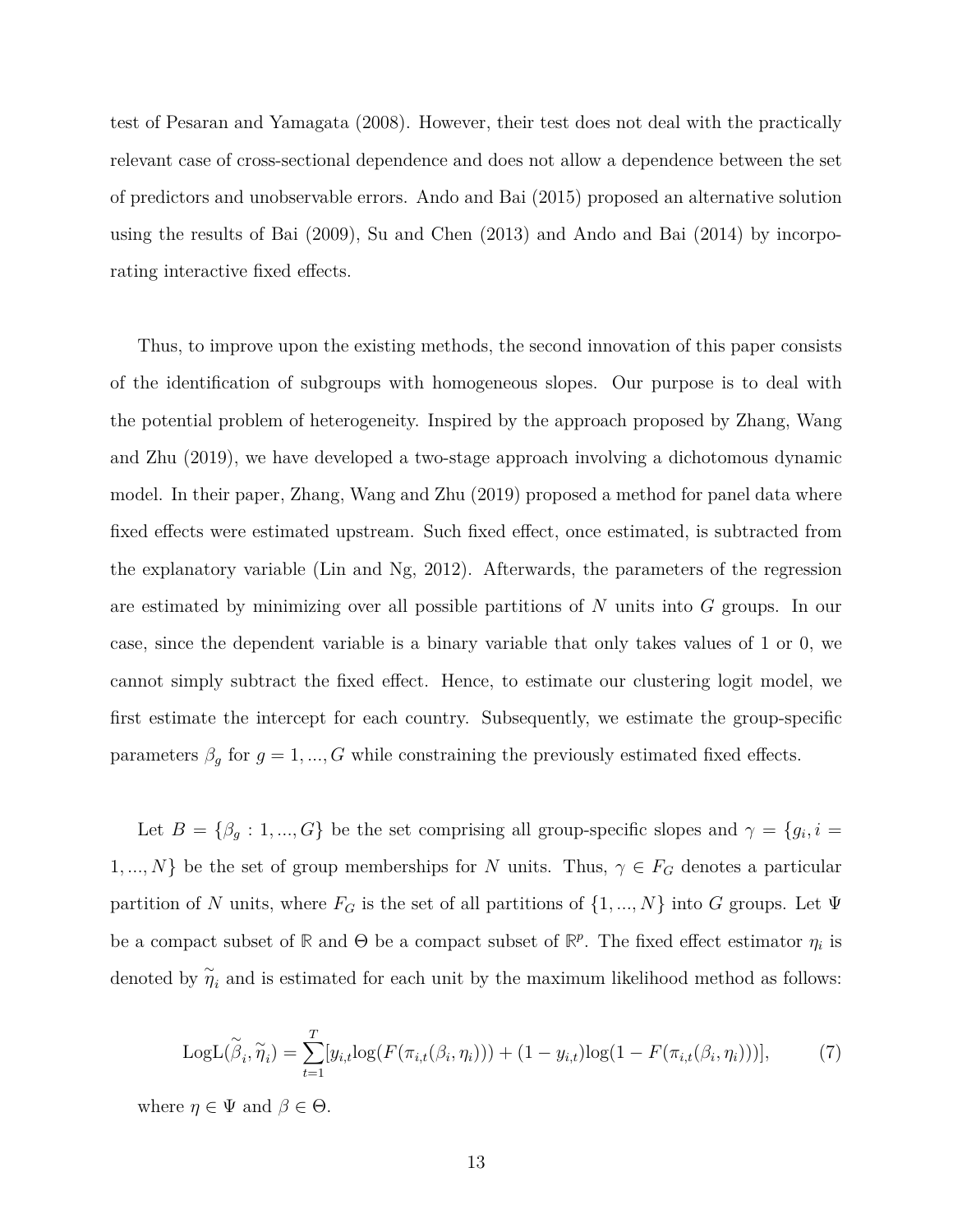Next, following Zhang, Wang and Zhu (2019), we estimate the group memberships and the group-specific parameters by

LogL
$$
(\widetilde{\beta}_g)
$$
 =  $\sum_{i=1}^N \sum_{t=1}^T [y_{i,t}log(F(\pi_{i,t}(\beta_g, \widetilde{\eta}_i)))) + (1 - y_{it})log(1 - F(\pi_{i,t}(\beta_g, \widetilde{\eta}_i)))],$  (8)

where  $\beta \subseteq \Theta$  and  $\gamma \in F_G$ .

In the second step (equation 8), we select  $\beta_g$  that minimizes Pearson residuals<sup>9</sup> over all possible partitions of N units into G groups and the group-specific parameters from a compact subset of  $\mathbb{R}^p$ . The estimation procedure is summarized in Appendix 1. This allows us to cluster our sample of countries into homogeneous country groups. Moreover, the existence of groups of several countries allows us to test the partial homogeneity of our sample.

#### *3.2. Data*

Our objective is to reexamine the empirical relationship between the slope of the yield curve and future recessions. Our contribution is twofold: we aim to investigate (i) this relationship across countries and over time, and (ii) the cross-country homogeneity of the results. To do so, a dynamic panel data is clearly the most appropriate framework, as we aim to combine both cross-sectional and time series dimensions. Specifically, this approach is relevant because we aim to control the impact of monetary policy on the predictive power of the yield curve as well as other recession risk factors. Furthermore, we choose a balanced panel framework. The motivation of this choice is that our specific contribution is to investigate the homogeneity of this relationship across countries. Indeed, the identification of subgroups of countries with heterogeneous predictive power of the yield spread is based on a regression-based clustering method that requires balanced panel data.

<sup>9</sup>Pearson residuals are particularly suitable for dichotomous models; see Cordeiro and Simas (2009) and Menard (2002) for more details.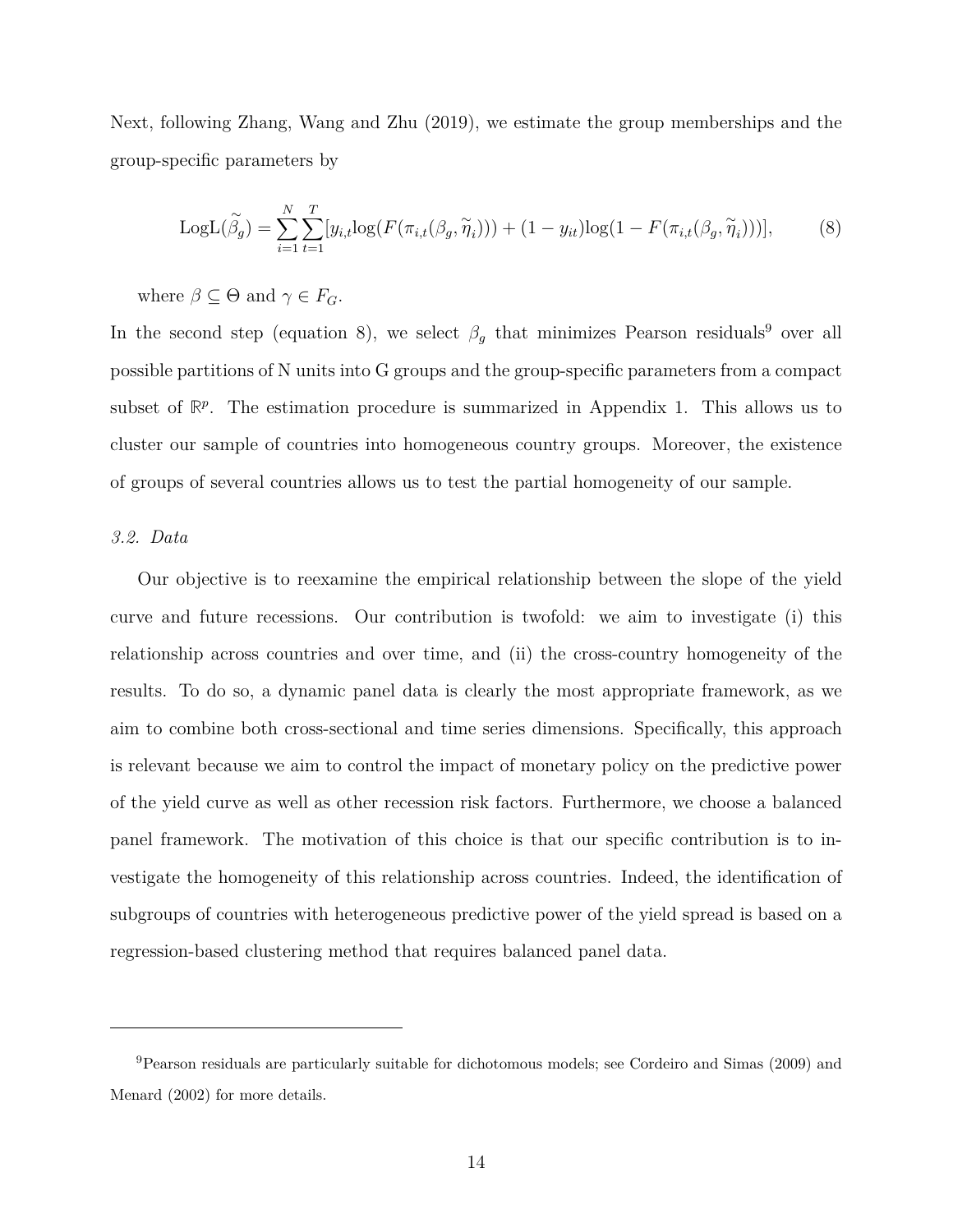To match these data requirements, we introduce an extended and updated database that is, as far as we know, the largest balanced panel dataset for the yield spread - recession relationship. First, starting from the dataset of Chinn and Kucko (2015), we add four countries and update the entirety of data until March 2019. Specifically, our dataset includes 13 OECD countries: Australia, Belgium, Canada, France, Germany, Italy, Japan, the Netherlands, New Zealand, Sweden, Switzerland, the UK and the US. The resulting dataset covers almost 45 years of historical data for each country at the monthly frequency. As to the yield curve, we choose to focus on the "10-year minus 3-month" interest rate spread because in the literature it is considered to be the most statistically significant predictor of recessions (Nyberg, 2010). However, our dataset differs from those discussed in the literature, as we do not focus on NBER and ECRI recession dummies for the US and other countries, respectively, but instead use OECD recession dummies.<sup>10</sup> This choice is motivated by the objective to cover as many countries as possible and the need to have similar measures for every country (see the methodology of Bry and Boschan (1971)). Following Wright (2006), we also include central bank policy rates as a control variable. Indeed, this variable enables us not only to control for monetary policy but also to disentangle the origins of yield spread variations that could be related to variations of short- and/or long-term yields. As to macroeconomic control ("macro-control") variables, we first include a set of recession risk factors as in Ng (2012), who introduces stock and housing markets' prices, credit and liquidity spreads and a macro-leading index. Instead of using a macro-leading indicator, we select a set of distinct macroeconomic variables. Specifically, we include proxies of (i) stock market returns as in Nyberg (2010), (ii) oil price returns as in Kilian and Vigfusson (2017), (iii) housing mar-

 $10As$  a robustness check, we have performed the same estimations using the ECRI database. The results obtained using OECD and ECRI recession dummies are similar. We note that the ECRI database has a lower coverage than does the OECD database (in our case, the respective numbers of countries are 8 and 13). The results based on ECRI recession dummies are reported in Appendix 2.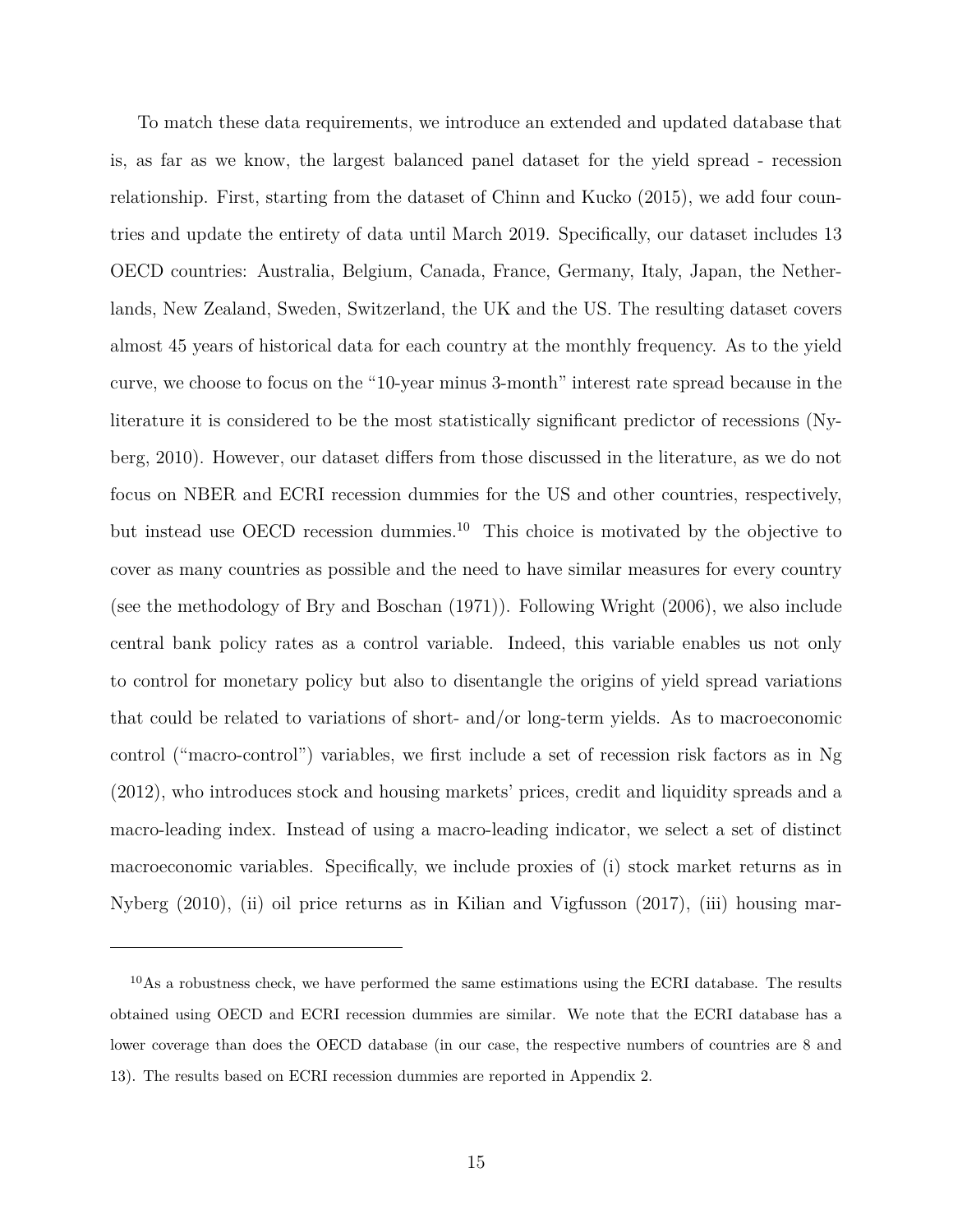ket returns as in Ng (2012), (iv) market sentiment as in Christiansen, Eriksen and Molleret  $(2014)$ , (v) credit spread as in Ponka  $(2017)$ , (vi) liquidity spread as in Ng  $(2012)$ , (vii) economic policy uncertainty as in Karnizova and Li (2014) and (viii) volatility index (VIX) as in Adrian, Estrella and Shin (2010).

In summary, our final database covers 13 OECD countries from 1975 to 2019 at the monthly frequency (i.e., having a total of 6,890 observations). It includes country-level recession dummies, 10-y - 3-m yield spreads, central banks' rates and a set of recession risk factors selected from the recent literature. Tables 1 and 2 summarize the data and report the variables' respective names, descriptions, codes, frequency, sources and references.

| Variable            | Description                                     | Code        | Freq.   |
|---------------------|-------------------------------------------------|-------------|---------|
| Recession           | Recession dummy indicator                       | <b>REC</b>  | M       |
| Yield spread        | Difference between the long- and short-term     | <i>YSPR</i> | M       |
|                     | government debt yields (10 Y minus 3 M)         |             |         |
| Central bank's rate | Refinancing interest rate                       | CBAN        | M       |
| Stock market        | Stock market index                              | <i>STOM</i> | М       |
| Crude oil market    | Brent spot price (USD/bbl)                      | <i>OILM</i> | М       |
| Housing market      | Housing prices' indicator                       | <b>HOUM</b> | $\rm Q$ |
| Sentiment           | Consumer sentiment and business trends'         | SENT        | М       |
|                     | surveys: Comp. Indicators                       |             |         |
| Credit spread       | Difference between the interest rates of inter- | CSPR        | М       |
|                     | bank loans and short-term government debt       |             |         |
| Liquidity spread    | Difference between short-term government        | LSPR        | М       |
|                     | debt and central bank's refinancing rate        |             |         |
| Uncertainty         | EPU index of Baker, Bloom and Davis (2016)      | EPU         | Q       |
| Volatility          | CBOE Volatility Index                           | VIX         | М       |

**Table 1:** Description of Panel Data: 1975-2019

**Notes**: This table provides each country-level variable's name, description, code and frequency (" $M$ " = monthly and " $Q$ " = quarterly). The panel dataset covers 13 OECD countries over the period from January 1975 to March 2019.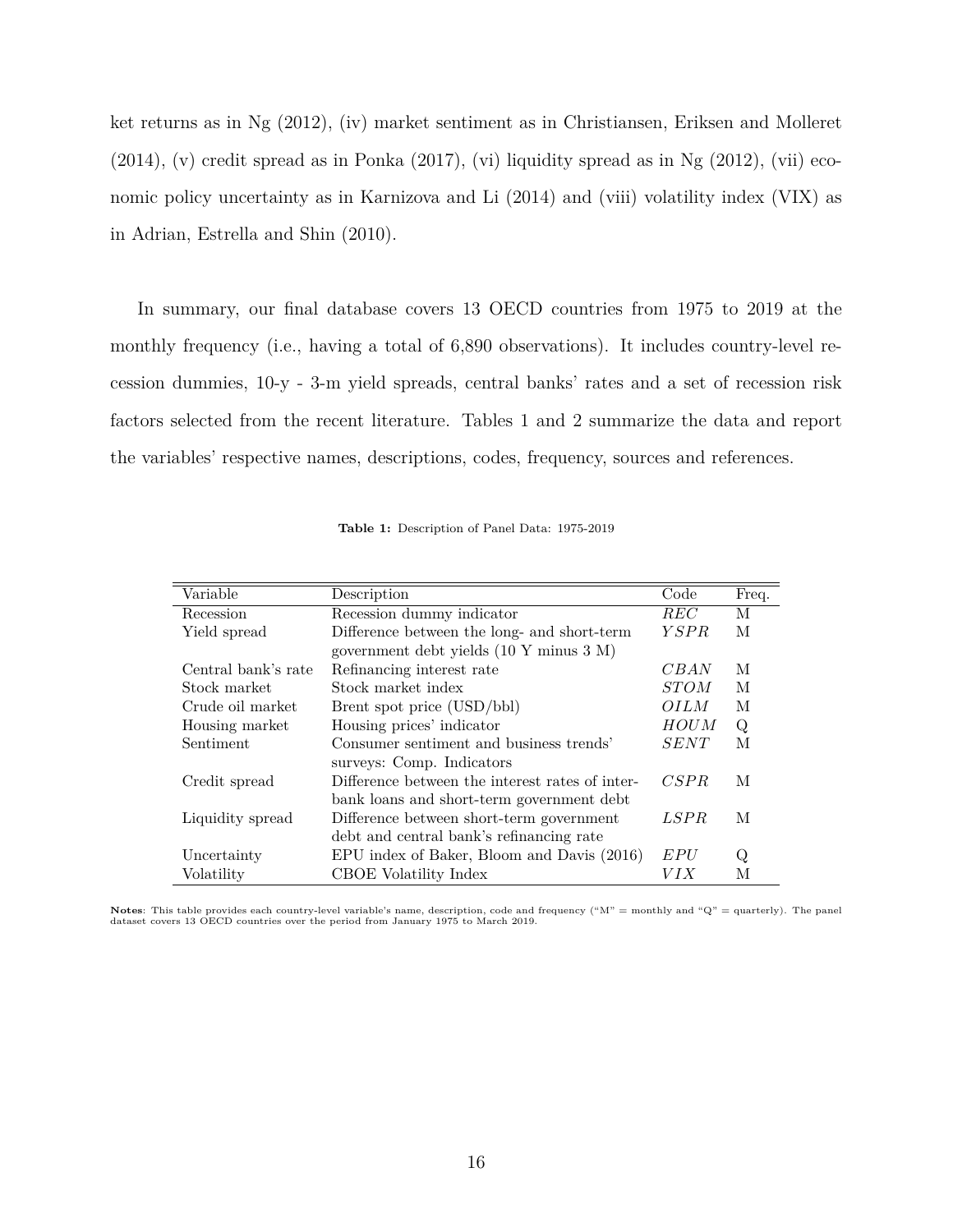| Variable             | Sources       | References                                              |
|----------------------|---------------|---------------------------------------------------------|
| Recession            | OECD and ECRI | Chinn and Kucko (2015)                                  |
| Yield spread         | OECD          | Nyberg $(2010)$                                         |
| Central banks' rates | BIS and OECD  | Wright (2006)                                           |
| Stock market         | Bloomberg     | Estrella and Mishkin (1998), Nyberg (2010)              |
| Crude oil market     | World Bank    | Engemann, et al. (2011) and Kilian and Vigfusson (2017) |
| Housing market       | OECD          | Ng(2012)                                                |
| Sentiment            | OECD          | Christiansen, Eriksen and Molleret (2014)               |
| Credit spread        | OECD and FRED | Ponka $(2017)$                                          |
| Liquidity spread     | OECD and FRED | $Ng$ (2012), Erdogan, Bennett and Ozyildirim (2015)     |
| Uncertainty          | FRED          | Karnizova and Li (2014)                                 |
| Volatility           | FRED          | Adrian, Estrella and Shin (2010)                        |

**Notes**: This table shows each country-level variable's name, source(s) and reference(s).

#### *3.3. Empirical analysis*

In this section, we aim to reexamine the predictive power of the term spread in two steps. First, we investigate the relationship between the yield spread and future recessions in an international balanced panel dataset. Afterwards, using the previously obtained results, we test the homogeneity of this relationship across countries via a cluster analysis. Consistently with previous studies, we use a binary model framework, preferring a logit model to a probit model as in Sensier et al.  $(2004)$ , Moneta  $(2005)$  and more recently in Hwang  $(2019)$ .<sup>11</sup> On this basis, we introduce some changes of the econometric specification. First, we have to adapt the binary model mostly used in a univariate fashion in the literature to a balanced panel framework using country fixed effects. Next, in regression estimation, we use the correction of Driscoll and Kraay (1998) for cross-sectional dependence.<sup>12</sup> Using this augmented

<sup>&</sup>lt;sup>11</sup>Probit and logit are both dichotomous models that exhibit very similar features. Considering the low ratio of ones to zeros that the recession dummy exhibits, logit models are preferable to probit models. See Ben Naceur, Candelon and Lajaunie (2019).

 $12$ Based on a univariate analysis, previous empirical studies use the correction of Newey and West (1987, 1994) instead.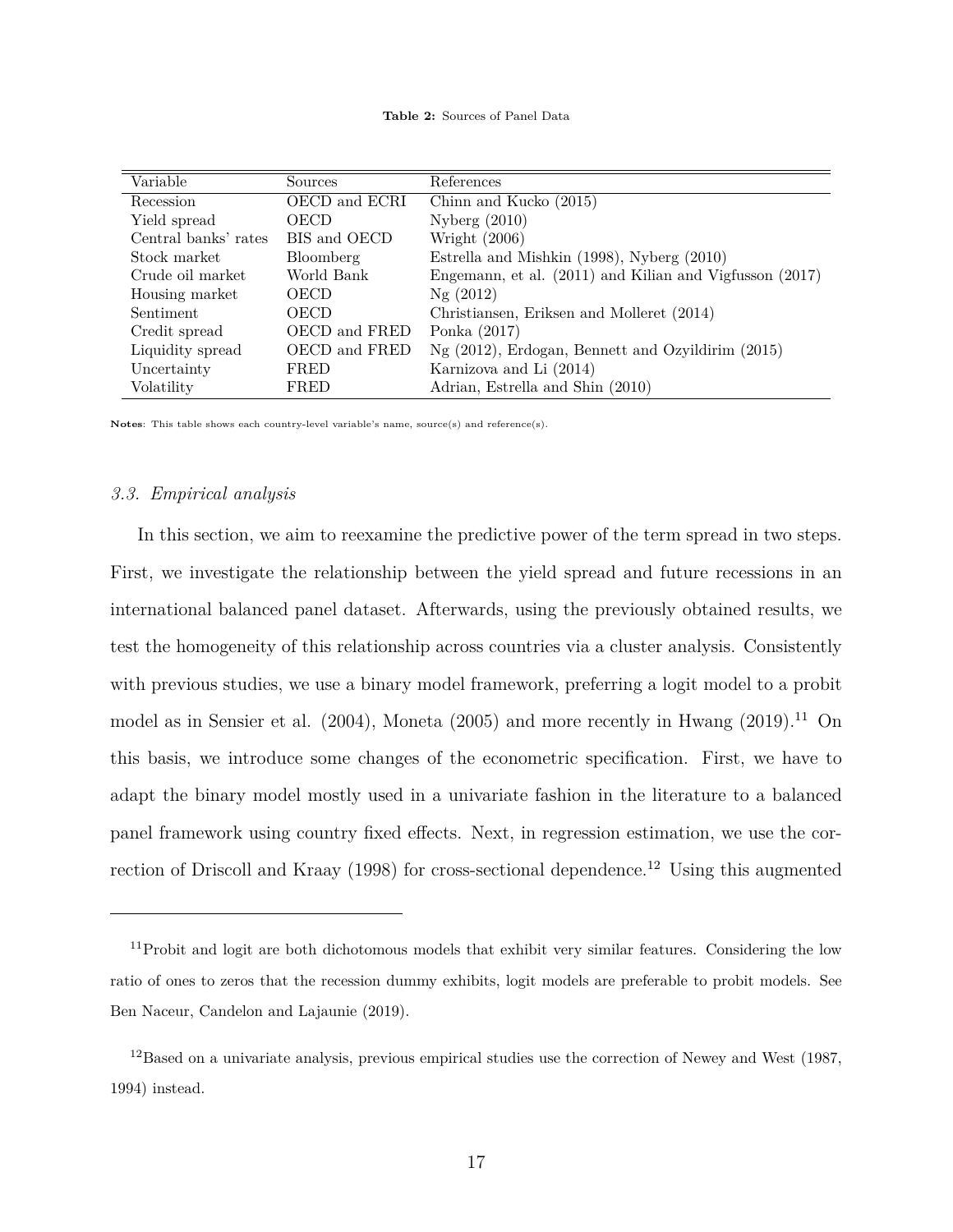logit model, we run several regressions to estimate various binary models' specifications: a static logit model (Model 1), a dynamic logit model including the lagged recession dummy  $y_{t-1}$  (Model 2), a dynamic logit model including the lagged index  $\pi_{t-1}$  (Model 3), and a dynamic logit model including both the lagged recession dummy and the lagged index (Model 4). The results are reported in Table 3.

| Model            |                      | $^{\prime}2$ , | 3)                  | 4)           |  |
|------------------|----------------------|----------------|---------------------|--------------|--|
| $YSPR_{-1}$      | $-0.0821**$          | $-0.1648***$   | $-0.0719**$         | $-0.1833***$ |  |
|                  | (0.0378)             | (0.0492)       | (0.0317)            | (0.0653)     |  |
| $REC_{-1}$       |                      | $6.4657***$    |                     | 7.4607***    |  |
|                  |                      | (0.1111)       |                     | (0.1911)     |  |
| $Index_{-1}$     |                      |                | $-0.2416$           | $-0.2808$    |  |
|                  |                      |                | (0.4383)            | (0.4773)     |  |
|                  |                      |                | Relevant Statistics |              |  |
| $_{BIC}$         | 9,532.2              | 2,351.7        | 9,538.0             | 2,353.1      |  |
|                  | <b>Fixed Effects</b> |                |                     |              |  |
| Country          | Yes                  | Yes            | Yes                 | Yes          |  |
| No. Observations | 6,890                | 6,890          | 6,890               | 6,890        |  |

**Table 3:** Estimation results of panel logit models – Monthly frequency – 1975-2019

The results in Table 3 indicate that the lagged yield spread and the lagged binary coefficients are both highly significant. Their coefficients are negative and positive, respectively, i.e., the yield spread is inversely related to the probability of future recessions, and the probability of being in recession at time  $t-1$  is strongly related to the probability of being in recession at time *t*. In a period covering 45 years of monthly observations across 13 OECD countries, the predictive power of yield spread appears to be strong and significant. This predictive power is unaltered by the presence of a lagged binary variable or/and a lagged index. According to the BIC criteria,<sup>13</sup> we select model  $(2)$  that includes an intercept, the

**Notes**: This table reports the estimates obtained from static and dynamic logit models (1)-(4) for a panel of 13 countries covering the period from February 1975 to March 2019 at the monthly frequency with one lag. The dependent variable is the recession dummy. Results are computed<br>using R 3.6.0 (R Core Team, 2020) and the *ews (v0.1.0;* Hasse and Lajaunie, 2020) ∗∗ and ∗ indicate significance at 99%, 95% and 90% levels, respectively.

 $13$ In the literature, the pseudo-R<sup>2</sup> measure has been the criterion most frequently used as a goodness-of-fit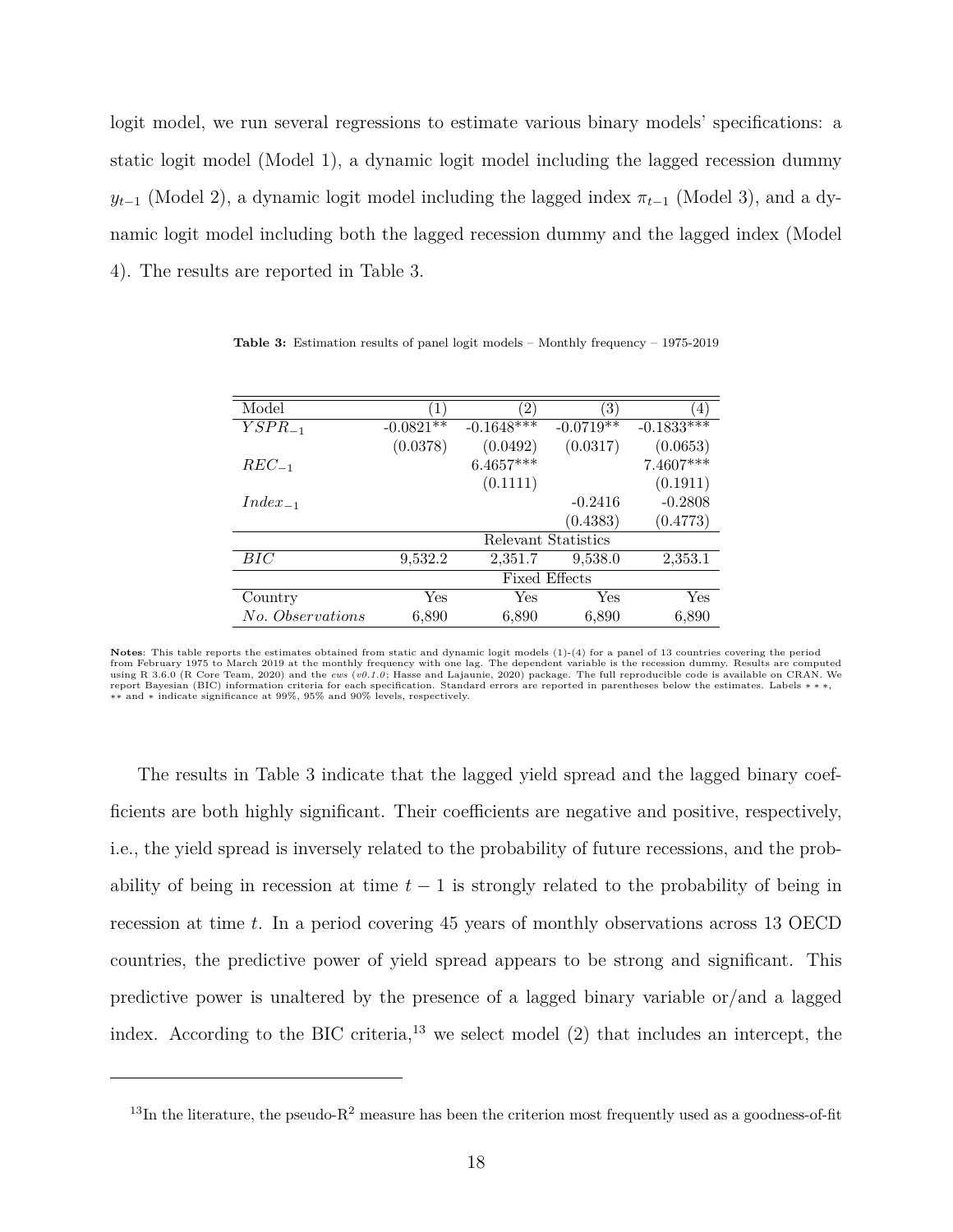lagged yield spread and the lagged binary variables. The next steps of this empirical study focus on this econometric specification.

The recent literature on the predictive power of the yield spread extensively explores the role of the macroeconomic environment. Following Nyberg (2010), Ng (2012), Christiansen, Eriksenand and Moller (2014), Karnizova and Li (2014), Engemann, Kliesen and Owyang (2011), Adrian, Estrella and Shin (2010), Kilian and Vigfusson (2017) and Ponka (2017), we extend the previously selected model (Model 2), adding several macro-control variables. These recession risk factors are added to Model 2 in different ways, depending on whether they are economic or financial variables. The results are reported in Table 4, where the two first columns indicate the regression results obtained with economic and financial control variables, respectively. Indeed, Ng and Wright (2013) document that recessions originate from monetary policy shocks or potentially in the financial markets. The last column reports the results of a regression of the augmented binary model with all macro-control variables.

The results in Table 4 indicate that the coefficient of the lagged yield spread remains negative and significant. Consistently with the recent literature, the predictive power of the yield spread is robust to the introduction of macro-control variables. Specifically, coefficients of crude oil and stock market returns are negative and significant as in Engemann, Kliesen and Owyang (2011) and Ng (2012), respectively. The results also confirm the empirical results of Christiansen, Eriksen and Moller (2014) and Ponka (2017), as both coefficients of sentiment and credit spread are positive and significant.

measure guiding the choice of the model and the optimal lag orders for explanatory variables (Estrella and Miskhin, 1998; Kauppi and Saikkonen, 2008). Following Candelon, Dumitrescu and Hurlin (2012, 2014), we select the best econometric specification from BIC criteria.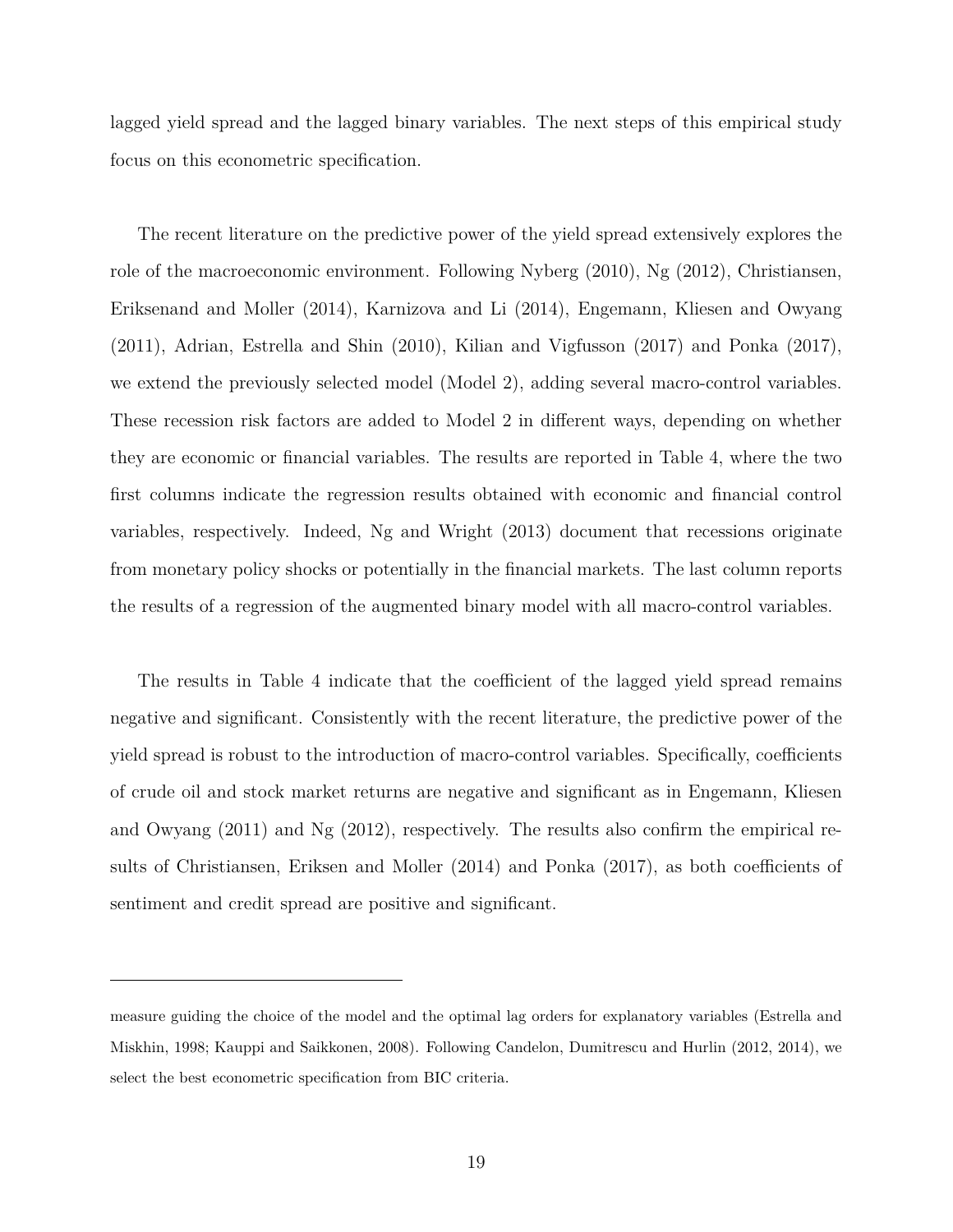| Model<br>Fin<br>Eco<br>$-0.1691***$<br>$-0.1799***$<br>$YSPR_{-1}$<br>(0.0191)<br>(0.0202)<br>0.0808<br>$SENT_{-1}$<br>(0.0497)<br>$-1.1146***$<br>$OILM_{-1}$<br>(0.398)<br>$-4.5252***$<br>$STOM_{-1}$<br>(0.4417)<br>$0.3732***$<br>$CSPR_{-1}$<br>(0.0674)<br>$6.5082***$<br>$6.4643***$<br>$REC_{-1}$<br>(0.0429)<br>(0.0606)<br>Relevant Statistics<br>BIC<br>2,365.4<br>2,335.8<br><b>Fixed Effects</b> |     |              |
|----------------------------------------------------------------------------------------------------------------------------------------------------------------------------------------------------------------------------------------------------------------------------------------------------------------------------------------------------------------------------------------------------------------|-----|--------------|
|                                                                                                                                                                                                                                                                                                                                                                                                                |     | Global       |
|                                                                                                                                                                                                                                                                                                                                                                                                                |     | $-0.1886***$ |
|                                                                                                                                                                                                                                                                                                                                                                                                                |     | (0.0201)     |
|                                                                                                                                                                                                                                                                                                                                                                                                                |     | $0.1203***$  |
|                                                                                                                                                                                                                                                                                                                                                                                                                |     | (0.0427)     |
|                                                                                                                                                                                                                                                                                                                                                                                                                |     | $-0.8227*$   |
|                                                                                                                                                                                                                                                                                                                                                                                                                |     | (0.4782)     |
|                                                                                                                                                                                                                                                                                                                                                                                                                |     | $-4.4755***$ |
|                                                                                                                                                                                                                                                                                                                                                                                                                |     | (0.4321)     |
|                                                                                                                                                                                                                                                                                                                                                                                                                |     | $0.3907***$  |
|                                                                                                                                                                                                                                                                                                                                                                                                                |     | (0.0648)     |
|                                                                                                                                                                                                                                                                                                                                                                                                                |     | $6.5388***$  |
|                                                                                                                                                                                                                                                                                                                                                                                                                |     | (0.0458)     |
|                                                                                                                                                                                                                                                                                                                                                                                                                |     |              |
|                                                                                                                                                                                                                                                                                                                                                                                                                |     | 2,348.7      |
|                                                                                                                                                                                                                                                                                                                                                                                                                |     |              |
| Yes<br>Country                                                                                                                                                                                                                                                                                                                                                                                                 | Yes | Yes          |
| No. Observations<br>6,890<br>6,890                                                                                                                                                                                                                                                                                                                                                                             |     | 6,890        |

**Table 4:** Estimation of a panel with macro-control variables – Monthly frequency – 1975-2019

As a robustness check, we replicate this first empirical study in two steps. First, we use data at the quarterly frequency to test the predictive power of the yield spread in a longer run. Incidentally, using lower-frequency data enables us to enrich the model with two macrocontrol variables that are unavailable at the monthly frequency: housing market prices and economic policy uncertainty (see Table 5). Afterwards, we restrict the initial data sample to a temporal subsample from 1999, using lags of 1 and 3 (see Tables 6 and 7, respectively). Indeed, the recent literature reports structural breaks during the 1990s; additionally, the European Monetary Union adopted Euro in 1999. The results are reported in Tables 5, 6 and 7, respectively.

**Notes**: This table reports the estimates obtained from a dynamic logit model with a lagged binary variable for a panel of 13 countries over the period of 1975 – 2019 with one lag, and monthly frequency. The dependent variable is the recession dummy. We report Bayesian (BIC)<br>information criteria for each specification. Using generalized linear model (GLM), the corr standard errors are robust to heteroscedasticity and autocorrelation. Results are computed using R 3.6.0 (R Core Team, 2020). Standard errors are reported in parentheses below the estimates. Labels \*\*\*, \*\* and \* indicate significance at 99%, 95% and 90% levels, respectively.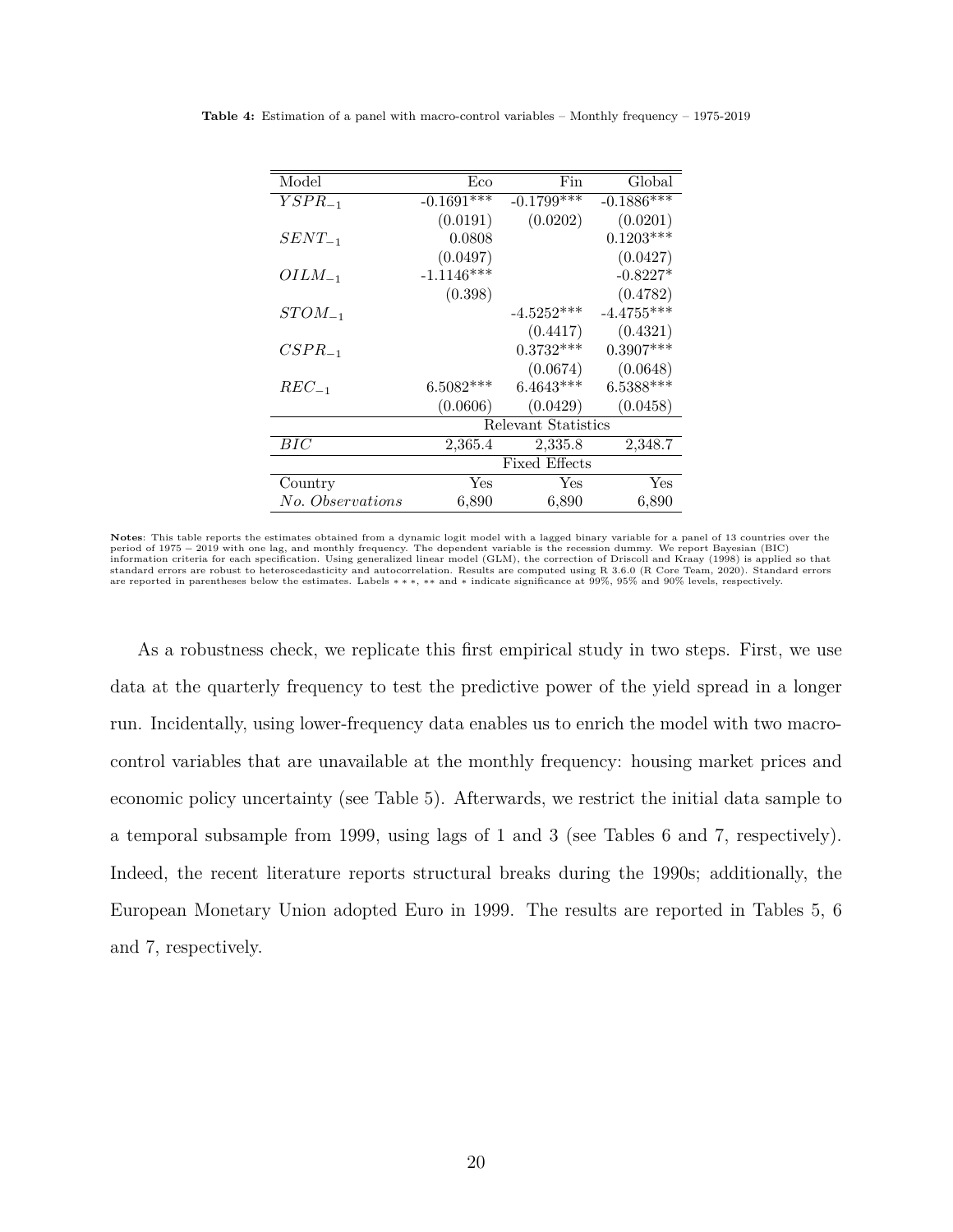| Model            | Eco                     | Fin          | Global                  |  |  |
|------------------|-------------------------|--------------|-------------------------|--|--|
| $YSPR_{-1}$      | $-0.21\overline{38***}$ | $-0.2228***$ | $-0.24\overline{34***}$ |  |  |
|                  | (0.0239)                | (0.0272)     | (0.0336)                |  |  |
| $SENT_{-1}$      | $0.1550**$              |              | $0.2768***$             |  |  |
|                  | (0.0636)                |              | (0.0755)                |  |  |
| $OILM_{-1}$      | $-0.6416$               |              | $-0.4927*$              |  |  |
|                  | (0.3931)                |              | (0.2705)                |  |  |
| $EPU_{-1}$       | $-0.5122$               |              | $-0.3384$               |  |  |
|                  | (0.6729)                |              | (0.6800)                |  |  |
| $STOM_{-1}$      |                         | $-3.7137***$ | $-3.7778***$            |  |  |
|                  |                         | (1.4334)     | (1.4016)                |  |  |
| $CSPR_{-1}$      |                         | $0.2327***$  | $0.2685***$             |  |  |
|                  |                         | (0.0678)     | (0.0716)                |  |  |
| $HOUN_{-1}$      |                         | $-7.9327***$ | $-12.8603***$           |  |  |
|                  |                         | (1.6013)     | (3.2419)                |  |  |
| $REC_{-1}$       | 4.2201***               | $4.063***$   | $4.2297***$             |  |  |
|                  | (0.0611)                | (0.0460)     | (0.0841)                |  |  |
|                  | Relevant Statistics     |              |                         |  |  |
| $_{BIC}$         | 1,716.5                 | 1,686.1      | 1,692.2                 |  |  |
|                  | <b>Fixed Effects</b>    |              |                         |  |  |
| Country          | Yes                     | Yes          | Yes                     |  |  |
| No. Observations | 2,275                   | 2,275        | 2,275                   |  |  |

**Table 5:** Estimation of a panel with macro-control variables – Quarterly frequency – 1975-2019

**Notes:** This table reports the estimates obtained from a dynamic logit model with a lagged binary variable for a panel of 13 countries at the quarterly frequency over the period of 1975 – 2019 with one lag. The dependent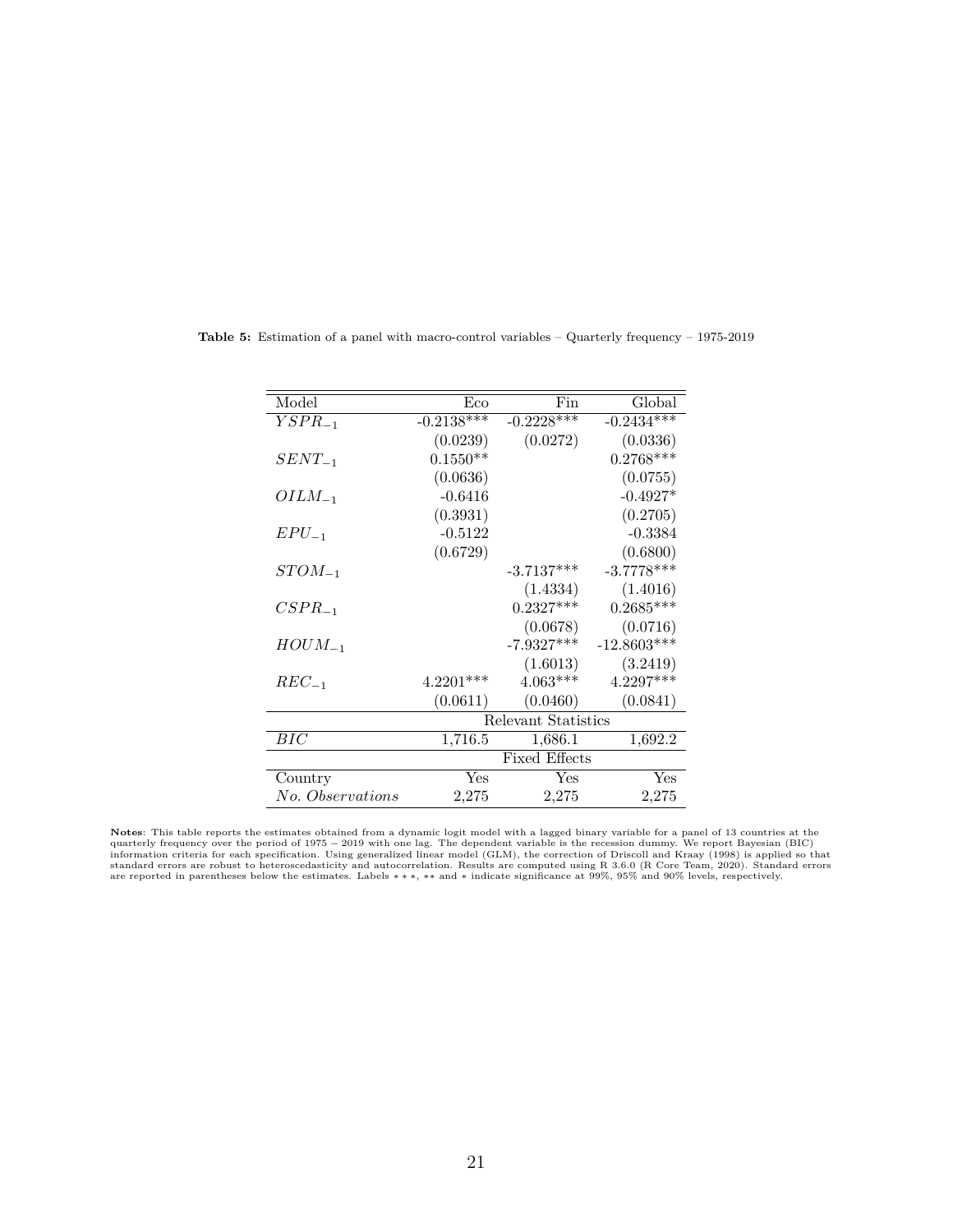| Model            | Eco          | Eco Global   | Fin                  | Fin Global   | Global                  |
|------------------|--------------|--------------|----------------------|--------------|-------------------------|
| $YSPR_{-1}$      | $-0.3493***$ | $-0.2804***$ | $-0.3994***$         | $-0.4330***$ | $-0.4\overline{163***}$ |
|                  | (0.0857)     | (0.0752)     | (0.0857)             | (0.0693)     | (0.0710)                |
| $CBAN_{-1}$      |              | 0.0692       |                      | $-0.0244$    | $-0.0371$               |
|                  |              | (0.0765)     |                      | (0.0767)     | (0.0742)                |
| $SENT_{-1}$      | 0.0531       | 0.0582       |                      |              | $0.2302***$             |
|                  | (0.0565)     | (0.06)       |                      |              | (0.0605)                |
| $OILM_{-1}$      | $-1.4332$    | $-1.5061$    |                      |              | $-1.0708$               |
|                  | (1.2637)     | (1.3272)     |                      |              | (1.4529)                |
| $STOM_{-1}$      |              |              | $-3.0940*$           | $-3.0153*$   | $-2.3735$               |
|                  |              |              | (1.7032)             | (1.6762)     | (1.7645)                |
| $LSPR_{-1}$      |              |              |                      | $-0.1422$    | $-0.0712$               |
|                  |              |              |                      | (0.4824)     | (0.4395)                |
| $CSPR_{-1}$      |              |              | $0.5261***$          | 0.4145       | 0.4782                  |
|                  |              |              | (0.1279)             | (0.4495)     | (0.4034)                |
| $VIX_{-1}$       |              |              | $0.0341**$           | $0.0376***$  | $0.0491***$             |
|                  |              |              | (0.0142)             | (0.0131)     | (0.0114)                |
| $REC_{-1}$       | $6.5139***$  | $6.531***$   | $6.3971***$          | $6.3859***$  | $6.4821***$             |
|                  | (0.0769)     | (0.0852)     | (0.0562)             | (0.0627)     | (0.0621)                |
|                  |              |              | Relevant Statistics  |              |                         |
| BIC              | 1,165.6      | 1,172.6      | 1,157.7              | 1,173.5      | 1,184.7                 |
|                  |              |              | <b>Fixed Effects</b> |              |                         |
| Country          | Yes          | Yes          | Yes                  | Yes          | Yes                     |
| No. Observations | 3,172        | 3,172        | 3,172                | 3,172        | 3,172                   |
|                  |              |              |                      |              |                         |

**Table 6:** Estimation of a panel with macro-control variables – Monthly frequency – 1999-2019

Notes: This table reports the estimates obtained from a dynamic logit model with a lagged binary variable for a panel of 13 countries over the<br>period of 1999 – 2019 with one lag, and monthly frequency. The dependent variab are reported in parentheses below the estimates. Labels ∗ ∗ ∗, ∗∗ and ∗ indicate significance at 99%, 95% and 90% levels, respectively.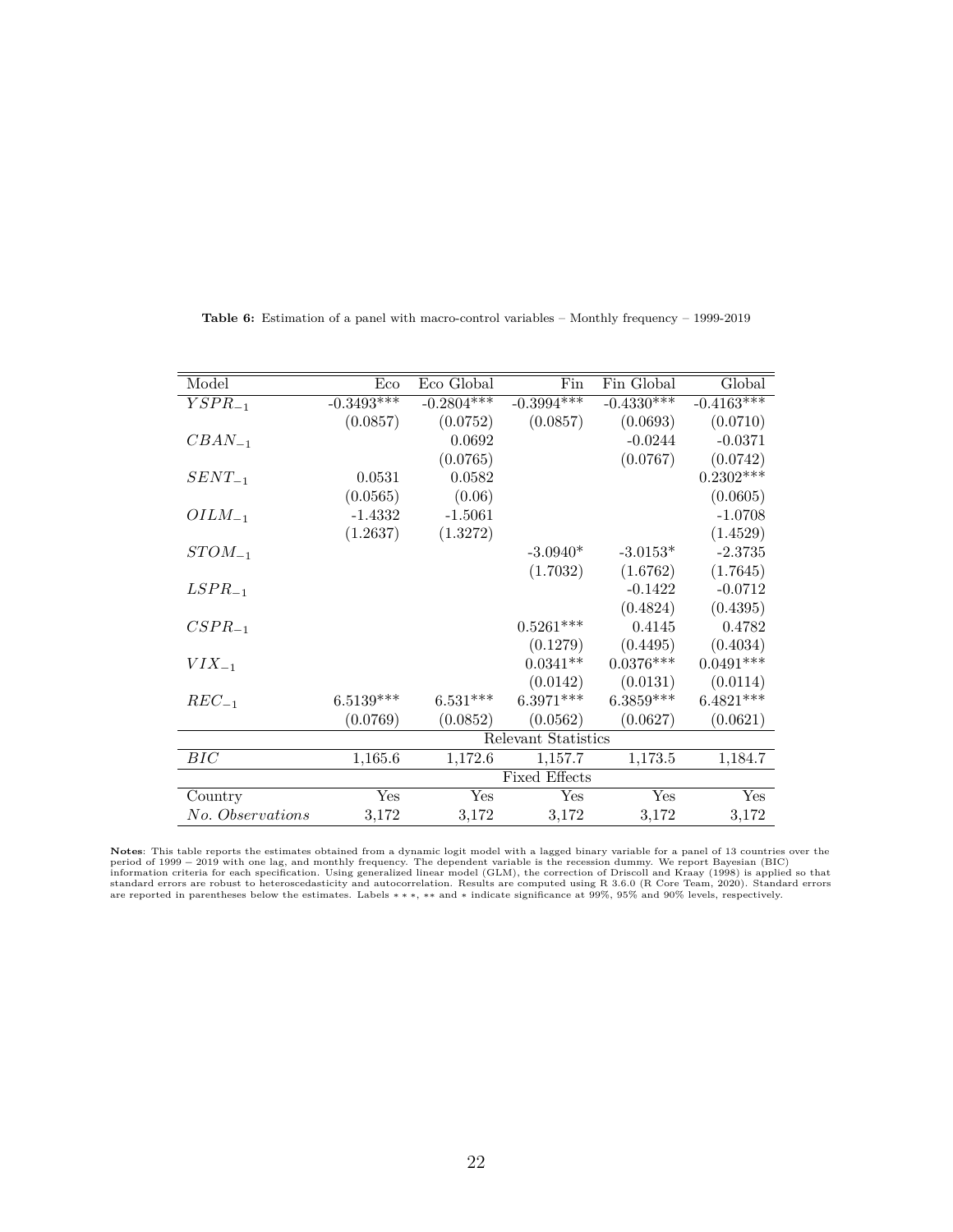| Model            | Eco          | Eco Global   | Fin                  | Fin Global         | Global                    |
|------------------|--------------|--------------|----------------------|--------------------|---------------------------|
| $YSPR_{-1}$      | $-0.2844***$ | $-0.1876***$ | $-0.2905***$         | $-0.2249***$       | $-0.1806***$              |
|                  | (0.0856)     | (0.0683)     | (0.0756)             | (0.0546)           | (0.0536)                  |
| $CBAN_{-1}$      |              | 0.1014       |                      | 0.0159             | $-0.01206$                |
|                  |              | (0.0796)     |                      | (0.0747)           | (0.0612)                  |
| $SENT_{-1}$      | $0.2012***$  | $0.2121***$  |                      |                    | $0.5172***$               |
|                  | (0.0604)     | (0.0656)     |                      |                    | (0.0556)                  |
| $OILM_{-1}$      | $-2.0676***$ | $-2.1877***$ |                      |                    | $-0.4707$                 |
|                  | (0.4961)     | (0.5484)     |                      |                    | (1.3111)                  |
| $EPU_{-1}$       | $-2.2981**$  | $-1.1563$    |                      |                    | $-1.0933**$               |
|                  | (1.0894)     | (1.3624)     |                      |                    | (0.5359)                  |
| $STOM_{-1}$      |              |              | $-8.8147***$         | $-9.0266***$       | $-8.1991***$              |
|                  |              |              | (0.8977)             | (0.9178)           | (0.8160)                  |
| $LSPR_{-1}$      |              |              |                      | $0.8268***$        | $1.0324***$               |
|                  |              |              |                      | (0.2668)           | (0.2290)                  |
| $CSPR_{-1}$      |              |              | $0.4089**$           | $1.0534***$        | $1.2680***$               |
|                  |              |              | (0.1844)             | (0.3204)           | (0.2725)                  |
| $HOUN_{-1}$      |              |              | $-13.3674***$        | $-13.6075^{***}\,$ | $-23.3889***$             |
|                  |              |              | (3.2317)             | (3.5788)           | (2.7381)                  |
| $VIX_{-1}$       |              |              | $-0.0054$            | $-0.0157$          | 0.0067                    |
|                  |              |              | (0.0128)             | (0.0140)           | (0.0126)                  |
| $REC_{-1}$       | $4.2541***$  | $4.2642***$  | $4.1242***$          | $4.1681***$        | $4.4197***$               |
|                  | (0.0752)     | (0.0769)     | (0.0704)             | (0.0764)           | (0.0843)                  |
|                  |              |              | Relevant Statistics  |                    |                           |
| BIC              | 844.8        | 850.3        | 810.4                | 821.2              | 818.7                     |
|                  |              |              | <b>Fixed Effects</b> |                    |                           |
| Country          | Yes          | Yes          | Yes                  | Yes                | $\overline{\mathrm{Yes}}$ |
| No. Observations | 1,040        | 1,040        | 1,040                | 1,040              | 1,040                     |

**Table 7:** Estimation of a panel with macro-control variables – Quarterly frequency – 1999-2019

**Notes:** This table reports the estimates obtained from a dynamic logit model with a lagged binary variable for a panel of 13 countries at the quarterly frequency over a period of 1999 – 2019 with one lag. The dependent v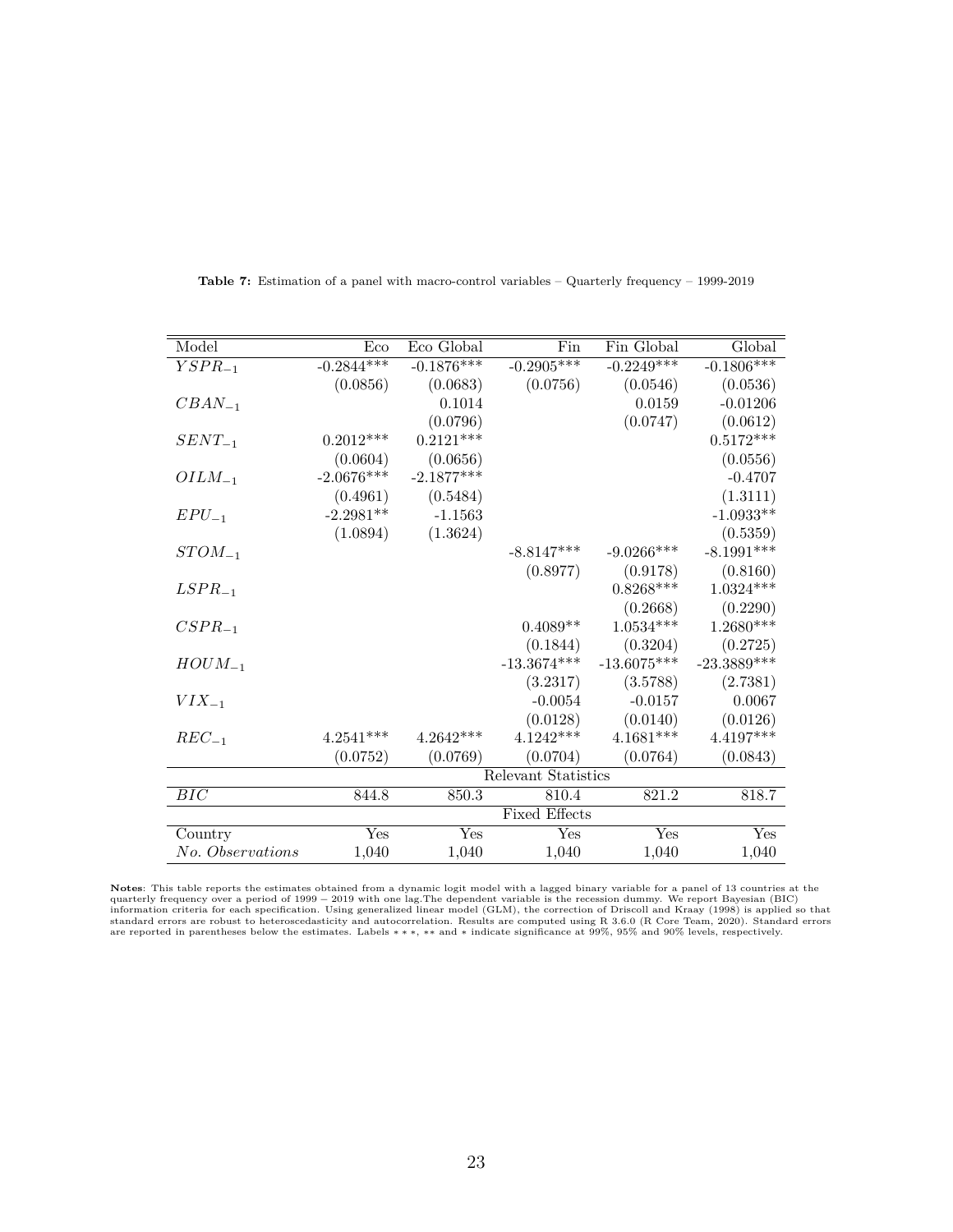Compared to the previous results for the predictive power of the yield spread and the role of macro-control variables, the results in Tables 5, 6 and 7 are qualitatively similar. As in Table 4, we observe that the lagged yield spread's coefficient remains negative and significant in each case. The predictive power of the term spread is altered neither if the lag is changed from 1 to 3 months nor by the introduction of two more macro-control variables (i.e., economic policy uncertainty (EPU), housing market prices and stock market volatility (VIX)). Moreover, the results for these recession risk factors reported in Table 5 are consistent with the literature. On the one hand, the lagged housing market prices' coefficient is negative and highly significant as in Ng (2012). Indeed, in the past 45 years, housing prices often declined before the start of most recessions, as did equity prices. On the other hand, the lagged EPU coefficient is not significant. This result is similar to those of Karnizova and Li (2014), who empirically show that EPU is only significant beyond 5 quarters. Hence, economic policy uncertainty does not seem to have a significant role in recessions in the short run (from 1 to 3 months). By the way, the VIX is not significant as in Adrian, Estrella and Shin (2010). The results in Table 6 that reports regressions on a temporal subsample are similar to those described previously. Focusing on the period from 1999 to 2019, the results indicate that the predictive power of the yield spread is robust to time-sampling. The coefficient of the lagged yield spread is still highly significant and negative; however, we note that it is slightly smaller than it is for the entire sample at the quarterly frequency. This result supports the widespread idea that the predictive power of the yield curve has deteriorated during the 1990s. According to Chinn and Kucko (2015), this phenomenon stems from (i) changing links between interest rates and output, (ii) a failure of long-term interest rates to rise along with the short-term policy rate, and (iii) the zero lower bound (ZLB) implying that central banks try to lower long-term interest rates instead of lowering short-term rates. To deal with this issue, we add another macro-control variable: the lagged central banks' rates as in Wright (2006). The purpose is to regress the yield spread, controlling for (i) the monetary policy stance and (ii) the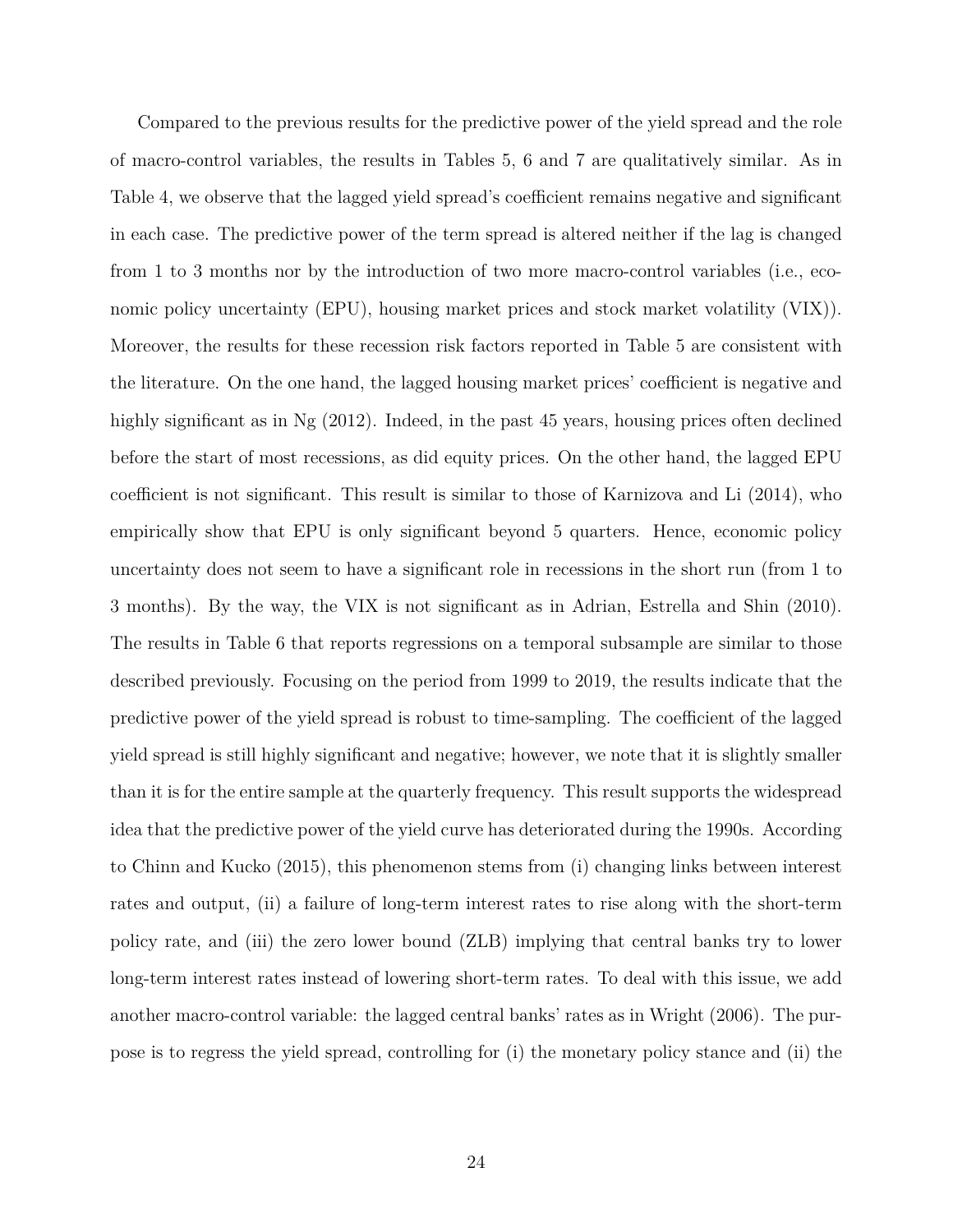level of short- and long-term yields at the same time.<sup>14</sup> In addition to central banks' rates, we also add the lagged liquidity spread as in Ng (2012). The results indicate that neither central bank rates nor liquidity risks are significant. The monetary policy stance, proxied by central bank rates, appears to have no short-term impact on the predictive power of the term spread.

In summary, the predictive power of the term spread has been reexamined using a panel dataset of 13 OECD countries over a period of more than 45 years. The results indicate that the yield spread is a valuable predictor of future recession in the short run. Specifically, the predictive power of the term spread is robust to several econometric specifications, time sampling and, last but not the least, a set of eight macro-control variables chosen in accordance with recent studies. Our approach is different from the literature due to using balanced panel data. Using these empirical results that are consistent with those of previous studies, we now aim to investigate the homogeneity of the predictive power of the yield curve. To do so, we adapt the methodology of Zhang, Wang and Zhu (2019) to compute optimal clusters of entities in a balanced panel dataset. The purpose of this cluster analysis is to indirectly assess homogeneity of the predictive power of the yield spread across countries. If the optimal number of clusters is equal to the number of countries, then this cluster analysis would indicate that our results for the predictive power of the yield spread are highly heterogeneous across countries. If, on the contrary, the optimal number of clusters is equal to one, then we could presume that our results are highly homogeneous. Using the optimal number and composition of clusters, we further analyze the predictive power of the yield spread in each cluster. The results are reported in Table 8 and illustrated in Appendix 3.

<sup>14</sup>Referring to Wright (2006), Chinn and Kucko (2015) choose to use the 3-month yield instead of central banks' rate. Using this short-term yield enables the authors to easily control the level of yields to distinguish a rise in short-term yields and a drop in long-term yields, and vice versa.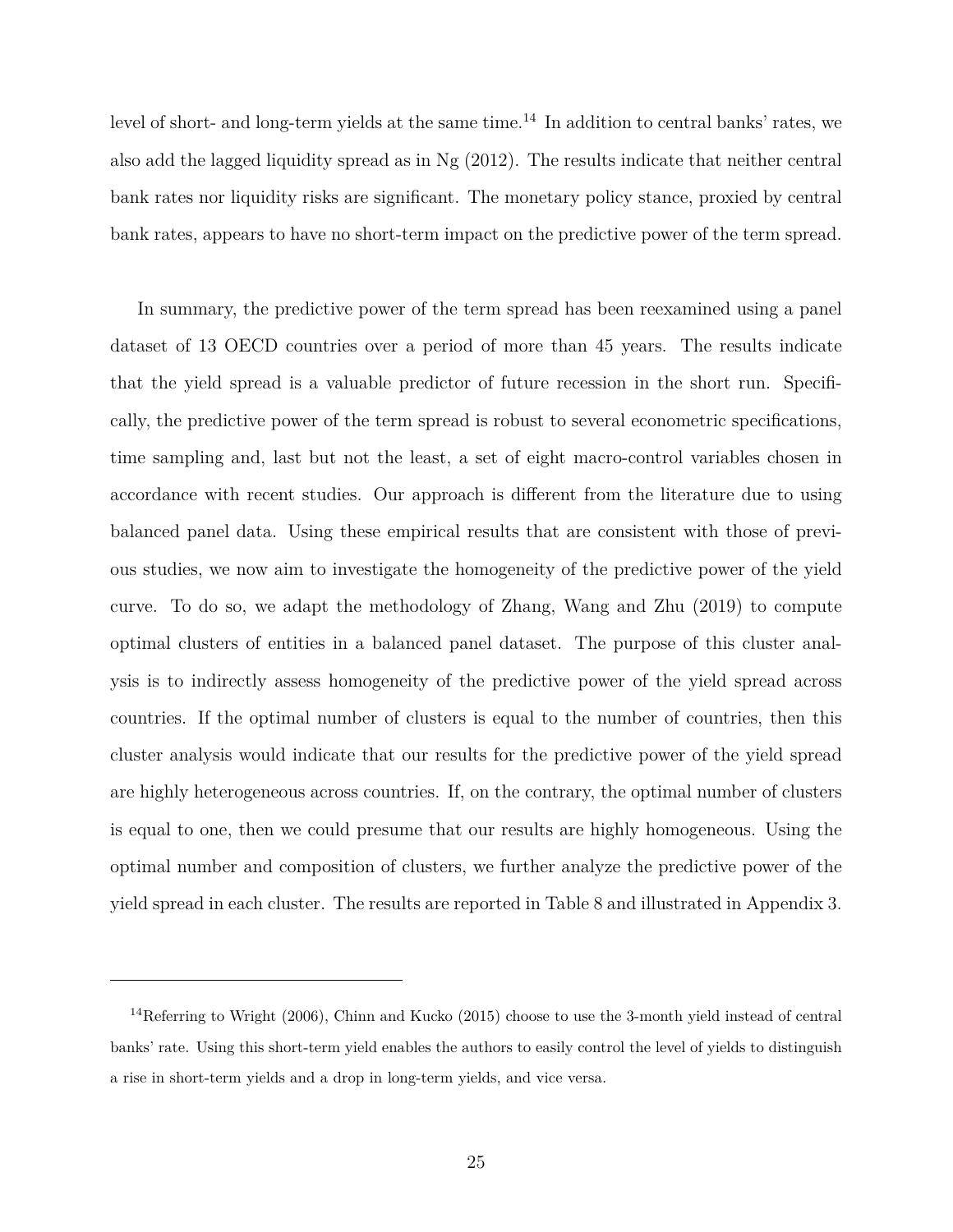| Groups           | Group 1              | Group 2     | Group 3      | Group 4     |  |
|------------------|----------------------|-------------|--------------|-------------|--|
|                  | <b>SWE</b>           | UK          | <b>ITA</b>   | <b>CHE</b>  |  |
|                  | <b>NLD</b>           | AUS         | $_{\rm FRA}$ |             |  |
|                  | <b>BEL</b>           | NZL         |              |             |  |
|                  | <b>JPN</b>           | DEU         |              |             |  |
|                  | CAN                  |             |              |             |  |
|                  | <b>USA</b>           |             |              |             |  |
| $YSPR_{-1}$      | $-0.4274***$         | $-0.0662$   | $-0.5641***$ | $-0.2851$   |  |
|                  | (0.0800)             | (0.1018)    | (0.1168)     | (0.5386)    |  |
| $CBAN_{-1}$      | 0.1536               | 0.0449      | $-0.0364$    | $-0.1120$   |  |
|                  | (0.0938)             | (0.0313)    | (0.1916)     | (0.2841)    |  |
| $REC_{-1}$       | $6.6000***$          | $6.3589***$ | $6.6098***$  | $6.4305***$ |  |
|                  | (0.1366)             | (0.1021)    | (0.0.3330)   | (0.6954)    |  |
|                  | <b>Fixed Effects</b> |             |              |             |  |
| Country          | Yes                  | Yes         | Yes          | Yes         |  |
| No. Observations | 1,470                | 980         | 490          | 245         |  |

**Table 8:** Estimation of the clustering panel – Monthly frequency – 1999-2019

Notes: This table reports the estimates obtained from a dynamic logit model with a lagged binary variable for a panel of 13 countries at the<br>monthly frequency over the period of 1999 – 2019 with one lag. The dependent vari (GLM), the correction of Driscoll and Kraay (1998) is applied so that standard errors are robust to heteroscedasticity and autocorrelation. Results are computed using R 3.6.0 (R Core Team, 2020). Standard errors are reported in parentheses below the estimates. Labels ∗∗∗, ∗∗ and ∗<br>indicate significance at 99%, 95% and 90% levels, respectively.

At the global level, the results in Table 8 indicate that the predictive power of the yield spread across our sample of 13 OECD countries is partially homogeneous. Indeed, the cluster analysis reveals that the optimal combination consists of four clusters only. Moreover, among clusters of this optimal combination, 2 clusters include 10 countries out of 13. Next, at the cluster level, some differences are observed about the relationship between the term spread and future recessions. The lagged yield spread coefficient is significant for 2 clusters only (Group 1: Belgium, Canada, Japan, the Netherlands, Sweden and USA; Group 3: France and Italy). Furthermore, the coefficient is smaller for Group 3 than for Group 1, while central banks' rates are not significant in any cluster. As other variables are significant in each cluster, the optimal set of clusters appears to be computed from yield spread coefficients only. In summary, these results highlight that more than the half of countries have experienced recessions related to a yield spread decrease, and that, at first sight, monetary policy seems to have no role in the short run. Incidentally, countries belonging to the European Monetary Union since 1999 are not grouped in a single cluster. However, we shall approach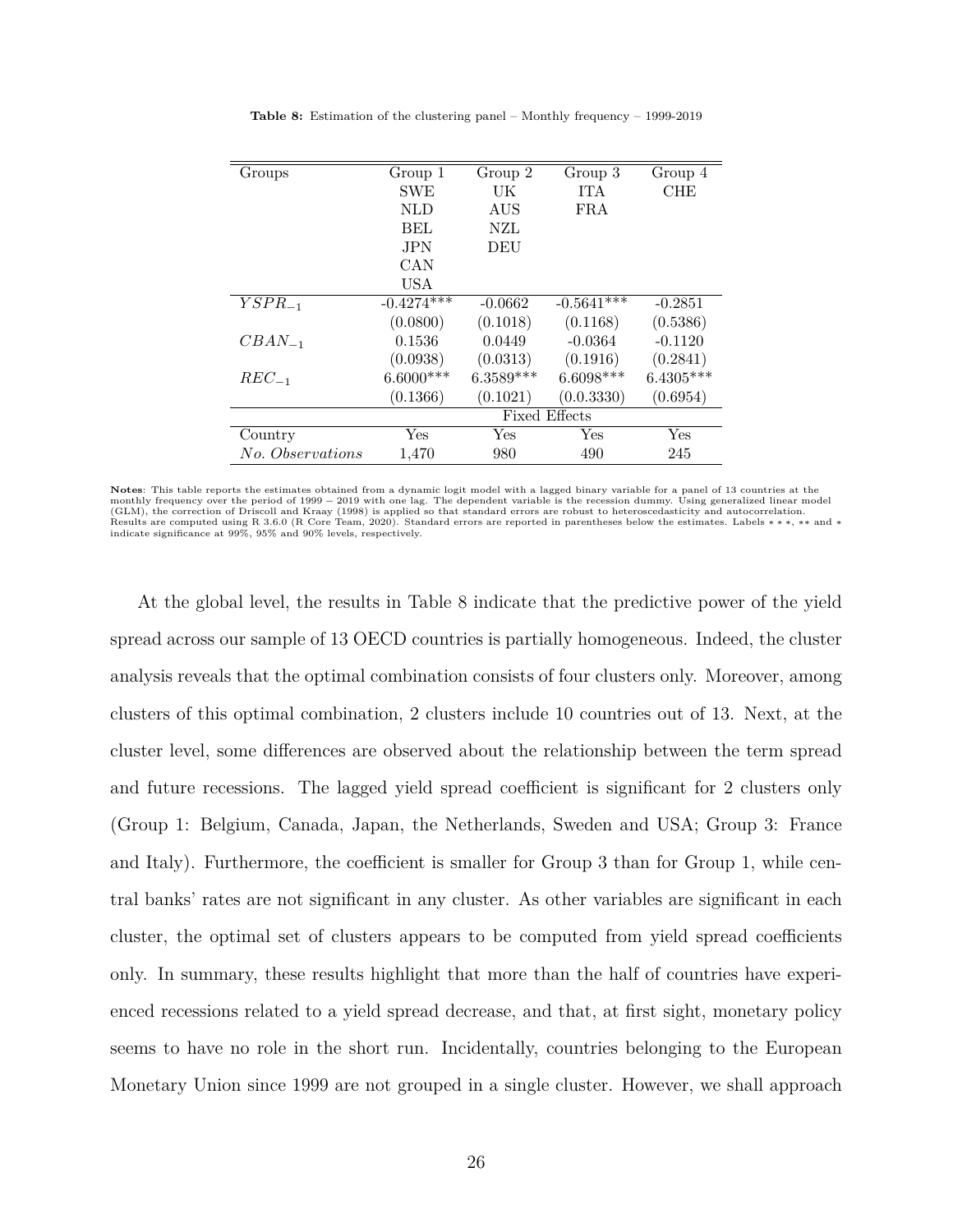the conclusions with caution, as central banks' policy rates are only one proxy of monetary policy stance. Investigating further shows that the latter results highlight a distinct feature of monetary policy across clusters. Indeed, the cluster distribution may be related to the monetary policy target and to the use of unconventional monetary policy tools. For instance, Groups 1 and 3 include proportionally few countries that have adopted inflation targeting over the period from 1999 to 2019. In contrast, Group 2 includes a majority of countries that have officially adopted inflation targeting before 1999. Last, we note that countries engaged in some form of quantitative easing (QE) and that have reached the Zero Lower Bound (ZLB) tend to be in the same clusters. These similarities are reported in Table 9.

| Country        | Cluster       | Pred. power | Monetary policy target      | Date | QE             | Dates |
|----------------|---------------|-------------|-----------------------------|------|----------------|-------|
| Belgium        | A             | Yes.        | hybrid                      |      | Yes            | 2015  |
| Canada         | A             | Yes         | inflation targeting         | 1991 | N <sub>0</sub> |       |
| Japan          | A             | Yes         | inflation targeting         | 2013 | Yes            | 2001  |
| Netherlands    | A             | Yes         | hybrid                      |      | Yes            | 2015  |
| Sweden         | A             | Yes         | inflation targeting         | 1993 | Yes            | 2015  |
| United States  | A             | Yes         | inflation targeting         | 2012 | $_{\rm Yes}$   | 2008  |
| Australia      | B             | No          | inflation targeting         | 1993 | N <sub>0</sub> |       |
| Germany        | В             | No          | hybrid                      |      | Yes            | 2015  |
| New Zealand    | В             | No          | inflation targeting<br>1990 |      | N <sub>0</sub> |       |
| United Kingdom | B             | No          | inflation targeting         | 1992 | Yes            | 2009  |
| France         | $\mathcal{C}$ | <b>Yes</b>  | hybrid                      |      | Yes            | 2015  |
| Italy          | C             | Yes         | hybrid                      |      | Yes            | 2015  |
| Switzerland    | D             | No          | hybrid                      |      | Yes            | 2012  |

**Table 9:** Clusters, monetary policy and the yield curve

**Notes**: This table reports the clusters' countries and the associated results for the predictive power of the yield curve, the monetary policy target and date of the last change as well as the Quantitative Easing (QE) and the first launch date. Data on monetary policy targets are from the IMF Annual Report on Exchange Arrangements and Exchange Restrictions (2018).

Based on this empirical analysis, we confirm that monitoring the yield curve should be useful for forecasting recessions in most industrialized countries. At the global level, the predictive power of the yield spread is confirmed in a panel dataset covering a period of over 45 years of monthly observations and including 13 OECD countries. Controlling for a set of 8 recession risk factors selected from the empirical literature, the predictive power of the yield spread is also robust to several econometric specifications and time-sampling in the short run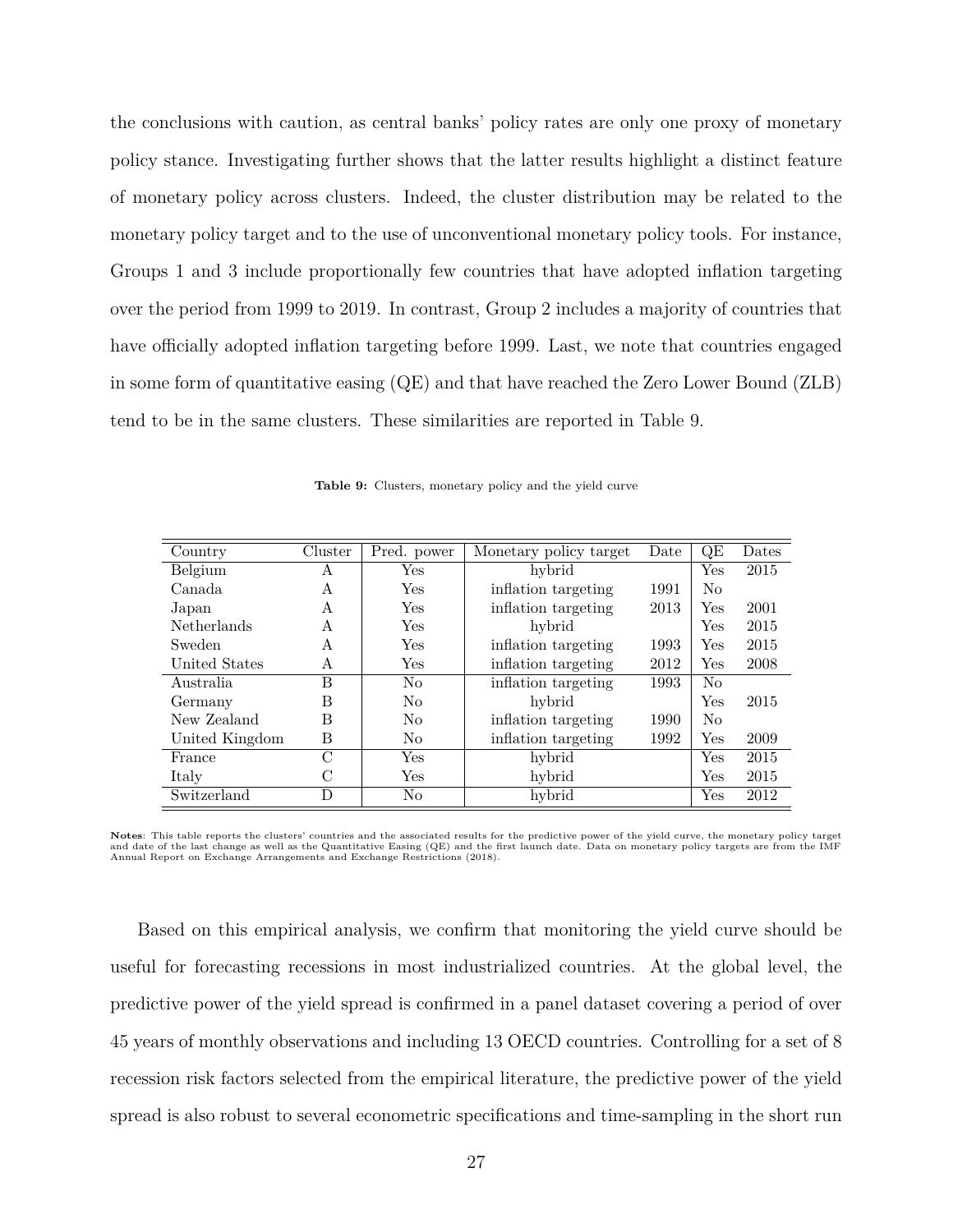(from 1 month to 1 quarter ahead). Investigating the potential homogeneity of the predictive power of the yield spread across countries, we perform a cluster analysis on the results from panel logit regressions. The results indicate that the relationship between the yield spread and the probability of future recession is partially homogeneous. Specifically, we provide empirical evidence that, controlling for central banks' rates, the yield spread is a useful tool for more than a half of countries. Last, at the global level, central banks' policy rates have no impact on the predictive power of the yield curve, while the results at the cluster level seem to indicate that the predictive power could be related to monetary policy target. These mixed results about the impact of conventional monetary policy on the predictive power of the yield curve are not completely consistent with the analytical and empirical results of Estrella (2005) and Wright (2006), respectively. However, our results are in line with Chinn and Kucko (2015): we find that the short-term rate parameter is statistically insignificant and the predictive power of the yield spread seems to be impacted by the ZLB. Hence, these results call into question the structural interpretation of the relationship between the term spread and future recession.

#### **4. Conclusions**

In this paper, we reexamine the predictive power of the yield curve across countries and over time. Our purpose is to confirm the predictive power of the yield spread and to investigate its homogeneity across countries. To this end, we adapt the univariate modeling approach of Kauppi and Saikkonen (2008) to a balanced panel framework. We also adapt the clustering methodology of Zhang, Wang and Zhu (2019) for quantile regression to dichotomous models. Afterwards, we build a unique database to estimate the predictive power of the term spread, controlling for central banks' official rates (Wright, 2006), stock market returns (Nyberg, 2010), housing markets' returns and liquidity spread (Ng, 2012), stock market volatility (VIX) (Adrian, Estrella and Shin, 2010), sentiment (Christiansen, Eriksen and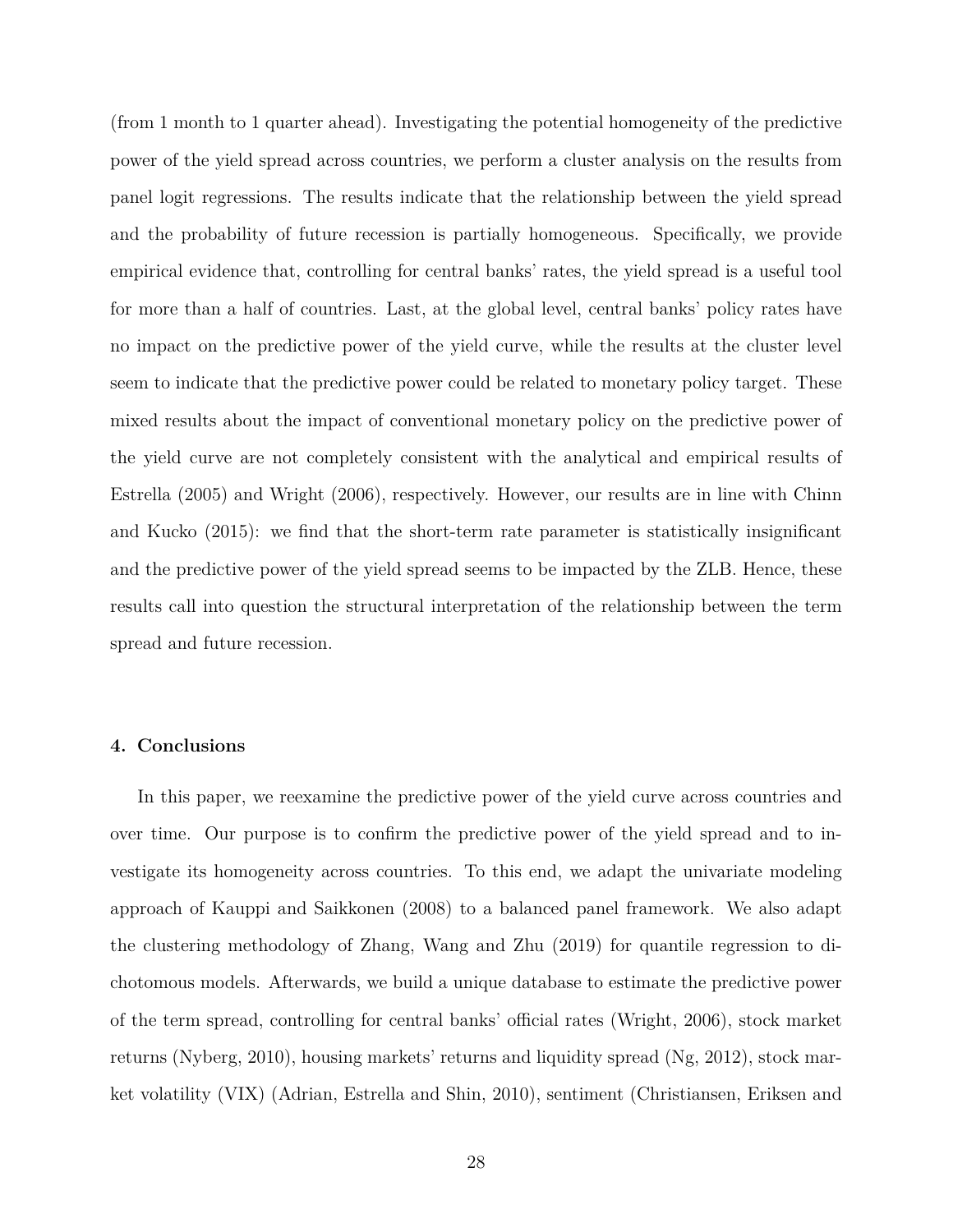Molleret, 2014), economic policy uncertainty (Karnizova and Li, 2014), crude oil market returns (Engemann, Kliesen and Owyang, 2011; Kilian and Vigfusson, 2017) and credit spread (Ponka, 2017). Our results confirm the predictive power of the yield spread in most countries and indicate its partial homogeneity across countries. Our empirical findings, except those for the central bank policy rates, are consistent with the recent literature. Contrary to the analytical and empirical results of Estrella (2005) and Wright (2006), respectively, our findings indicate that central bank policy rates have no impact on the predictive power of the yield curve. However, the mixed results of the cluster analysis indicate that the predictive power of the term spread could be related to monetary policy frameworks (inflation targeting or alternative policy frameworks), as argued by Estrella (2005) or unconventional monetary policy tools, as argued by Chinn and Kucko (2015). Our results are robust to several econometric specifications, time-sampling and macro-control variables.

In summary, our contribution to the literature is threefold. First, we extend the database of Chinn and Kucko (2015), proposing a unique database including a set of eight country-level recession risk factors, and covering 13 industrialized countries over 45 years at the monthly frequency. Second, we confirm the predictive power of the yield spread in a new balanced panel framework and provide empirical evidence of its partial homogeneity via an innovative cluster analysis. Third, we show that monitoring of the yield curve evolution should be extended to countries other than the US. The impact of conventional monetary policy on the predictive power of the yield spread appears to be weaker than expected. These empirical findings support a wider use of the yield curve for monitoring business cycles.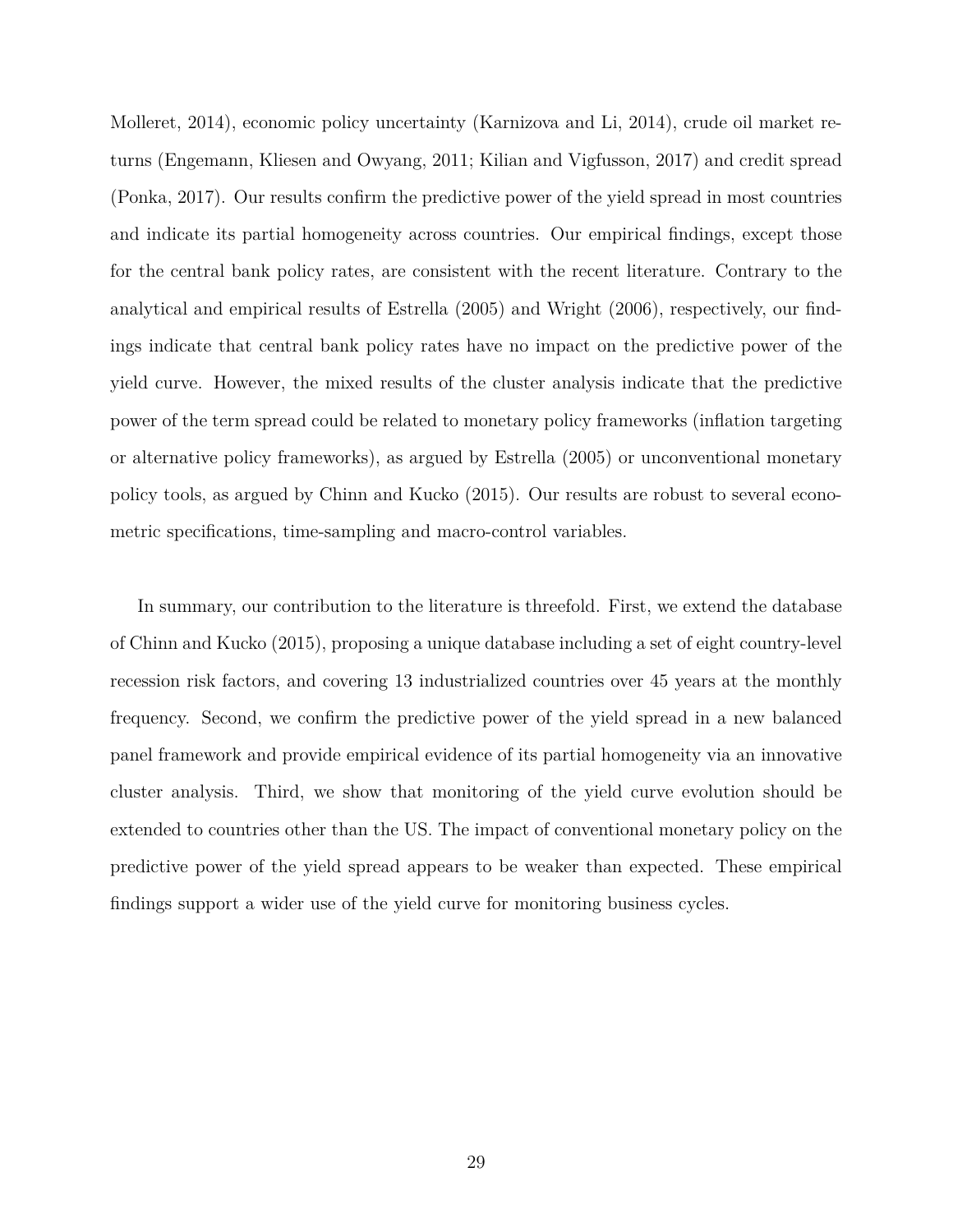#### **References**

Adrian, Tobias, Arturo Estrella, and Hyun Song Shin. "Monetary cycles, financial cycles and the business cycle." FRB of New York Staff Report 421 (2010).

Ahrens, Ralf. "Predicting recessions with interest rate spreads: a multicountry regimeswitching analysis." *Journal of International Money and Finance* 21.4 (2002): 519-537.

Ando, Tomohiro, and Jushan Bai. "Asset pricing with a general multifactor structure." *Journal of Financial Econometrics* 13.3 (2015): 556-604.

Ando, Tomohiro, and Jushan Bai. "A simple new test for slope homogeneity in panel data models with interactive effects." *Economics Letters* 136 (2015): 112-117.

Bai, Jushan. "Panel data models with interactive fixed effects." *Econometrica* 77.4 (2009): 1229-1279.

Bellégo, Christophe, and Laurent Ferrara. "Forecasting Euro-Area Recessions Using Time-Varying Binary Response Models for Financial Markets." Banque de France Working Paper (2009).

Blomquist, Johan, and Joakim Westerlund. "Testing slope homogeneity in large panels with serial correlation." *Economics Letters* 121.3 (2013): 374-378.

Ben Naceur, Sami , Bertrand Candelon, and Quentin Lajaunie. "Taming financial development to reduce crises." *Emerging Markets Review* 40 (2019): 100618.

Van den Berg, Jeroen, Bertrand Candelon, and Jean-Pierre Urbain. "A cautious note on the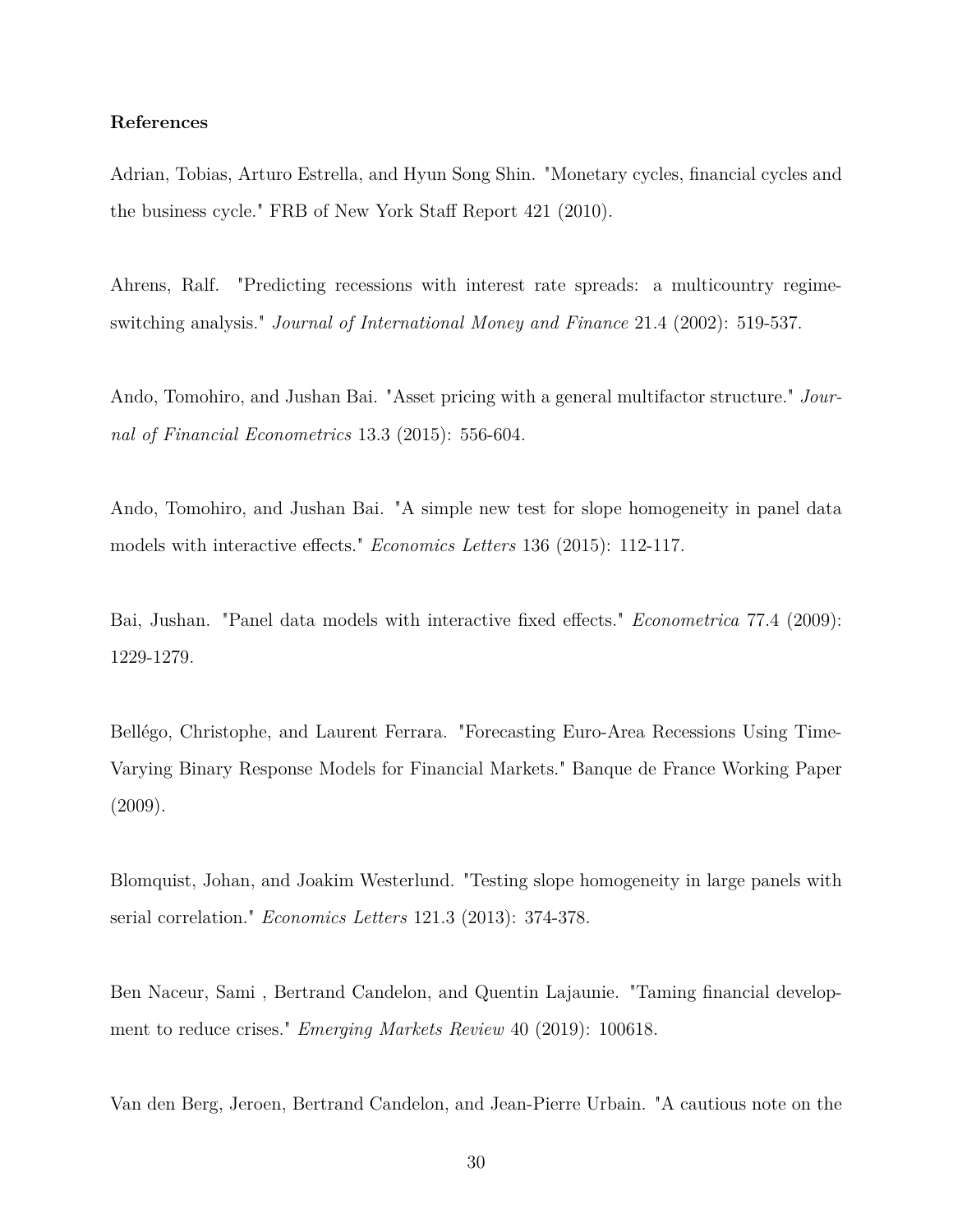use of panel models to predict financial crises." *Economics Letters* 101.1 (2008): 80-83.

Bernard, Henri, and Stefan Gerlach. "Does the term structure predict recessions? The international evidence." *International Journal of Finance & Economics* 3.3 (1998): 195-215.

Bry, Gerhard, and Charlotte Boschan. "Programmed selection of cyclical turning points." Cyclical analysis of time series: Selected procedures and computer programs. NBER (1971): 7-63.

Candelon, Bertrand, Elena-Ivona Dumitrescu, and Christophe Hurlin. "Currency crisis early warning systems: Why they should be dynamic." *International Journal of Forecasting* 30.4 (2014): 1016-1029.

Candelon, Bertrand, Elena-Ivona Dumitrescu, and Christophe Hurlin. "How to evaluate an early-warning system: Toward a unified statistical framework for assessing financial crises forecasting methods." *IMF Economic Review* 60.1 (2012): 75-113.

Chauvet, Marcelle, and Simon Potter. "Predicting a recession: evidence from the yield curve in the presence of structural breaks." *Economics Letters* 77.2 (2002): 245-253.

Chauvet, Marcelle, and Simon Potter. "Forecasting recessions using the yield curve." *Journal of Forecasting* 24.2 (2005): 77-103.

Chinn, Menzie, and Kavan Kucko. "The predictive power of the yield curve across countries and time." *International Finance* 18.2 (2015): 129-156.

Christiansen, Charlotte, Jonas Nygaard Eriksen, and Stig Vinther Møller. "Forecasting US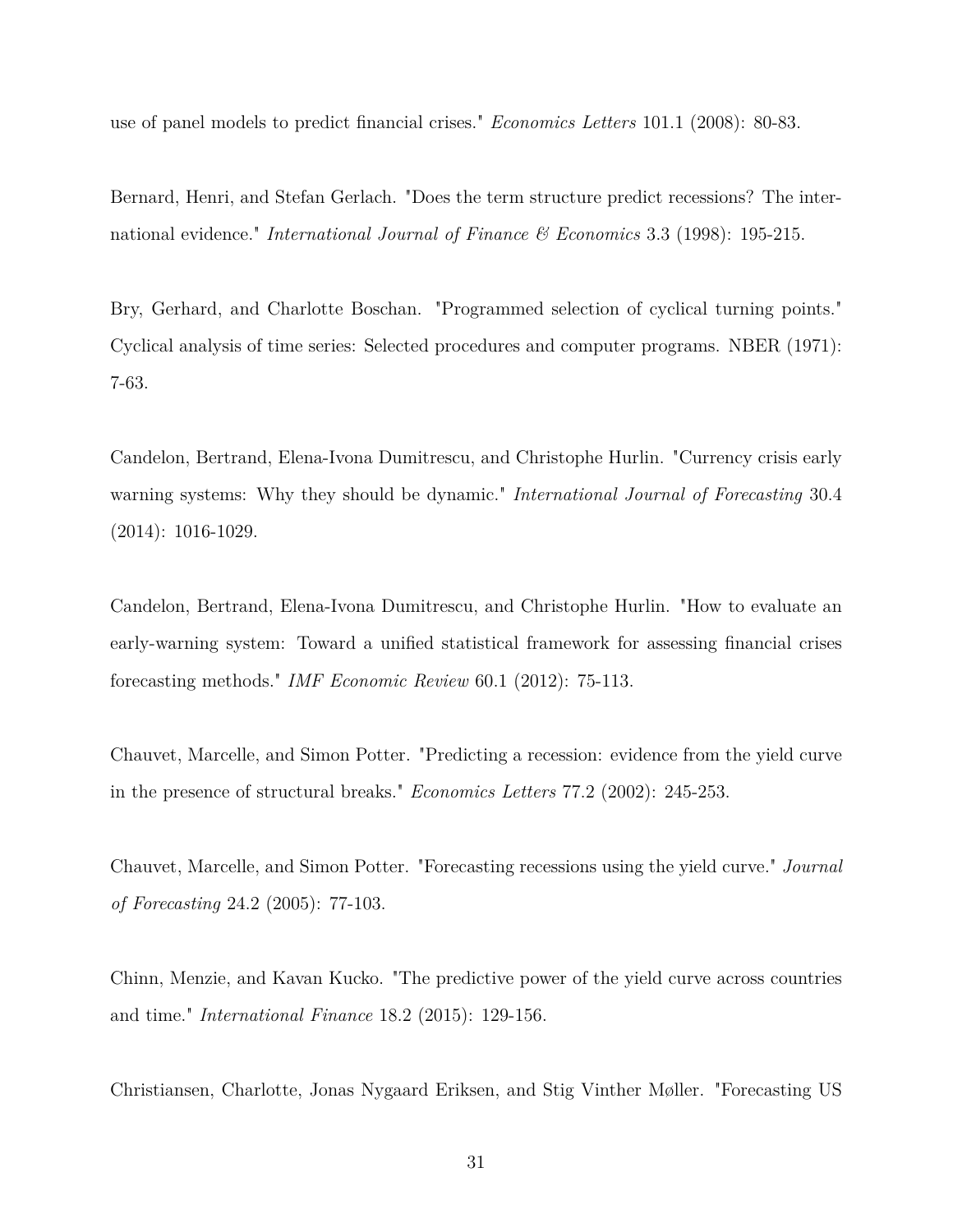recessions: The role of sentiment." *Journal of Banking & Finance* 49 (2014): 459-468.

Cordeiro, Gauss M., and Alexandre B. Simas. "The distribution of Pearson residuals in generalized linear models." *Computational statistics & data analysis* 53.9 (2009): 3397-3411.

Dimand, Robert W., and Rebeca Gomez Betancourt. "Retrospectives: Irving Fisher's Appreciation and Interest (1896) and the Fisher Relation." *Journal of Economic Perspectives* 26.4 (2012): 185-96.

Dotsey, Michael. "The predictive content of the interest rate term spread for future economic growth." *FRB Richmond Economic Quarterly* 84.3 (1998): 31-51.

Driscoll, John C., and Aart C. Kraay. "Consistent covariance matrix estimation with spatially dependent panel data." *Review of Economics and Statistics* 80.4 (1998): 549-560.

Duarte, Agustín, Ioannis A. Venetis, and Ivan Paya. "Predicting real growth and the probability of recession in the Euro area using the yield spread." *International Journal of Forecasting* 21.2 (2005): 261-277.

Dueker, Michael J. "Markov switching in GARCH processes and mean-reverting stock-market volatility." *Journal of Business & Economic Statistics* 15.1 (1997): 26-34.

Engemann, Kristie M., Kevin L. Kliesen, and Michael T. Owyang. "Do oil shocks drive business cycles? Some US and international evidence." *Macroeconomic Dynamics* 15.3 (2011): 498-517.

Erdogan, Oral, Paul Bennett, and Cenktan Ozyildirim. "Recession prediction using yield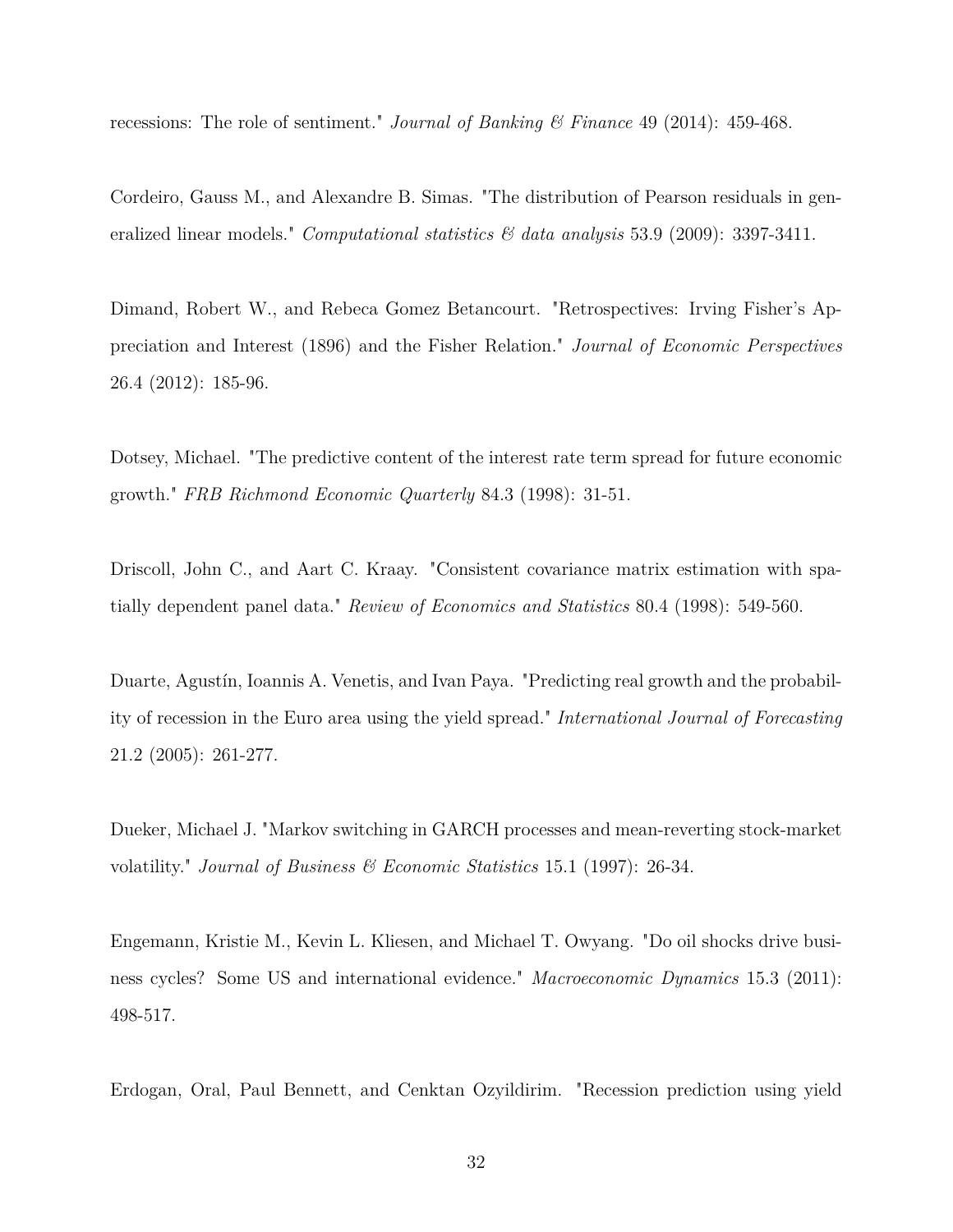curve and stock market liquidity deviation measures." *Review of Finance* 19.1 (2015): 407- 422.

Estrella, Arturo, and Gikas A. Hardouvelis. "The term structure as a predictor of real economic activity." *The Journal of Finance* 46.2 (1991): 555-576.

Estrella, Arturo, and Frederic S. Mishkin. "The yield curve as a predictor of US recessions." Current issues in economics and finance 2.7 (1996).

Estrella, Arturo, and Frederic S. Mishkin. "The predictive power of the term structure of interest rates in Europe and the United States: Implications for the European Central Bank." *European Economic Review* 41.7 (1997): 1375-1401.

Estrella, Arturo, and Frederic S. Mishkin. "Predicting US recessions: Financial variables as leading indicators." *Review of Economics and Statistics* 80.1 (1998): 45-61.

Estrella, Arturo, Anthony P. Rodrigues, and Sebastian Schich. "How stable is the predictive power of the yield curve? Evidence from Germany and the United States." *Review of Economics and Statistics* 85.3 (2003): 629-644.

Estrella, Arturo. "Why does the yield curve predict output and inflation?." *The Economic Journal* 115.505 (2005): 722-744.

Engemann, Kristie M., Kevin L. Kliesen, and Michael T. Owyang. "Do oil shocks drive business cycles? Some US and international evidence." *Macroeconomic Dynamics* 15.S3 (2011): 498-517.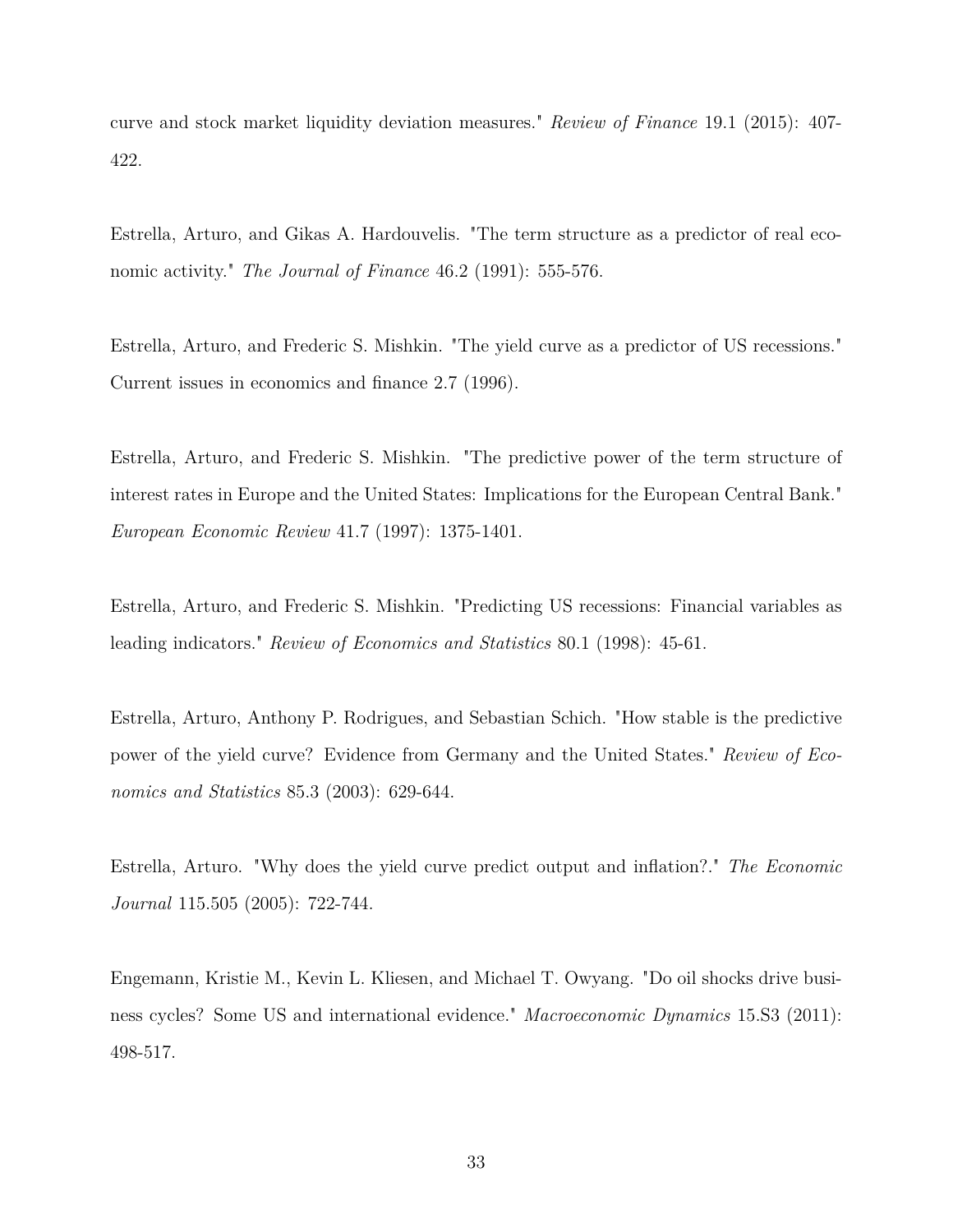Fama, Eugene F. "Term premiums and default premiums in money markets." *Journal of Financial Economics* 17.1 (1986): 175-196.

Harvey, Campbell R. "The real term structure and consumption growth." *Journal of Financial Economics* 22.2 (1988): 305-333.

Hasse, Jean-Baptiste, and Quentin Lajaunie. "EWS: Early Warning System". R package version 0.1.0. (2020) https://cran.r-project.org/web/packages/EWS/

Hwang, Youngjin. "Forecasting recessions with time-varying models." *Journal of Macroeconomics* 62 (2019): 103153.

Karnizova, Lilia, and Jiaxiong Chris Li. "Economic policy uncertainty, financial markets and probability of US recessions." *Economics Letters* 125.2 (2014): 261-265.

Kauppi, Heikki, and Pentti Saikkonen. "Predicting US recessions with dynamic binary response models." *The Review of Economics and Statistics* 90.4 (2008): 777-791.

Kessel, R. A. "The Cyclical Behavior of the Term Structure of Interest Rates," *National Bureau of Economic Research*, Occasional Paper No. 91, 1965.

King, Thomas B., Andrew T. Levin, and Roberto Perli. "Financial market perceptions of recession risk." FEDS Working Paper (2007).

Lin, Chang-Ching, and Serena Ng. "Estimation of panel data models with parameter heterogeneity when group membership is unknown." *Journal of Econometric Methods* 1.1 (2012): 42-55.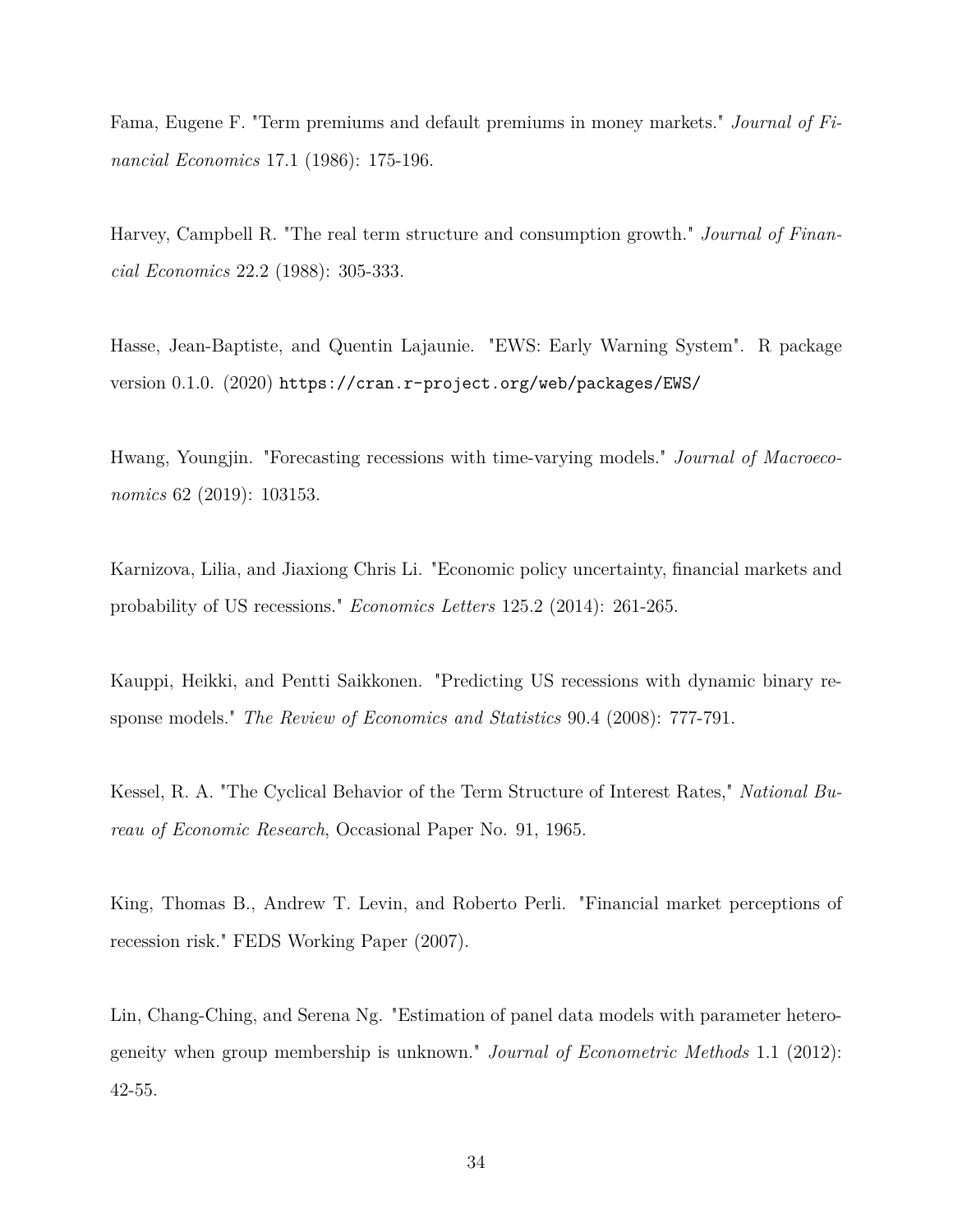Kilian, Lutz, and Robert J. Vigfusson. "The role of oil price shocks in causing US recessions." *Journal of Money, Credit and Banking* 49.8 (2017): 1747-1776.

Menard, Scott. Applied logistic regression analysis. Vol. 106. Sage, 2002.

Moneta, Fabio. "Does the yield spread predict recessions in the Euro area?." *International Finance* 8.2 (2005): 263-301.

Newey, Whitney K., and Kenneth D. West. "Hypothesis testing with efficient method of moments estimation." *International Economic Review* (1987): 777-787.

Newey, Whitney K., and Kenneth D. West. "Automatic lag selection in covariance matrix estimation." *The Review of Economic Studies* 61.4 (1994): 631-653.

Ng, Eric CY. "Forecasting US recessions with various risk factors and dynamic probit models." *Journal of Macroeconomics* 34.1 (2012): 112-125.

Ng, Serena, and Jonathan H. Wright. "Facts and challenges from the great recession for forecasting and macroeconomic modeling." *Journal of Economic Literature* 51.4 (2013): 1120-54.

Nyberg, Henri. "Dynamic probit models and financial variables in recession forecasting." *Journal of Forecasting* 29.1-2 (2010): 215-230.

Ozturk, Huseyin, and Luis Felipe VN Pereira. "Yield curve as a predictor of recessions: Evidence from panel data." *Emerging Markets Finance and Trade* 49.5 (2013): 194-212.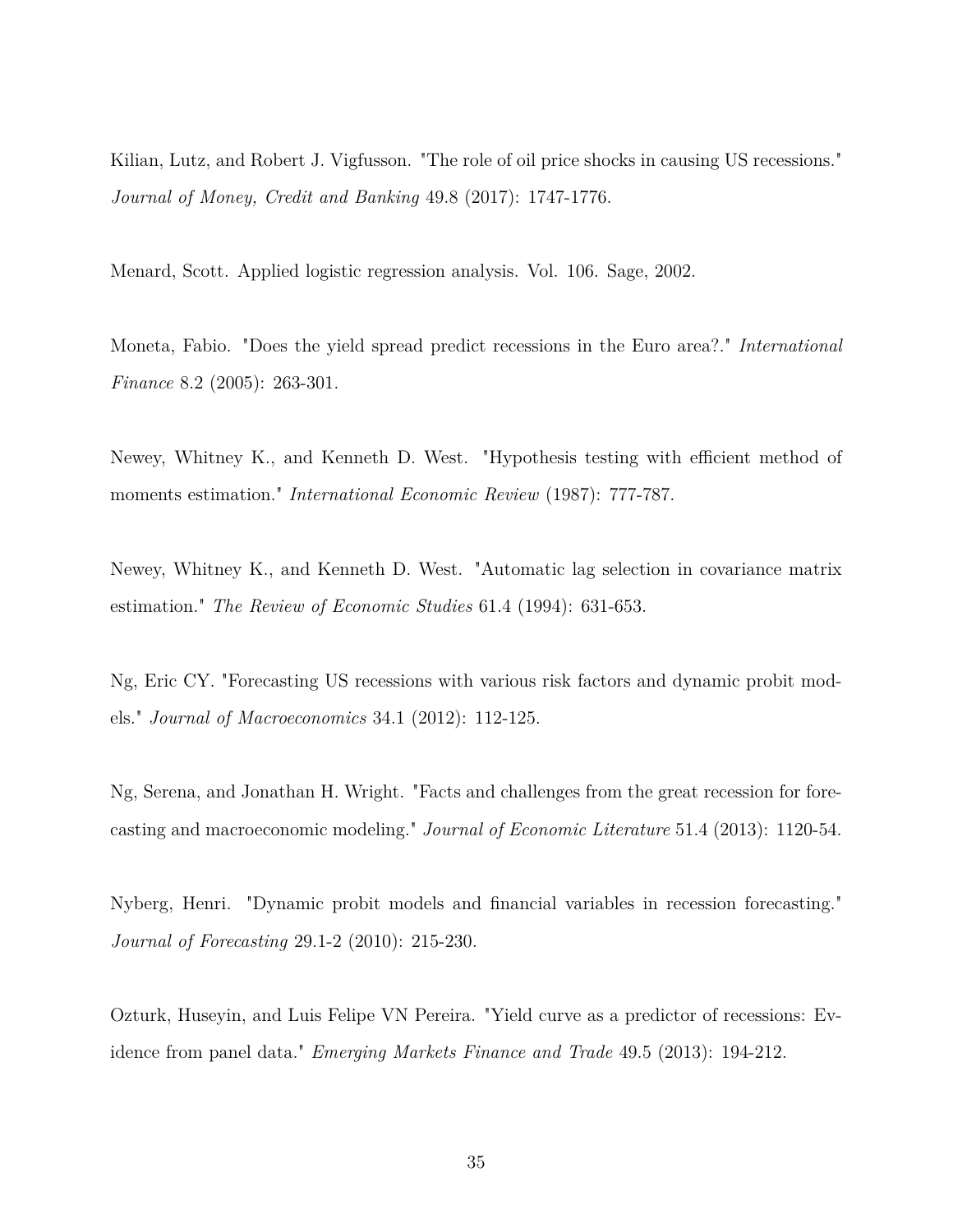Park, Byeong U., Léopold Simar, and Valentin Zelenyuk. "Forecasting of recessions via dynamic probit for time series: replication and extension of Kauppi and Saikkonen (2008)." *Empirical Economics* (2018): 1-14.

Pesaran, M. Hashem, and Takashi Yamagata. "Testing slope homogeneity in large panels." *Journal of Econometrics* 142.1 (2008): 50-93.

Ponka, Harri. "The role of credit in predicting US recessions." *Journal of Forecasting* 36.5 (2017): 469-482.

R Core Team. "R: A language and environment for statistical computing." R Foundation for Statistical Computing, Vienna, Austria. (2020) https://www.R-project.org/.

Rosenberg, Joshua V., and Samuel Maurer. "Signal or noise? Implications of the term premium for recession forecasting." *Federal Reserve Bank of New York-Economic Policy Review* 14.1 (2008).

Rudebusch, Glenn D., and John C. Williams. "Forecasting recessions: the puzzle of the enduring power of the yield curve." *Journal of Business & Economic Statistics* 27.4 (2009): 492-503.

Sensier, Marianne, et al. "Domestic and international influences on business cycle regimes in Europe." *International Journal of Forecasting* 20.2 (2004): 343-357.

Su, Liangjun, and Qihui Chen. "Testing homogeneity in panel data models with interactive fixed effects." *Econometric Theory* 29.6 (2013): 1079-1135.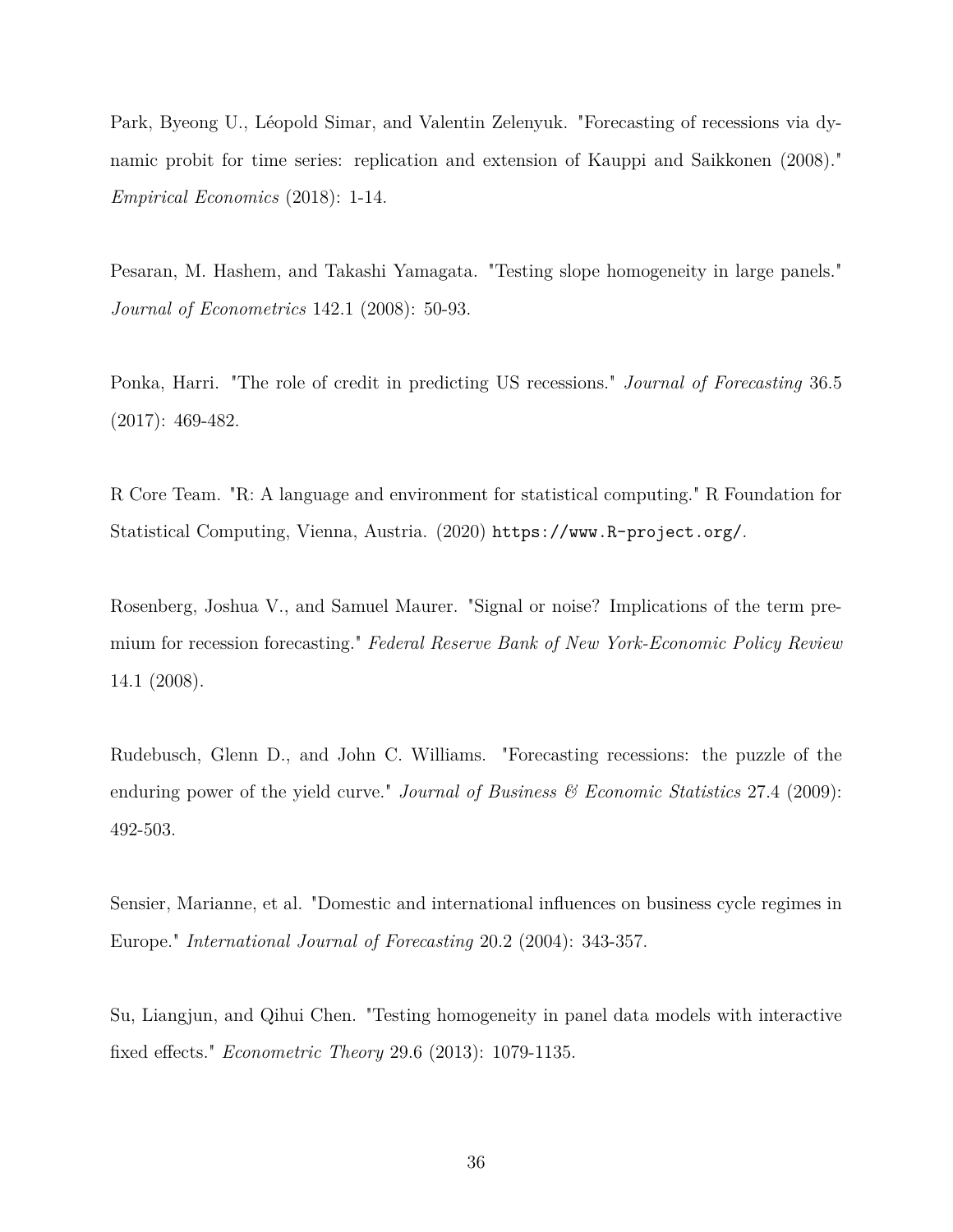Wheelock, David C., and Mark E. Wohar. "Can the term spread predict output growth and recessions? A survey of the literature." *Federal Reserve Bank of St. Louis Review* 91.5 Part 1 (2009): 419-440.

Wright, Jonathan H. "The yield curve and predicting recessions." Staff working papers in the Finance and Economics Discussion Series - Federal Reserve Board (2006).

Zhang, Yingying, Huixia Judy Wang, and Zhongyi Zhu. "Quantile-regression-based clustering for panel data." *Journal of Econometrics* 213.1 (2019): 54-67.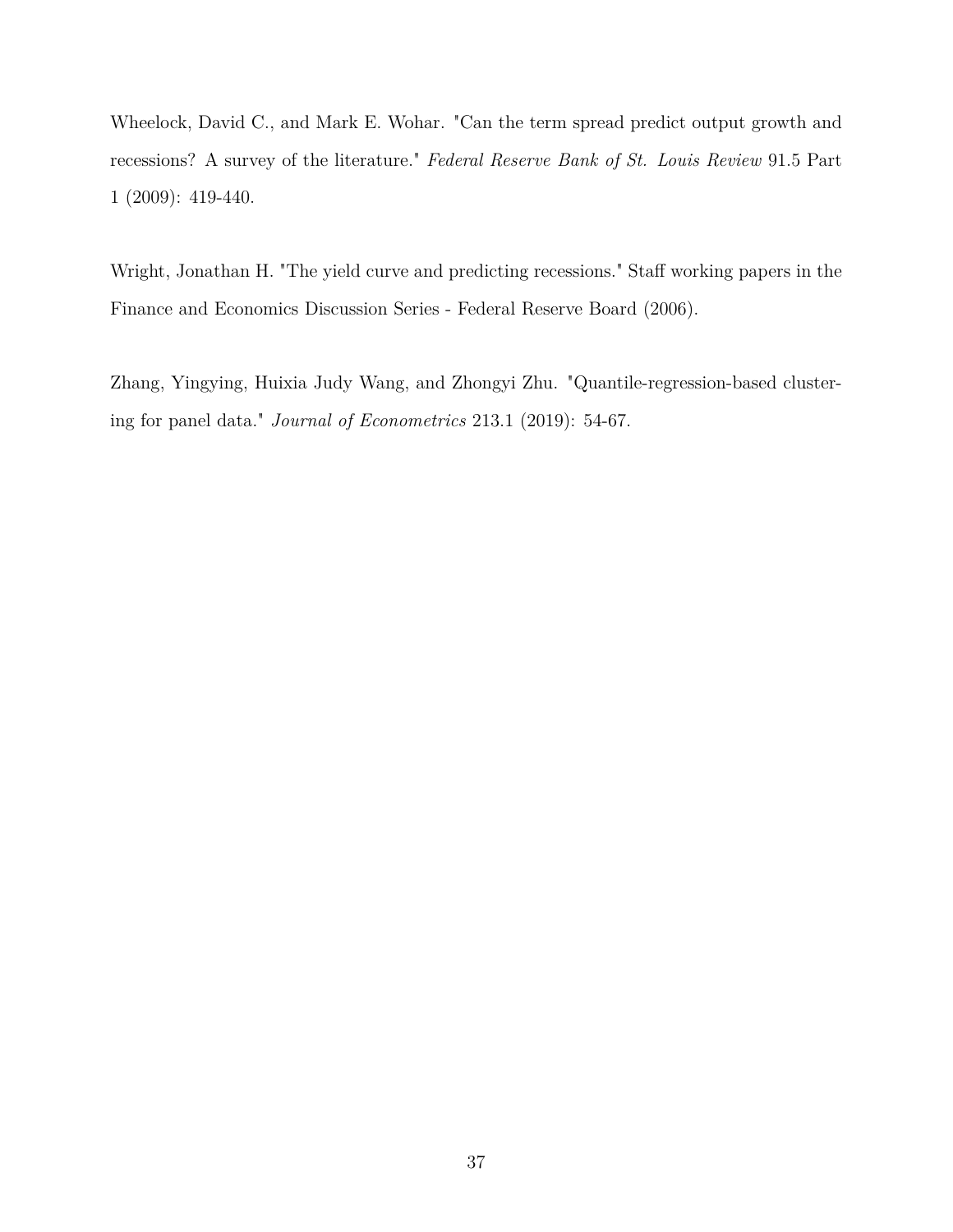#### **Appendix 1 - Clustering panel procedure for dichotomous models**

In this appendix, we detail the procedure used to compute logit regression-based clustering for panel data. Our approach is inspired by the method of Zhang, Wang and Zhu (2019) for quantile regression-based clustering for panel data.

For clarity, we restate the dichotomous panel model being considered:

$$
P_{t-1}(y_{i,t} = 1) = F(\pi_{i,t}) = F(\beta' x_{i,t-1} + \alpha y_{i,t-1} + \delta \pi_{i,t-1} + \eta_i),
$$
  
for  $t = 1, 2, ..., T$ , and  $i = 1, 2, ..., N$ ,

where *N* is the number of countries in the panel,  $P_{t-1}(y_{i,t} = 1)$  is the conditional probability of observing a recession at time *t* in country *i*, and  $\pi_t$  is the index at time  $t-1$ . *F* is the logistic c.d.f. Variable  $\eta_i$  is a country fixed effect for the control of unobserved heterogeneity and potential bias. We define  $\theta$  as the vector of the estimated coefficients  $\begin{bmatrix} \beta, \alpha^T, \delta^T \end{bmatrix}^T$ .

The goal of this estimation is twofold: first, to identify the subgroup membership in order to test partial homogeneity of our sample, and second, to obtain accurate estimation of group-specific parameters.

The computation of logit regression-based clustering consists of performing the following steps:

1. Fit a logit regression for each country and estimate the fixed effect  $\eta_i$  by  $\widetilde{\eta}_i$  with

LogL(
$$
\widetilde{\theta}_i, \widetilde{\eta}_i
$$
) =  $\sum_{t=1}^T [y_{it}log(F(\pi_{i,t}(\theta_i, \eta_i))) + (1 - y_{it})log(1 - F(\pi_{i,t}(\theta_i, \eta_i)))].$ 

2. Consider each country in the sample to be associated with a value from 1 to N, where N is the number of countries. Draw a set of data from 1 to N without replacement, denoted by **Ω**.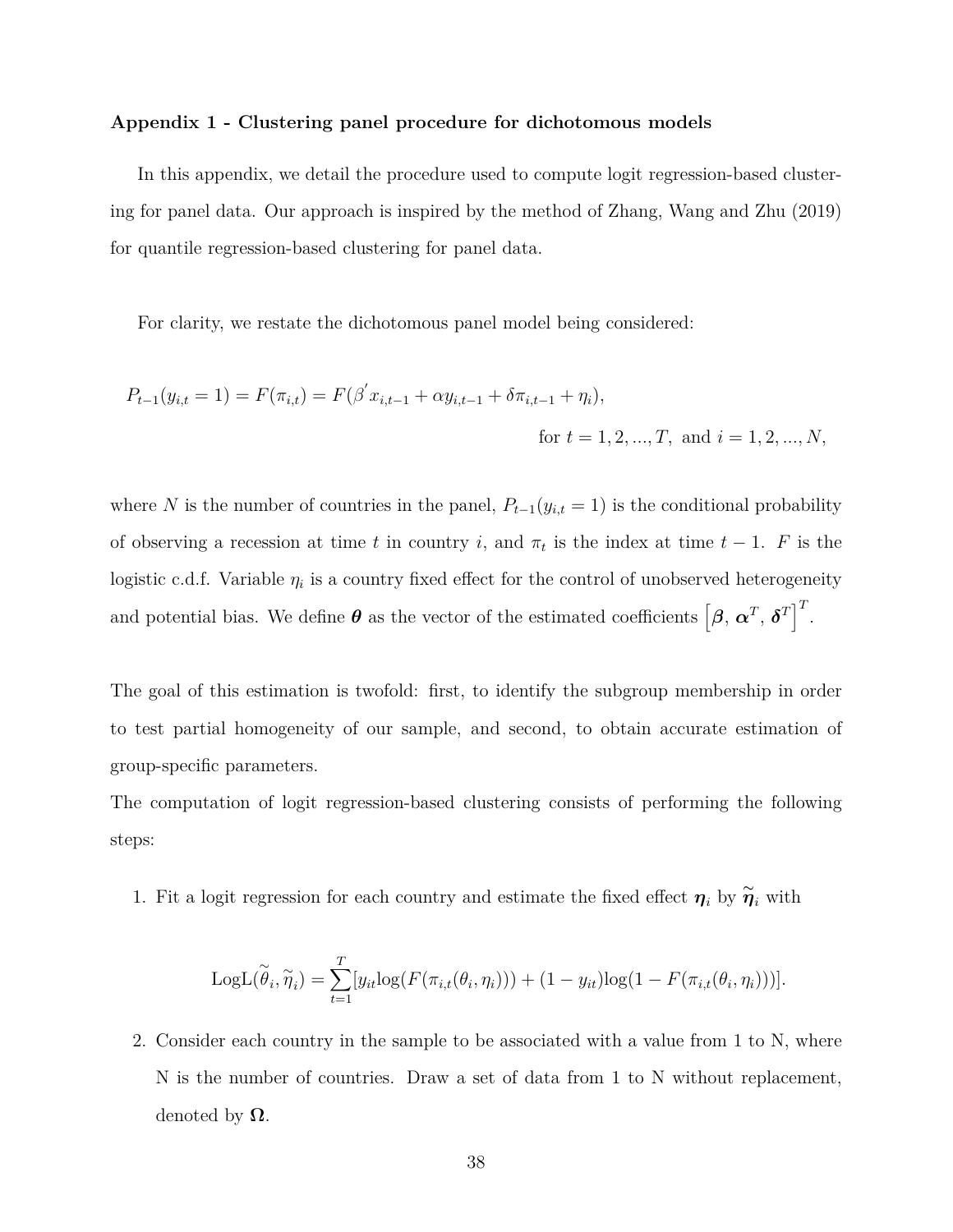3. Take the first value of  $\Omega$ , denoted by  $\Omega_1$ , and create the first group with the associated country. Next, initialize parameters  $\theta_g = \theta_1$  as follows:

LogL(
$$
\tilde{\theta}_1
$$
) =  $\sum_{t=1}^T [y_{(\Omega_1,t)}log(F(\pi_{(\Omega_1,t)}(\theta_1, \tilde{\eta}_{\Omega_1}))) + (1 - y_{(\Omega_1,t)})log(1 - F(\pi_{(\Omega_1,t)}(\theta_1, \tilde{\eta}_{\Omega_1})))].$ 

4. Iterate and consider each subsequent value  $\Omega_i$  in  $\Omega$  for  $i = 2, \ldots, N$  one-by-one. For each value, test the country's membership in the already existing groups by measuring a new  $\theta_g$ , as well as the possibility that the country is in a new group alone. To this end, for each new country being added, take the solution that minimizes the Pearson residuals, proceeding as follows:

For  $i = 2, ..., N$ :

(a) Consider the number *G* of existing groups. Note that in the beginning, for  $i = 2$ , the number of groups is equal to 1, and the only group contains country  $\Omega_1$ . Add the subsequent country associated with  $\Omega_i$ , and estimate for  $g = 1, \ldots, G+1$  the new  $\boldsymbol{\theta}_g$ :

LogL(
$$
\widetilde{\theta}
$$
) =  $\sum_{i=1}^{G} \sum_{t=1}^{T} [y_{it} log(F(\pi_{i,t}(\theta_g, \widetilde{\eta}_i))) + (1 - y_{it})log(1 - F(\pi_{i,t}(\theta_g, \widetilde{\eta}_i)))].$ 

(b) Vector  $\theta$  associated with each group is estimated with a constrained value of  $\tilde{\eta}$ . To allow convergence of the estimators, estimate a new  $\eta_i$  for each country by fixing  $\theta$  based on the last estimated  $\widetilde{\theta}$ :

LogL(
$$
\widetilde{\eta}_i
$$
) =  $\sum_{t=1}^T [y_{i,t}log(F(\pi_{i,t}(\widetilde{\theta}_g, \eta_i))) + (1 - y_{i,t})log(1 - F(\pi_{i,t}(\widetilde{\theta}_g, \eta_i)))],$ 

where country *i* belongs to group *g*.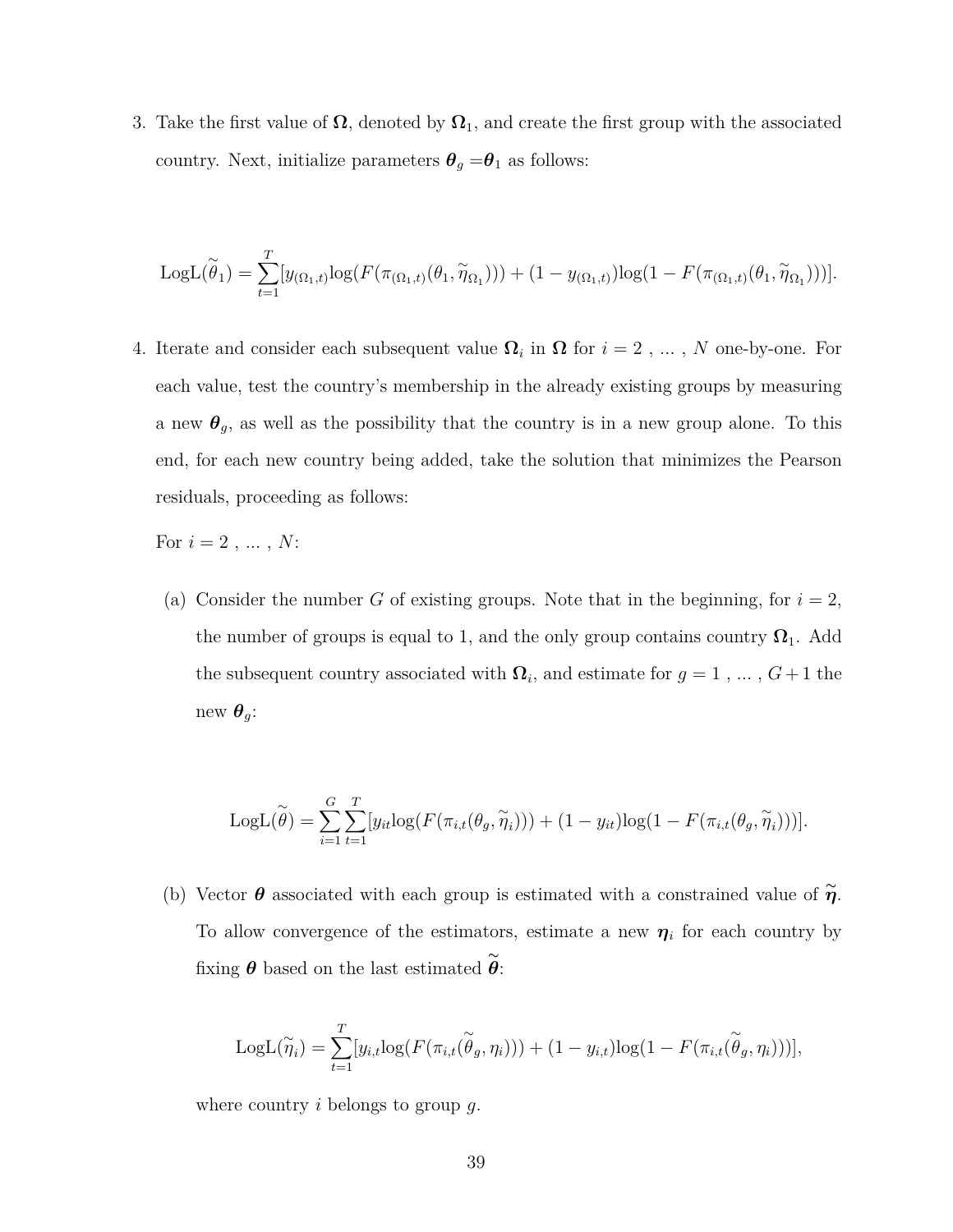- (c) Repeat (a) and (b) a sufficiently large number of times to observe convergence of estimator  $\stackrel{\sim}{\theta}_g$  and  $\eta_i$  for  $g = 1, \ldots, G+1$  and for  $i = 1, \ldots, N$ .
- (d) Among  $G+1$  estimations, select the estimation that minimizes the Pearson residuals:

Residual 
$$
Sum = \underset{g \in [1, G+1]}{\text{argmin}} \sum_{j=1}^{g} \frac{Y_j - F(\pi_j)}{F(\pi_j)(1 - F(\pi_j))},
$$

where *Residual Sum* is the minimum of the sum of Pearson residuals.

- 5. Repeat items 2-4 for  $s = 1$ ,  $\dots$ ,  $S$ , where  $S$  is the total number of simulations. Compare the final *Residual Sum* obtained in 4.(d) for each simulation, and save the value corresponding to the minimum over all simulations.
- 6. For all groups obtained in steps 1-5, re-estimate  $\theta_g$  and  $\eta_i$ , the fixed effect of each country that belongs to the associated group *g*. A Driscoll-Kraay (1998) correction is implemented to avoid bias due to cross-sectional dependence for all groups.

$$
LogL(\theta_g, \eta_i) = \sum_{i=1}^N LogL_i(\theta_g, \eta_i)
$$
  
= 
$$
\sum_{i=1}^N \sum_{t=1}^T [y_{it}log(F(\pi_{i,t}(\theta_g, \eta_i))) + (1 - y_{it})log(1 - F(\pi_{i,t}(\theta_g, \eta_i)))].
$$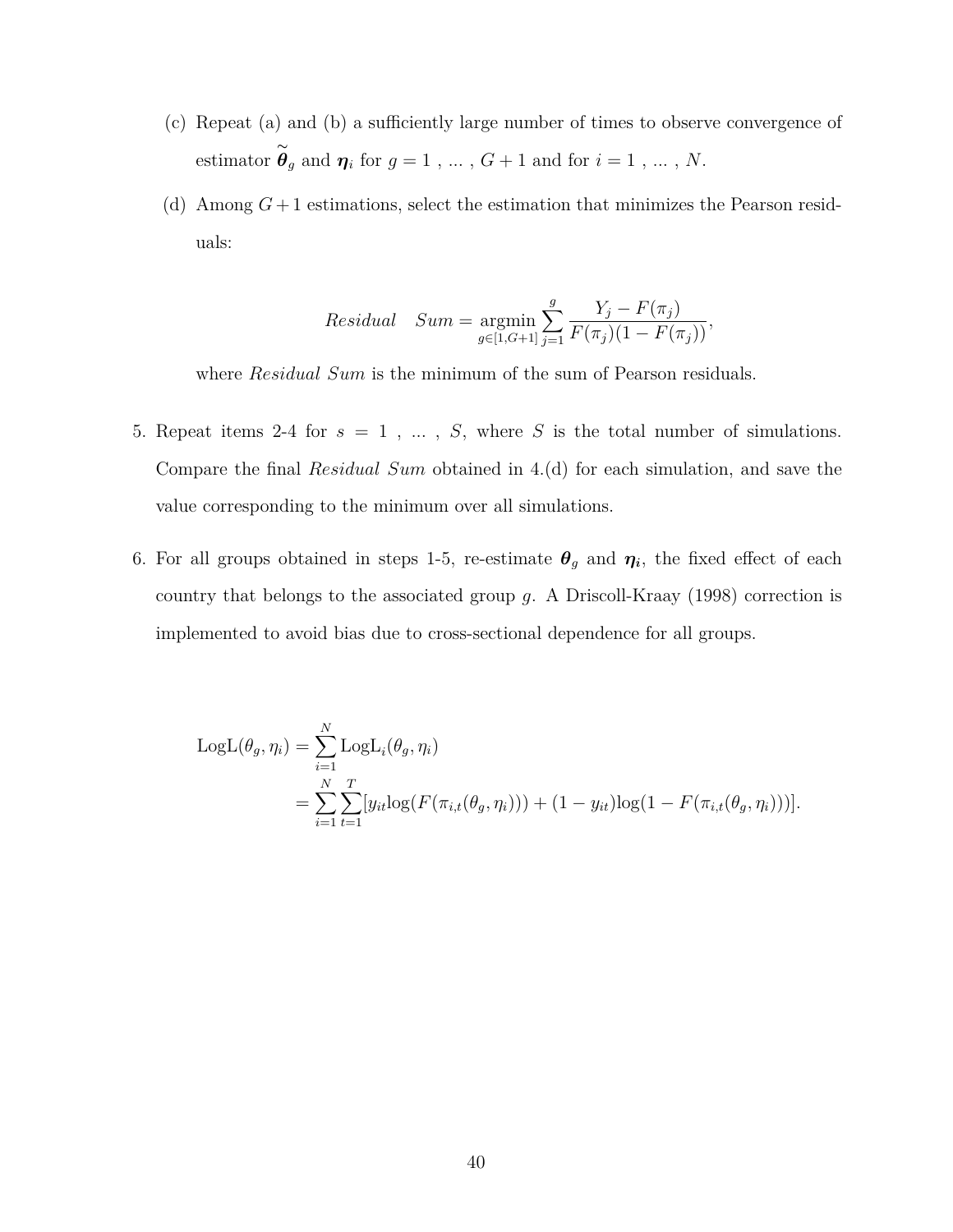### **Appendix 2 - Replicating results using ECRI data - NBER recessions**

| Model            |                         | $\left 2\right\rangle$  | $\left(3\right)$ | 4            |  |
|------------------|-------------------------|-------------------------|------------------|--------------|--|
| $YSPR_{-1}$      | $-0.3\overline{329***}$ | $-0.37\overline{71***}$ | $-0.1645***$     | $-0.3641***$ |  |
|                  | (0.0565)                | (0.0658)                | (0.0171)         | (0.0647)     |  |
| $REC_{-1}$       |                         | 7.3903***               |                  | $7.3345***$  |  |
|                  |                         | (0.1895)                |                  | (0.4392)     |  |
| $Index_{-1}$     |                         |                         | $-1.0336***$     | $-1.0449***$ |  |
|                  |                         |                         | (0.1421)         | (0.5642)     |  |
|                  | Relevant Statistics     |                         |                  |              |  |
| BIC              | 5,172.2                 | 1,057.33                | 5,077.4          | 1,066.0      |  |
|                  | <b>Fixed Effects</b>    |                         |                  |              |  |
| Country          | Yes                     | Yes                     | Yes              | Yes          |  |
| No. Observations | 5,424                   | 5.424                   | 5,424            | 5,424        |  |

**Table 10:** Estimation results of panel logit models – Monthly frequency – 1975-2016

**Notes:** This table reports the estimates obtained from static and dynamic logit models (1)-(4) for a panel of 11 countries covering the period from ECRI database for the United States and from ECRI database for the other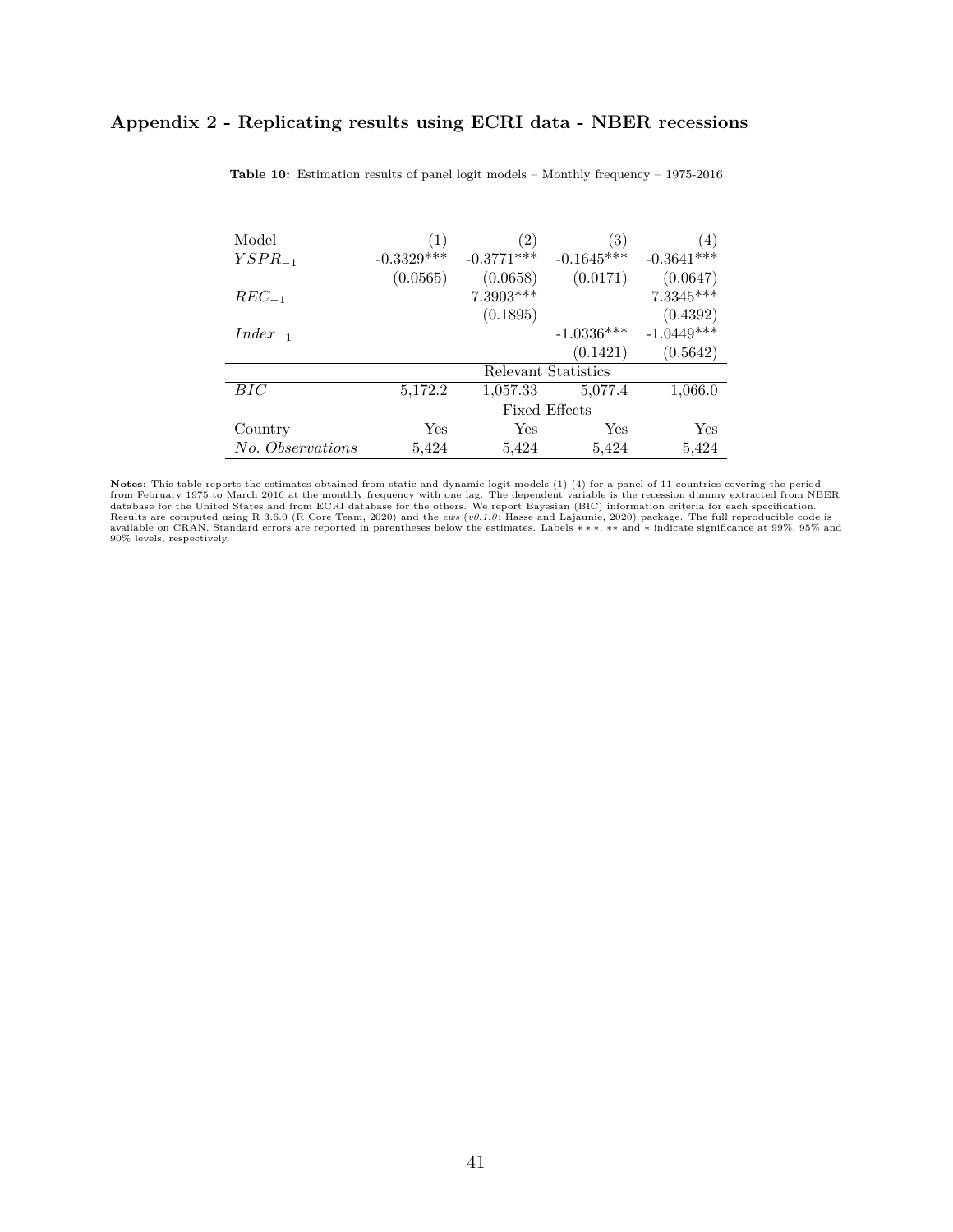

#### **Appendix 3 - The predictive power of the yield spread**

42